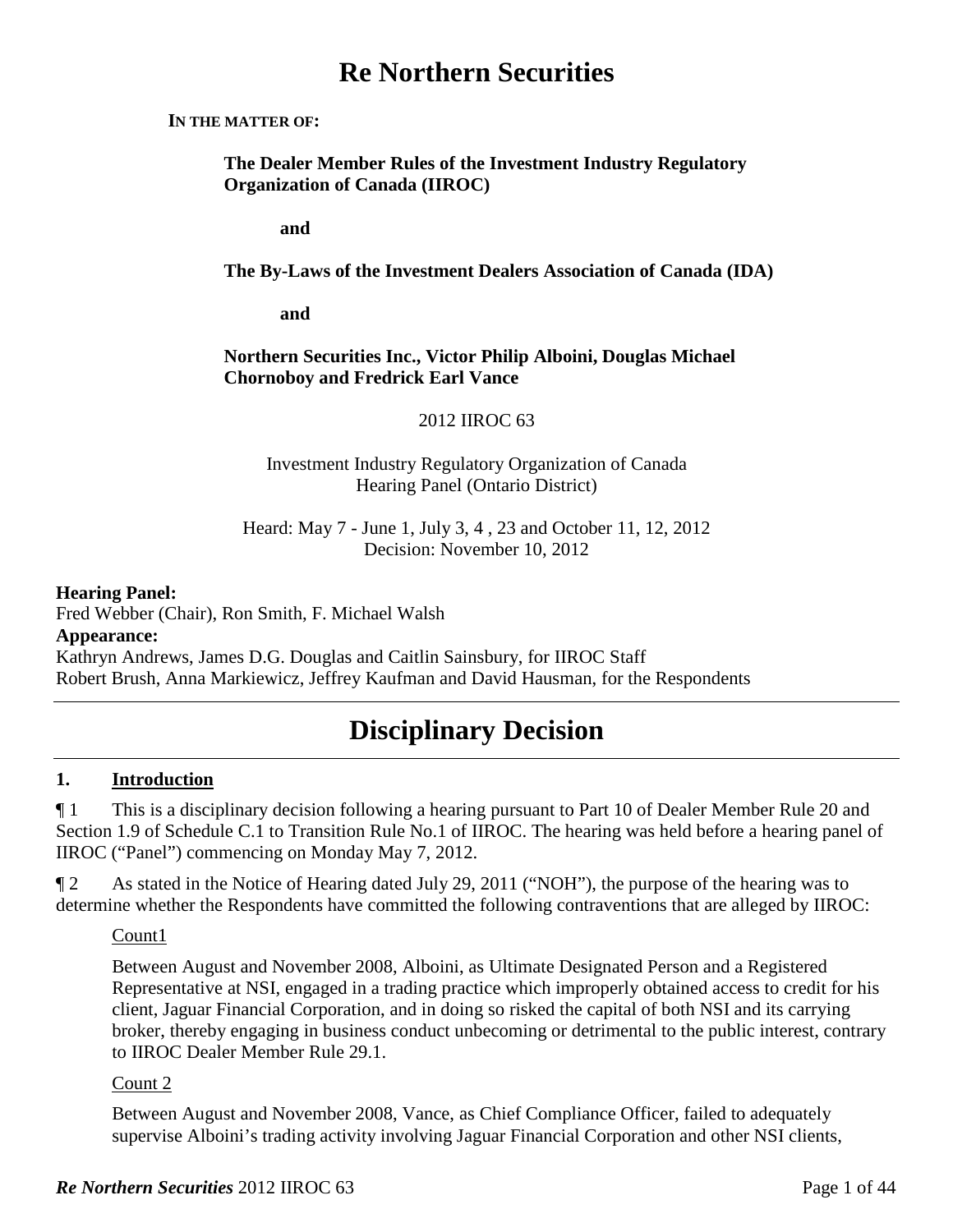contrary to IIROC Dealer Member Rules 1300.1, 1300.2, and 2500.

Count 3

From 2006 to 2010, NSI, Alboini, as Ultimate Designated Person, and Vance, as Chief Compliance Officer, repeatedly failed to ensure that:

(a) NSI corrected deficiencies found in three business conduct compliance reviews and one trading conduct review; and

(b) NSI had adequate policies, procedures and practices in place;

thereby engaging in conduct unbecoming or detrimental to the public interest, contrary to IDA By law 29.1, IIROC Dealer Member Rule 29.1, UMIR 7.1 and UMIR Policy 7.1.

# Count 4

Between November 2008 and January 2011, NSI failed to ensure reasonable efforts were made to execute orders at the best price, contrary to UMIR 5.2 and Policy 5.2, and failed to ensure that adequate policies and procedures were in place regarding its best price obligations, contrary to UMIR 7.1 and UMIR Policy 7.1.

### Count 5

NSI, Alboini, as Ultimate Designated Person, and Chornoboy, as Chief Financial Officer:

(a) from February 2008 to February 2009, filed or permitted to be filed inaccurate Monthly Financial Reports which failed to account for leasehold improvement costs, thereby misstating NSI's risk adjusted capital, contrary to IDA By-law 17.2 and IIROC Dealer Member Rule 17.2; and

(b) in September 2009, conducted an underwriting without having sufficient capital, thereby creating a risk adjusted capital deficiency contrary to IIROC Dealer Member Rule 17.2.

¶ 3 At the beginning of the hearing IIROC counsel informed the Panel that Counts 4 and 5(b) were not being pursued.

# **2. Admissions**

¶ 4 The following facts, contained in paragraphs 3-11 of the NOH were admitted by the Respondents in their Response dated September 6, 2011 ("Response"):

1. NSI is a Type 2 introducing broker. At all material times, being from 2006 to 2011, NSI was a registrant of the IDA, and subsequently IIROC. At all material times, NSI was also registered as an Investment Dealer and was a Participating Organization of the Toronto Stock Exchange ("TSX") and therefore a Participant under the Universal Market Integrity Rules ("UMIR").

2. NSI is a full service firm with its head office in Toronto, Ontario. NSI carries on retail trading, institutional trading and corporate finance work.

3. Alboini has been NSI's Ultimate Designated Person ("UDP") and its Chief Executive Officer ("CEO") since June 1999. Alboini has also been a Registered Representative ("RR") at NSI since at least 1999.

4. Chornoboy has been NSI's Chief Financial Officer ("CFO") since June 2006 and Vance has been NSI's Chief Compliance Officer ("CCO") since October 2006.

5. At all material times, Alboini, Chornoboy and Vance were registrants of the IDA and, subsequently, IIROC.

6. NSI was at all material times wholly owned by Northern Financial Corporation ("NFC").

7. NFC is a public company and its shares are traded on the TSX. At all material times,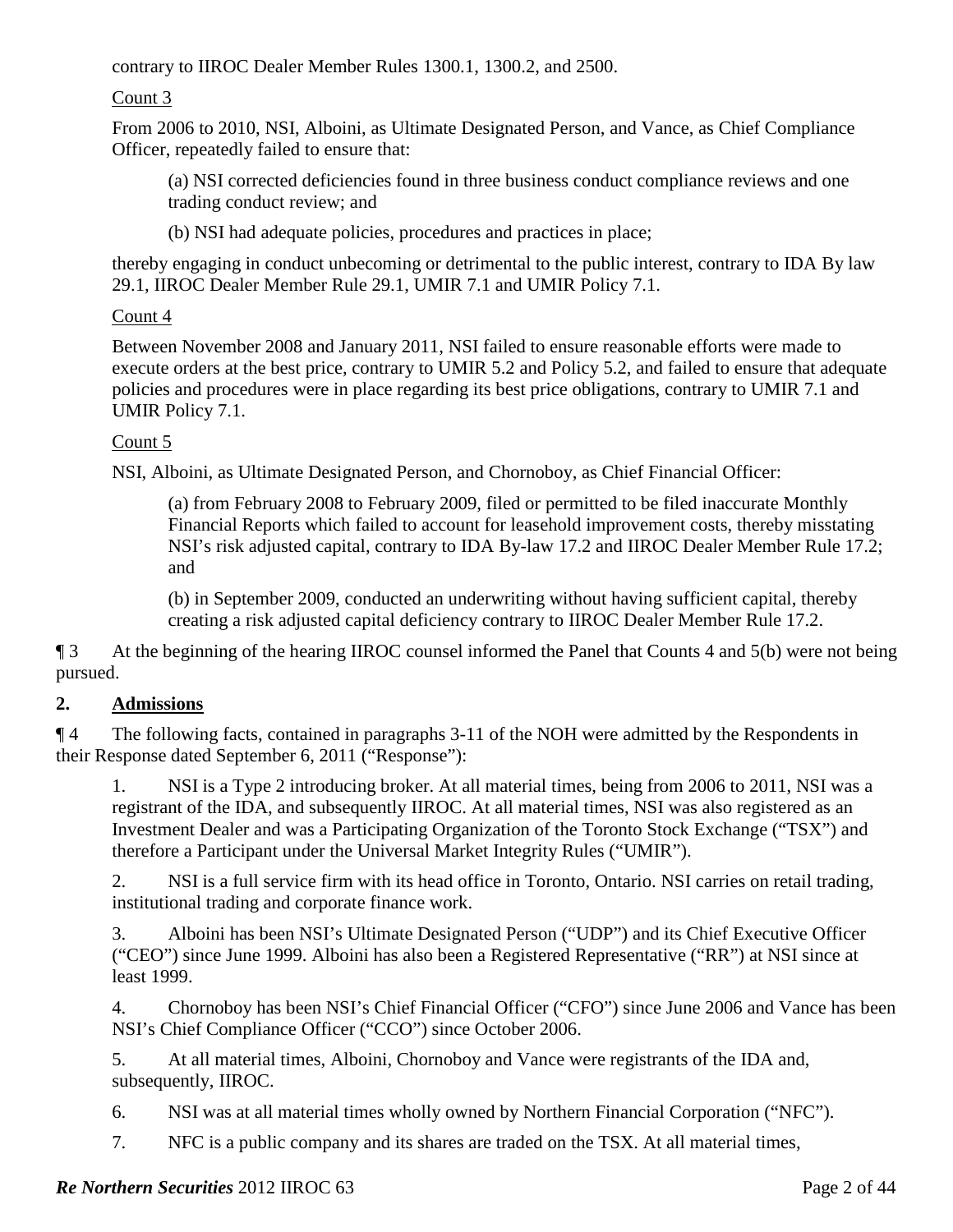8. Alboini was a shareholder of NFC and its President and CEO.

9. Jaguar Financial Corporation ("Jaguar") is a publicly traded company whose shares are traded on the TSX. At all material times, NFC and Alboini were shareholders of Jaguar and Alboini was its President and CEO. During the material period, Jaguar opened and held multiple accounts at NSI, and Alboini was the RR for all of those accounts.

10. Chornoboy has been the CFO for NFC since June 2006 and for Jaguar since December 2006.

11. At all material times, Jaguar, NFC and NSI shared their physical premises.

# **3. Standard of Proof and Credibility**

¶ 5 Based upon cases such as *F.H. McDougall*, [2008] S.C.J. No. 54, IIROC must prove its allegations on the balance of probabilities, based on evidence that is "clear, convincing and cogent to satisfy the balance of probabilities test." Both parties agree that this is the standard to apply in this case and the Respondents emphasized that the burden of proof is on IIROC. The Panel also understands the Respondents' position that it must be cautious in drawing inferences, particularly where there is conflicting evidence; conflicting testimony may lead to the conclusion that the burden of proof has not been met. It is also well established law that, based on principles of procedural fairness, IIROC must prove each and every element of each Count and cannot raise new issues which are not particulars of the allegations contained in the NOH. These standards have been applied by this Panel in coming to its decisions.

¶ 6 Where there is contradictory evidence offered by witnesses at the hearing, issues of credibility must be assessed. IIROC counsel referred the Panel to the case of *Faryna v.Chorny*, [1951] B.C.J. No.152, as authority for the factors to be taken into account with respect to assessing the credibility of witnesses:

"The test [for determining credibility] must reasonably subject [the witness'] story to an examination of its consistency with the probabilities that surround the currently existing conditions. In short, the real test of the truth of the story of a witness in such a case must be its harmony with the preponderance of the probabilities which a practical and informed person would readily recognize as reasonable in that place and in those conditions. Only thus can a Court satisfactorily appraise the testimony of quick-minded, experienced and confident witnesses, and of those shrewd persons adept in the half-lie and of long and successful experience in combining skilful exaggeration with partial suppression of the truth."

¶ 7 The Panel agrees with IIROC counsel's assertion that, in assessing the credibility of a witness' evidence, a relevant factor to be considered is what the witness could hope to gain from the testimony and the outcome of the case and that the Panel may also consider the witness' appearance of sincerity and truthfulness, whether the witness is candid, frank and responsive to questions asked or evasive and hesitant, whether there were inconsistencies in the witness' testimony, whether the testimony of the witness was contradicted by the evidence of another witness, and whether the witness has previously given a statement that is inconsistent with his or her testimony at trial and whether the personal demeanour of a witness carried the conviction of truth. As stated in *Young Estate v. RBC Dominion Securities*, [2008] O.J. No. 5418, "it is always well to bear in mind the probability or improbability of a witness' story and to weight it accordingly. That is a sound common sense test. Did his evidence make sense? Was it reasonable? Was it probable?"

¶ 8 In their closing argument, the Respondents expressed their agreement with these principles for assessing witness credibility.

# **4. Alleged Settlement**

¶ 9 In the Response, the Respondents allege that Alboini entered into a settlement with Ms. Maureen Jensen, now the Executive Director of the Ontario Securities Commission and formerly the Senior Vice-President of Surveillance and Compliance at IIROC ("Jensen"), in respect of the matters which ultimately became the subject of this hearing.

¶ 10 Specifically, the Response alleges that on March 26, 2010, Alboini had a conversation with Jensen whereby he gave Jensen his personal commitment that the outstanding issues between NSI and IIROC would be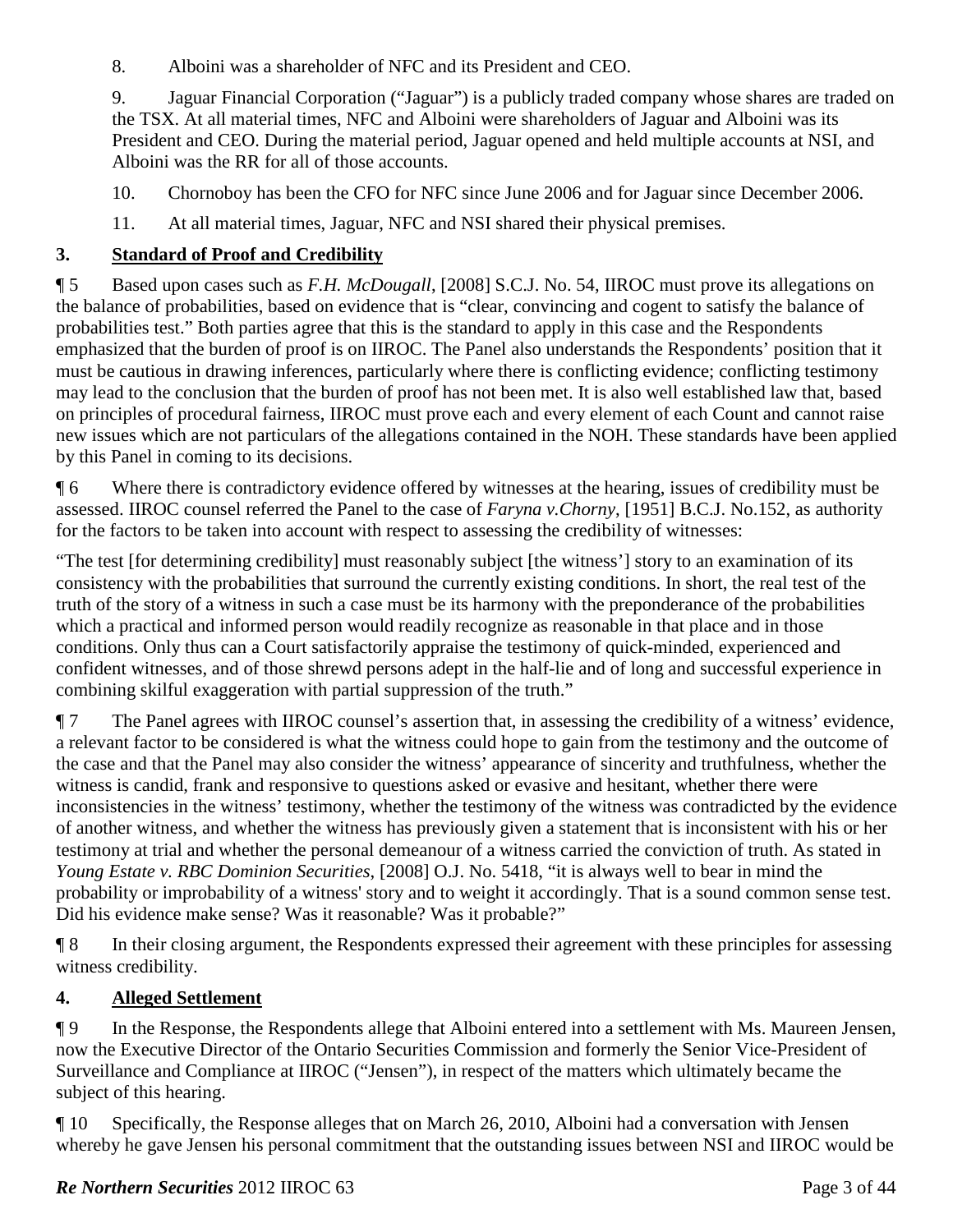resolved. Alboini alleges that Jensen responded by indicating that the IIROC enforcement investigation would "go away" if NSI fulfilled this commitment.

# IIROC Evidence:

¶ 11 Jensen testified in response to the allegations raised by Alboini.

¶ 12 Jensen testified that she was involved in dealing with NSI's compliance issues in early 2010 because of ongoing issues with NSI in respect of its Business Conduct Compliance ("BCC"), Trade Compliance Conduct ("TCC"), and Financial Operations and Compliance ("FinOps") examinations.

¶ 13 Jensen indicated, and her contemporaneous notes reflect, that Alboini called her on or about February 22, 2010 to discuss the ongoing compliance issues. During the telephone call, Alboini indicated that he wished to get together with IIROC Staff. Ms. Jensen testified that, as a result of Alboini's request, a meeting of the relevant parties at IIROC and NSI was set up. The meeting took place on March 5, 2010. Mike Prior, Murray Lund and Jensen attended on behalf of IIROC, and Vance and Kyler Wells attended on behalf of NSI. Alboini was unable to attend.

¶ 14 At the meeting, NSI committed to resolving outstanding issues with IIROC, including providing IIROC with an updated version of NSI's policies and procedures as required by IIROC in the 2008 TCC Report

¶ 15 Jensen recalled speaking subsequently to Alboini on March 26, 2010, the day Alboini alleges a settlement was reached. Jensen stated, and her notes reflect, that she and Alboini had a conversation in which Alboini indicated he had settled some litigation in British Columbia, and that the biggest hurdle for NSI was the IIROC compliance issues.

¶ 16 Jensen recalled that Alboini indicated during the call that he wanted to fix NSI's compliance issues and make the relationship with IIROC work. However, Jensen's evidence was clear that she never indicated to Alboini that the enforcement investigation would "go away". She further testified that she has never used those words to anyone under investigation at IIROC, and it is something that she would never say. Moreover, Jensen testified that, in any event, she had no authority on March 26, 2010 to make any investigation "go away", and that she made it very clear to Alboini that there was a difference between compliance and enforcement, and that her area of concern was compliance. Jensen advised Alboini that if he wanted to discuss enforcement matters, he would need to speak to Paul Riccardi, Senior Vice-President of Enforcement, Policy, and Regulation at IIROC ("Riccardi").

¶ 17 Jensen's testimony is corroborated by her notes taken of her telephone conversations with Alboini. Nowhere in Jensen's notes is there reference to any kind of agreement or settlement reached with Alboini. In contrast, Alboini has no notes of his telephone calls with Jensen. In addition, Alboini has no notes, emails, or memos to his staff indicating that any kind of settlement was reached.

¶ 18 Following the March 26, 2010 call, Jensen's notes indicate that she had additional discussions with Alboini. These notes corroborate the fact that no settlement agreement had been reached with Alboini. For example, Jensen's notes of a call on May 18, 2010 indicate that Alboini and Jensen had a further conversation about the outstanding compliance issues, and Alboini was upset that the enforcement investigation was moving forward at this point. Jensen recalled that Alboini inquired as to what could happen with the enforcement investigation, and she responded by indicating that Alboini would have to speak to Riccardi, because the matter was in enforcement. These discussions are reflected in Jensen's notes of the call.

¶ 19 On May 20, 2010, Alboini received a letter from Bert Noguera, Senior Investigator at IIROC, advising Alboini that he should consider himself personally a subject of the ongoing enforcement investigation. Shortly thereafter, Alboini contacted Riccardi to discuss the ongoing investigations. Riccardi testified that, during that call, Alboini tried to convince Riccardi that NSI was well on its way to resolving its issues, and asked Riccardi for a meeting. According to Riccardi, Alboini further advised that he did not feel it was necessary for IIROC to proceed with its examination of him. Riccardi advised Alboini that he was not familiar with the details of his case but that he would consult within IIROC to determine whether a meeting was appropriate. Riccardi also testified that he advised Alboini that it was unlikely that a meeting would take place prior to Mr. Alboini's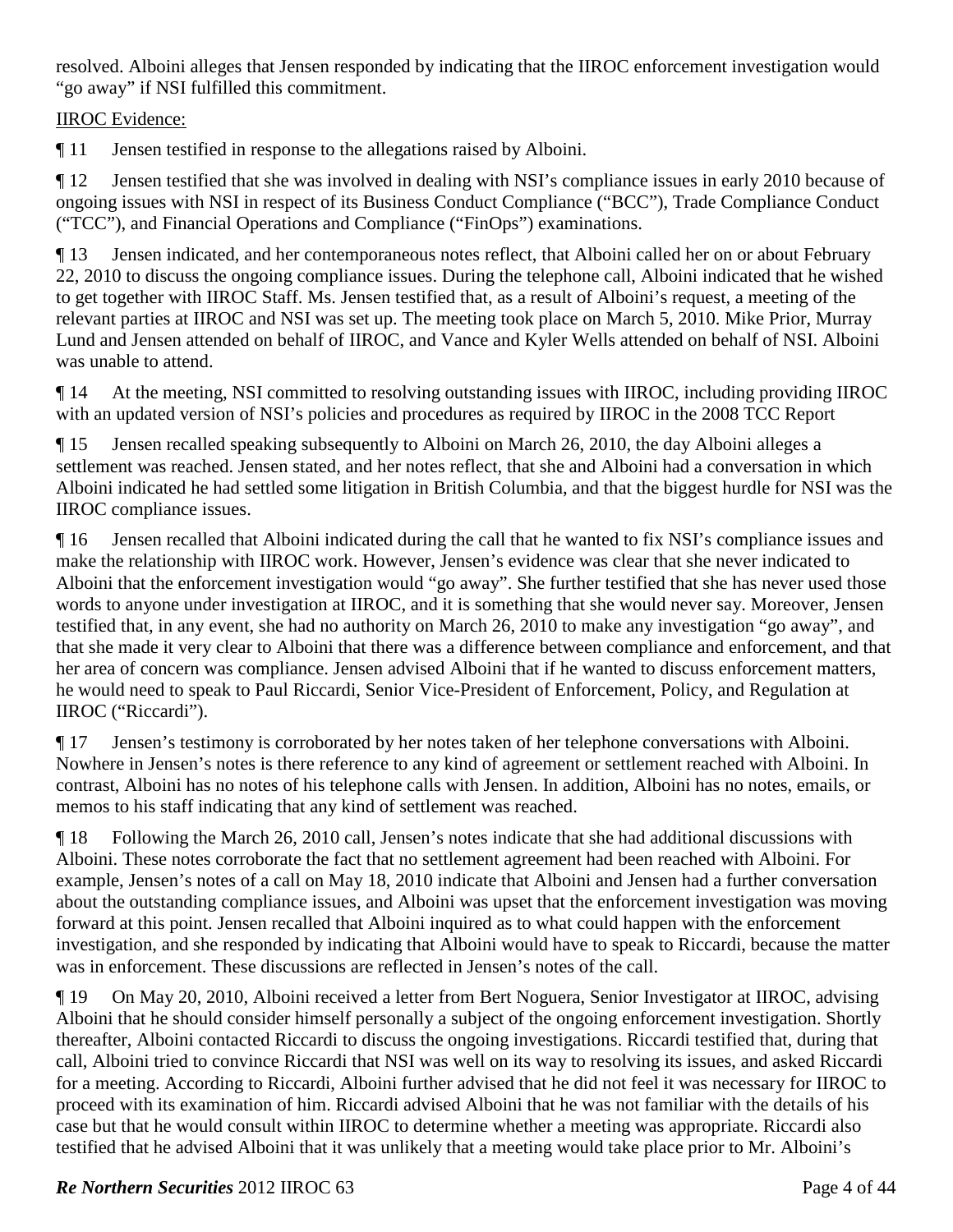examination. Riccardi's evidence was that Mr. Alboini did not raise the issue of having reached a settlement with Jensen during this telephone conversation. Riccardi's oral testimony is corroborated by his notes of the call.

¶ 20 On June 14, 2010 Riccardi sent an email to Alboini indicating that as there were several matters relating to NSI under investigation, and in light of the fact that Alboini was to be examined by IIROC shortly, it was his view that it would be premature to meet to discuss the ongoing matters. Riccardi further advised that he would be pleased to meet with Alboini following completion of the investigations.

¶ 21 On June 17, 2010 Alboini, Jensen, and Riccardi had a telephone conversation in which, Jensen and Riccardi both testified, Alboini raised the issue of the alleged settlement agreement. Jensen and Riccardi both testified that this was the first time in any of their telephone calls with him that Alboini had made the claim that there had been any kind of settlement agreement reached between him and Jensen. Riccardi testified that Jensen immediately and emphatically denied to Alboini the existence of any such agreement.

¶ 22 Alboini responded to Riccardi's June 14, 2010 email via email dated June 18, 2010 in which he outlined the settlement he alleges was reached with Jensen. Riccardi responded to Alboini's email on June 20, 2010, indicating "as Ms. Jensen clearly indicated to you in the course of our telephone discussion on June 17, 2010, no such 'understanding' (as described in your email below) exists."

# Respondents' Evidence

¶ 23 Alboini's only evidence in relation to the alleged settlement agreement was his oral testimony indicating that Ms. Jensen told him in the telephone conversation of March 26, 2010 that the enforcement investigation would "go away" if he dealt with NSI's outstanding compliance issues. Chornoboy and Vance testified that Alboini advised them that a settlement was reached with Jensen. If this evidence was entered for the purpose of corroborating Jensen's statement regarding a settlement, it is hearsay. While this Panel may receive hearsay evidence under the Rules of Practice and Procedure, it should be given relatively little weight. If it was entered as evidence that Alboini made the statement to them, it amounts to no more than another instance of Alboini asserting that Jensen made the statement. If the evidence proffered by Chornoboy and Vance was put forward simply to bolster the credibility of Alboini's evidence, it amounts to nothing more than oath helping, and should not be admitted, or if admitted, should be ignored. See *R. v. Llorenz* [2000] O.J.No.1885. Respondents' final submissions state that, for the Panel not to accept Alboini's version of the March 26, 2010 conversation, we must conclude that he fabricated his story. That is not true. It may well be that Jensen said something to make Alboini believe there would be a settlement or he may have come to that conclusion on his own. That is mere conjecture. He may well believe that a settlement was offered. Jensen is clear that it was not offered. Whatever the basis on which the testimony of Chornoboy and Vance was admitted, it was certainly overwhelmed by the testimony of Jensen and Riccardi, and the lack of corroborating documentary evidence of a settlement.

¶ 24 Alboini pointed to email correspondence whereby he forwarded Jensen emails between NSI staff and IIROC regarding the outstanding compliance issues as evidence of the alleged settlement agreement. However, Vance and Mr. Lund of IIROC both testified that Vance had made a commitment to IIROC to provide updated policies and procedures prior to the date Alboini alleges the settlement agreement was made. It is clear from both the documentary evidence and the testimony of Vance and Mr. Lund that the updated policies and procedures were required to be provided by NSI in any event, and had been promised to IIROC prior to any alleged settlement.

# Panel Decision Re Settlement

¶ 25 Just as the burden of proof is on IIROC to prove the allegations in the various counts, so it is on the Respondents to prove their allegation of a settlement. They have not satisfied this burden. It is the Panel's decision that no settlement was reached and that this hearing should proceed regarding the Counts which IIROC is continuing to pursue, i.e. Counts 1, 2, 3 and 5(a). Our reasons are as follows.

¶ 26 In order for there to be a settlement there must be an agreement to that effect. Alboini testified that there was a settlement reached in the March 26, 2010 conversation with Jensen. On the other hand, Jensen was very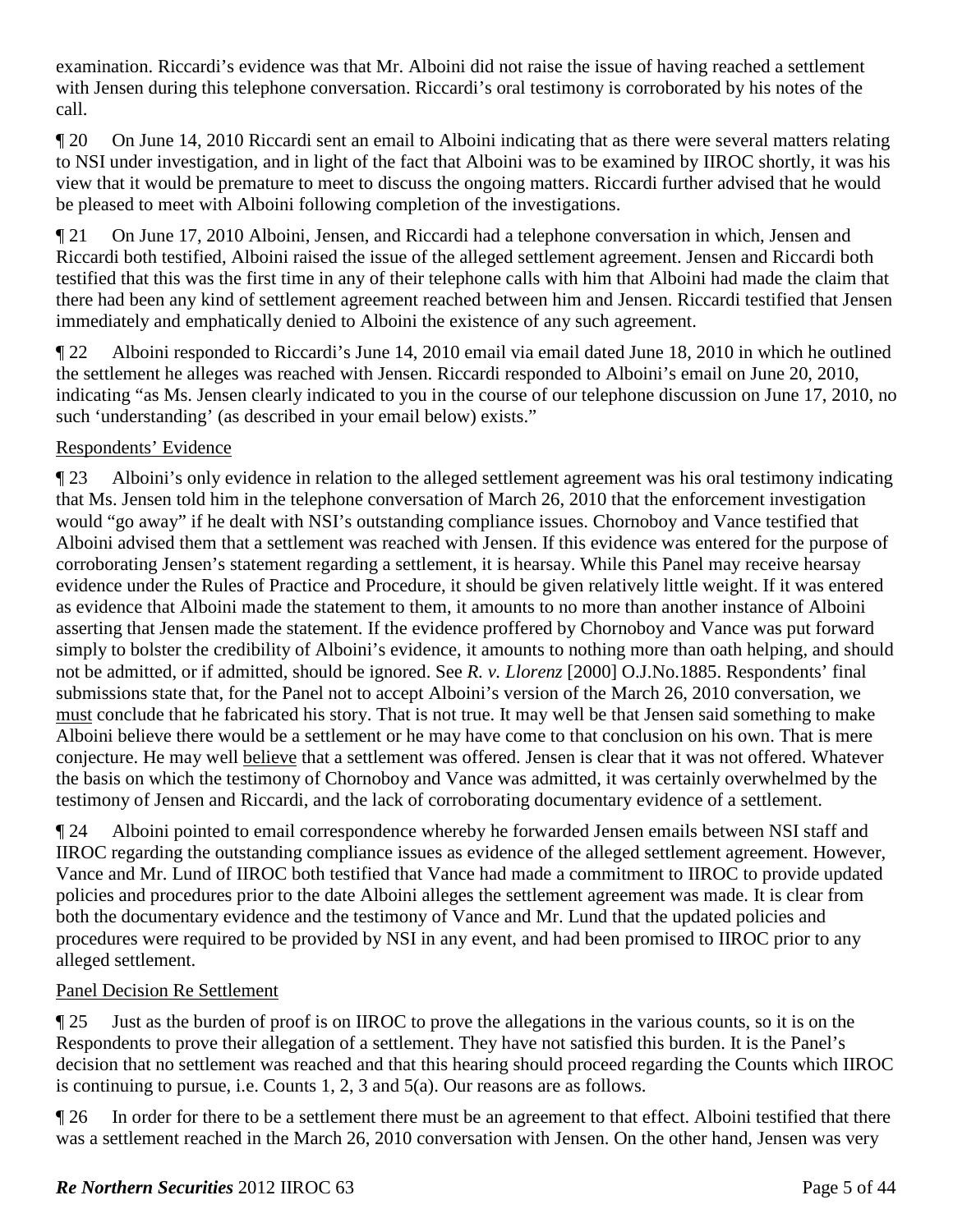firm in her testimony that there was no settlement agreement and was not moved from that position in crossexamination.

¶ 27 In addition to the plain disagreement between Alboini and Jensen regarding the existence of a settlement, the Panel also relied on the following factors. In applying the principles stated in section 3 above, the Panel's view of Jensen as a witness is that she was honest and forthright in giving her evidence and does not stand to gain from her testimony. Jensen's testimony is corroborated by her notes and by the testimony and notes of Riccardi. In contrast, the Panel found Alboini to be evasive at a number of points in his testimony and his assertion of a settlement is clearly self-serving. He offers as corroboration, only the testimony of Chornoboy and Vance that he told them that there was a settlement, but there is a total absence of documentation corroborating his oral testimony. Alboini took no notes of his call with Jensen, sent no emails to his senior staff advising them that a settlement had been reached, sent no confirmatory email to Jensen setting out the terms of the alleged settlement and did not confirm a settlement in subsequent correspondence with IIROC. The absence of documentation from Alboini corroborating his settlement discussion with Jensen was significant to the Panel. Given the importance of a settlement to NSI and Alboini, Alboini's training as a lawyer, his experience as a senior business person and the number of opportunities he had to send corroborating documentation, it defies credibility that such documentation would not have been sent if there had been a settlement agreement with Jensen.

¶ 28 As stated above, where there is conflicting evidence, a hearing panel must consider whether a witness' story is consistent with the probabilities. In the present case, this Panel agrees with IIROC counsel that the probability is extremely low that Jensen, an individual with experience in both enforcement and compliance as a securities regulator, and at the relevant time having no authority over enforcement investigations, would enter into a verbal settlement with Alboini by saying she would make the investigation "go away". Unlike AlboiniJensen has no personal stake in the outcome of the case, nor does Riccardi. Alboini's response to a question asked by Mr. Brush during Alboini's examination in chief is indicative of the lack of plausibility of Alboini's position. When asked why he did not send Jensen an email confirming the settlement, Alboini replied:

"You know, I thought about doing that but I decided not to and the reason why is that I didn't want to put it in her face. I mean, she had given me a fantastic opportunity to deal with these issues. I gave my personal commitment and I felt that if I sent her an email, you know, it's sort of pushing it to her. I was comfortable with the telephone handshake, the telephone -- to me, it was a telephone agreement. I was comfortable with that."

¶ 29 The explanation offered by Mr. Alboini is not credible, and in the context of all the other available evidence the only conclusion to be reached is that no such settlement agreement was made.

### Detrimental Reliance

¶ 30 In the Response, the respondents argue that as a result of the alleged settlement agreement, IIROC is estopped from bringing the within proceedings in relation to Counts 3 and 5. Since the Panel has concluded that there was no such settlement, IIROC is not estopped from bringing the within proceedings..

### **5. Count 1**

¶ 31 Count 1 alleges that:

Between August and November 2008, Alboini, as UDP and RR at NSI, engaged in a trading practice which improperly obtained access to credit for his client, Jaguar, and in doing so risked the capital of both NSI and its carrying broker, thereby engaging in business conduct unbecoming or detrimental to the public interest, contrary to IIROC Dealer Member Rule 29.1.

- ¶ 32 In order to succeed on this count IIROC must establish all the elements of the Count, viz.
	- Alboini, as UDP and RR at NSI
	- Engaged in a trading practice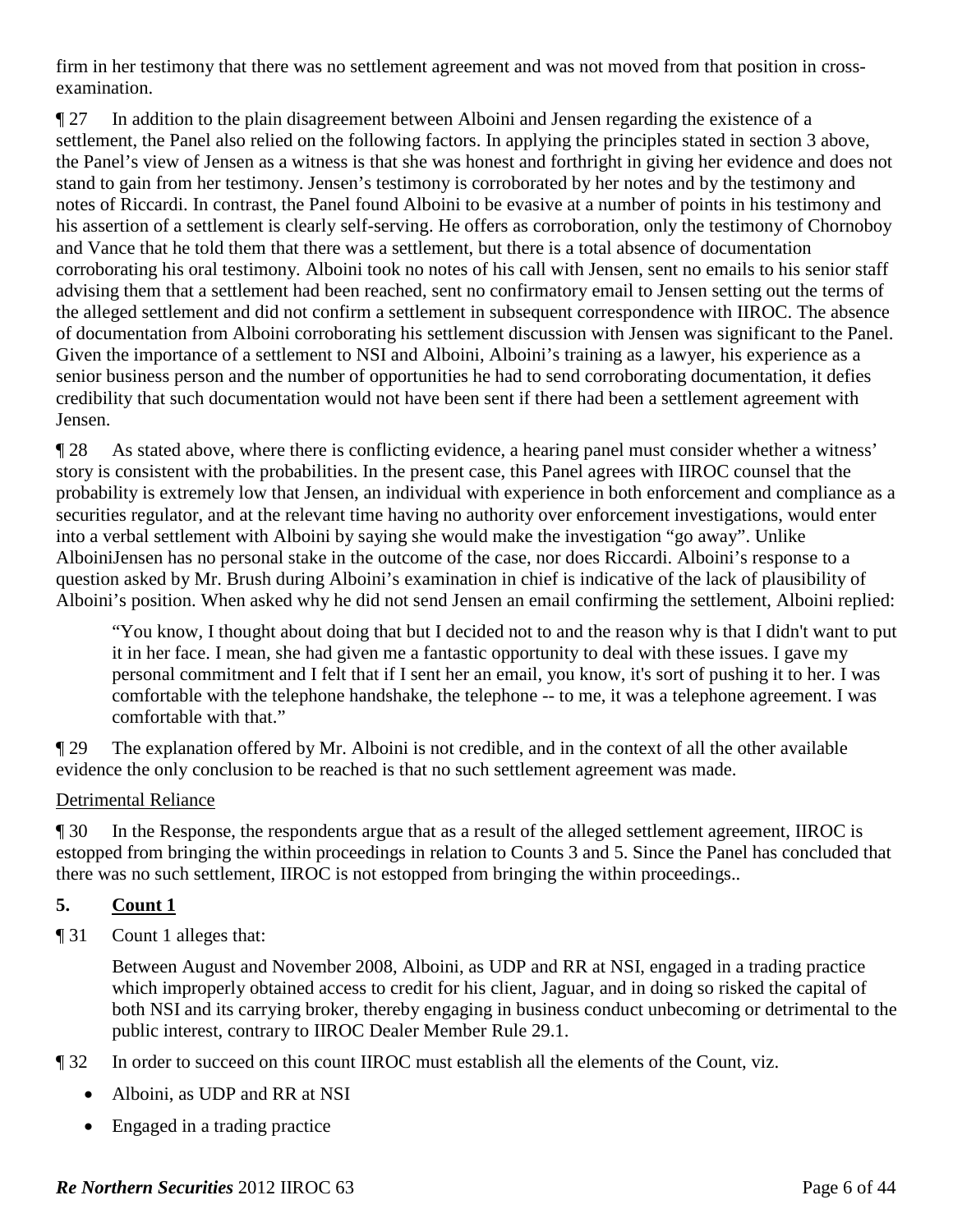- Which improperly obtained access to credit for Jaguar
- And in so doing risked the capital of both NSI and its carrying broker
- Thereby engaging in conduct unbecoming or detrimental to the public interest, contrary to Dealer Member Rule 29.1.
- ¶ 33 Each element of Count 1 is dealt with below.

#### Alboini as UDP and RR at NSI

¶ 34 It is important to note that this count relates only to Alboini as UDP and RR at NSI. Therefore it is his actions, knowledge and state of mind that matter when assessing the other elements of this count. It is also his roles at NSI that are in issue. He wore a number of hats, including senior executive positions at NSI and at companies related to NSI, namely Jaguar, NFC, and Lakeside Steel which play significant roles. As acknowledged by Alboini, those roles may have been in conflict of interest with his roles at NSI, but this count only relates to his roles at NSI.

#### Engaged in a Trading Practice

¶ 35 The IIROC written argument states that the "essence of the impugned conduct…is that, in or about August 2008, Mr. Alboini began to exploit an opportunity that allowed [Jaguar] access to capital and purchasing power that it did not otherwise have available to it. In essence, Mr. Alboini free-rode on the capital of Penson by using the TA Account to accumulate positions for [Jaguar] when [Jaguar] did not have the funds to pay for the positions. This was done at the expense of NSI who paid the financing costs on the purchases and at significant risk to both Penson and NSI." The basic factual description of the trading practice is relatively straightforward. As of early July 2008, Jaguar's sole account at NSI (the "Jaguar Main Account") was restricted by its carrying broker, Penson Financial Services Canada Inc. ("Penson"), as it had been undermargined for twenty consecutive days. The account had run out of cash and had no marginable securities. When it attempted to buy \$1,259, 505 worth of securities of Blue Note Mining Inc. ("Blue Note"), Penson immediately demanded cash payment. Jaguar met this cash demand by selling other securities from the Jaguar Main Account (which was at all times a pro account, being an account in which Alboini, the UDP, CEO and RR at NSI had control and a financial interest) to another client of NSI, which sale was accompanied by an off-book put option which Jaguar granted to the purchaser which had the effect of leaving the downside risk on the Blue Note shares with Jaguar. The sale of other securities reduced its debit cash balance and the account was unrestricted in early August.

¶ 36 In the wake of the Blue Note purchase, between August and November 2008, Alboini began opening separate project accounts for each security Jaguar sought to acquire. Each accumulation of securities was given a code name and treated as a separate project (each a "Jaguar Project"). The Jaguar Projects included the acquisitions of shares of Virtek Vision International Inc. ("Virtek") and Tiomin Resources Inc. ("Tiomin") ("Project Vulcan" and "Project Titan," respectively). Between August and November 2008, Alboini opened ten accounts for Jaguar at NSI (the "Jaguar Project Accounts"). The Jaguar Project Accounts included those bearing numbers 3P6N43E (the "Project Vulcan Account") and 3PAA11 (the "Project Titan Account"). Alboini was the RR at NSI for each of the Jaguar Project Accounts.

¶ 37 However, instead of buying the securities in the Jaguar Main Account or in the Jaguar Project Accounts neither of which held sufficient funds to make the acquisitions, Alboini placed the orders in the NSI average price accumulation account (the "TA Account") held at its carrying broker, Penson. NSI later ticketed out, i.e. transferred, the securities to the appropriate Jaguar Project Account, although usually not when an accumulation was completed, but always before month end. This process continued until early November 2008. In some cases Alboini solicited and obtained outside investors to participate in the projects although the accounts remained Jaguar accounts. That is to say, these investors had a beneficial interest in the outcome of the investments. Ultimately, of the 10 project accounts opened during the August to November period, only 3, the Vulcan, Titan and Eagle projects (described in more detail below) had investors other than Jaguar.

¶ 38 The issue is not the trading practice per se but how it fits into the other elements of this count.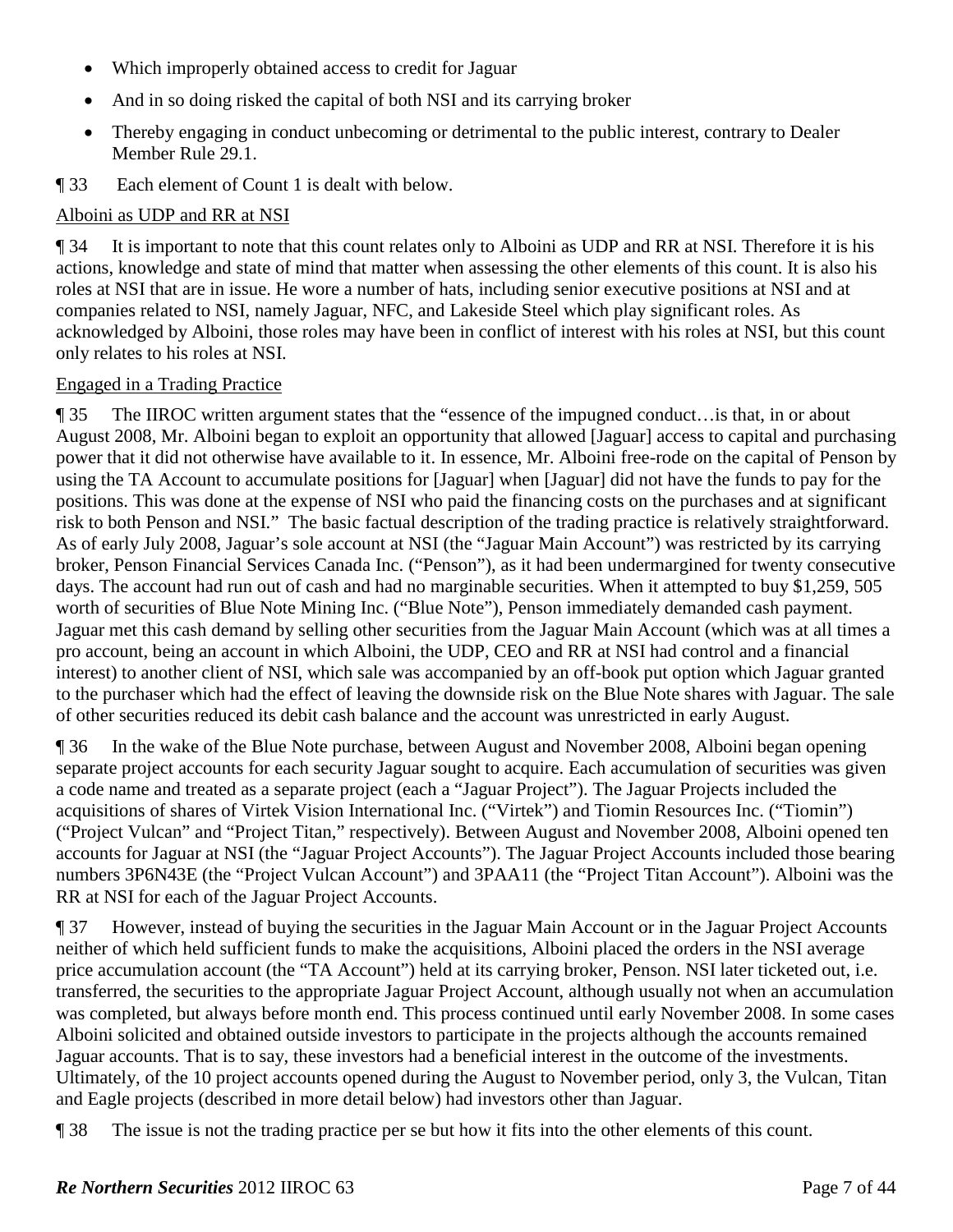#### Which improperly obtained access to credit for Jaguar

¶ 39 There are two elements to this part of Count 1: (i) whether the trading practice obtained access to credit for Jaguar, and if so, (ii) whether this access to credit was obtained improperly.

# Access to credit

¶ 40 It is IIROC's position that the opportunity which Alboini began to exploit (using the TA account for Jaguar purchases rather than the Jaguar Main Account or the Jaguar Project Accounts) "arose because of a gap in the understanding of both NSI and Penson as to their respective obligations to provide margin or capital in respect of purchases in the TA Account." Under the Uniform Type 2 Introducer/Carrier Broker Agreement (the "NSI-Penson Agreement") in effect between NSI and Penson, Penson was responsible for calculation and provision of margin on "client" accounts; NSI had the same responsibility for the principal business carried on for it by Penson. The "gap" in understanding was that Penson viewed the TA account as a principal account of NSI (and therefore had no margin/capital responsibilities), whereas NSI viewed the TA account as a client account (and therefore the margin/capital responsibilities belonged to Penson). The end result was that neither Penson nor NSI provided margin/capital in respect of the TA account during the August-November 2008 period.

¶ 41 The Respondents took the position that Alboini did not exploit this gap and that in fact he "was not aware of any gap in the agreement with Penson,… did not engage in any practice to exploit any gap that did exist and [Alboini's] use of the TA Account to obtain financing for Jaguar was neither new nor improper nor did it violate any IIROC rule."

¶ 42 It is important to note that this hearing never determined which of NSI and Penson had the actual legal responsibility to provide regulatory capital for transactions in the TA Account since this issue was not directly addressed by either party. However, it is clear that neither NSI nor Penson were actually putting up regulatory capital in respect of the TA Account during the relevant period.

¶ 43 Although one may well believe on the basis of the evidence that Alboini knowingly exploited this gap, it is the position of the Panel that it is not necessary to decide whether or not Alboini knew about the gap in understanding between NSI and Penson or whether or not he aimed to exploit the gap. The alleged gap relates only to which of NSI or Penson was or should have been putting up regulatory capital for the trades in the TA Account. Alboini knew that NSI was not doing so, and would only be concerned about whether Penson was doing so if they required payment for the securities purchased in the TA Account 3 days after the trade, i.e. on settlement of the trade (on a T+3 basis) as they did in the Jaguar Main Account. He was only concerned about getting Jaguar access to financing for a longer period of time. Respondents asserted that Alboini's use of the TA Account was not new and that payment on a T+3 basis had not previously been required; therefore it is highly likely that he already knew that Penson would not require payment on a T+3 basis in the TA Account; but even if he did not already know that payment on a T+3 basis would not be required, there was no risk to him in trying to gain access to credit by using the TA Account. Once he made the first purchase in the TA Account in respect of Project Vulcan and was not required to pay for the shares on a T+3 basis, he knew that he could continue to get access to credit for Jaguar that it would not have obtained if he had used the Jaguar Main Account or the Jaguar Project Accounts.

¶ 44 If Alboini, as RR had put the various trades directly into the Jaguar Main Account or the Jaguar Project Accounts rather than initially into the TA account and subsequently transferred the securities into the Jaguar Project Accounts as was done, Jaguar would have had to pay for the securities on a T+3 basis. The evidence (see for example, the account summaries and spreadsheet entered in evidence as Exhibit 7) clearly establishes that on various occasions during the period in question it did not have the cash or marginable securities to enable it to do so. By putting the trades initially through the TA Account, Jaguar did not have to pay for the trades until the trades were ticketed out (transferred) to the related project account, sometimes after the accumulation was complete or more usually at the end of the month. This allowed Jaguar additional time to secure the necessary funds to pay for the securities, either on its own or by soliciting investors to participate in the accounts. During the relevant period (August through November 2008), Penson did not require that trades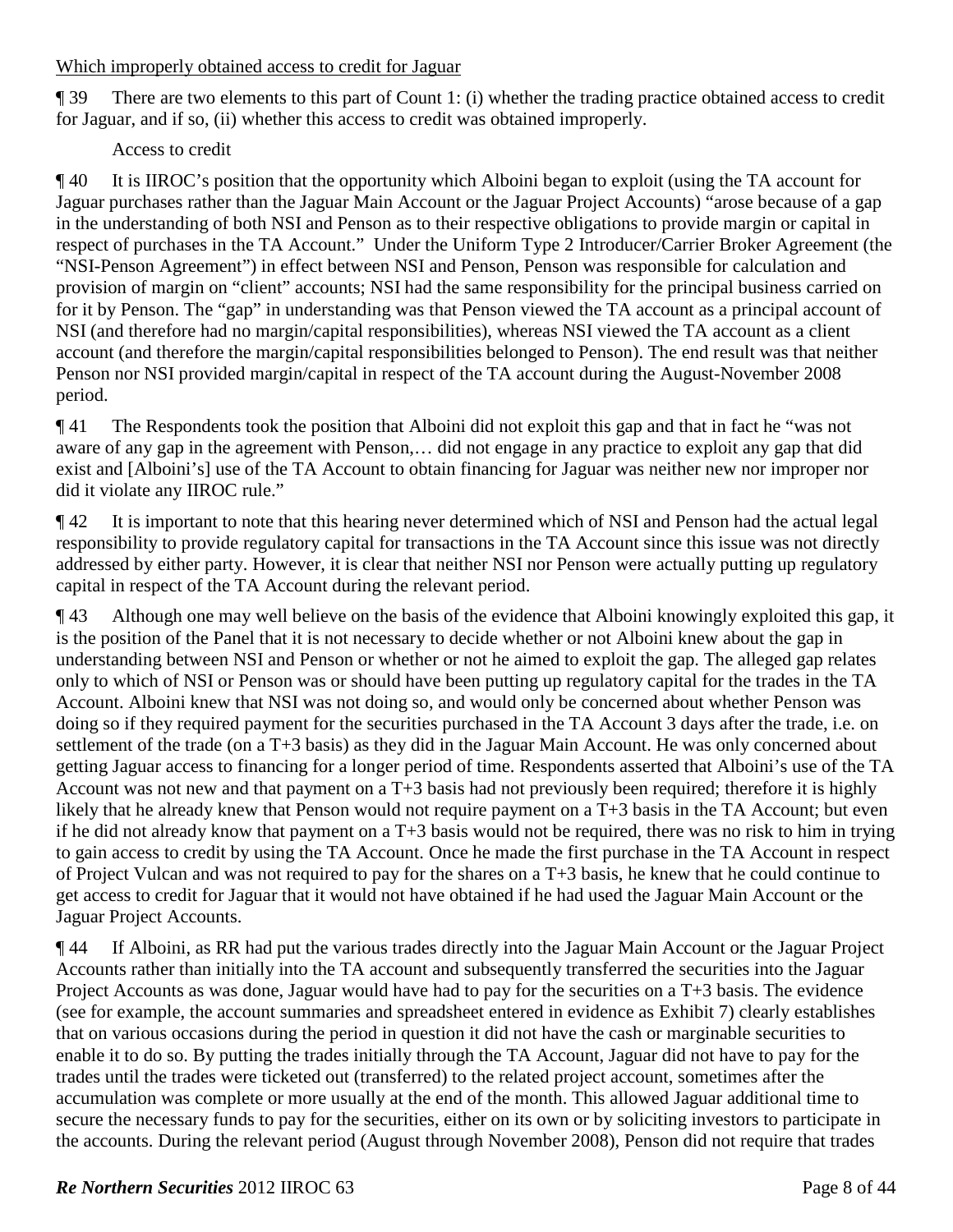put through the TA Account be paid for on a T+3 basis. Under the terms of its agreement with NSI, Penson paid for the securities and charged NSI interest on the amount paid for the period until the ticketing out occurred and the securities were paid for by Jaguar. Effectively, Jaguar received free credit for the period from the settlement date to month end and traded without the required regulatory capital during that period. It is clear that Alboini's trading practice gained Jaguar access to credit and thus enabled it to purchase securities which it could not otherwise acquire.

Improper Access to Credit

¶ 45 Therefore it is the Panel's decision that Alboini gained access to credit for Jaguar, but the key issue is whether that access to credit was "improper". In order to make that determination, the Panel looked at the following issues, IIROC arguing that each was an improper use of the TA Account and the Respondents taking the opposite position. It is important to note that IIROC need be successful on only one of these issues for the Panel to conclude that the access to credit was "improper".

### (a) Jaguar not creditworthy:

¶ 46 The account statements for the Jaguar Main Account and for the Jaguar Project Accounts as well as the spreadsheet summary of all trading in the accounts contained in Exhibit 7 clearly established that when Alboini arranged to purchase the securities for the various projects, Jaguar did not have the cash or marginable securities to pay for the securities and that Alboini knew that was the case. This is established by the cross-examination testimony of Alboini and Chornoboy and by the trade record documents referred to above. There were securities in the Jaguar Main Account, but these were not marginable and frequently were subject to certain restrictions and valuation issues which were relevant to the issue of the risk to the credit of NSI and Penson (discussed below). Jaguar was not creditworthy by the standards of the investment industry at the time it purchased the securities.

¶ 47 Knowing the creditworthiness of a client before executing trades on its behalf and only executing trades for creditworthy clients is a basic obligation of registered securities dealers and in particular is an obligation of the client's RR. This was admitted by Alboini in his cross-examination on May 25, 2012. If the dealer and the RR allowed non-creditworthy clients to purchase securities, the inability of the client to pay for the securities would materially increase the risk to the broker and its carrying broker, one or both of whom would have to pay for the securities. This risk issue will be dealt with below. It is particularly important to note in this case that the creditworthiness must exist before the trade is executed for the client since, in response to questioning about the creditworthiness of Jaguar, Alboini referred on a number of occasions to being comforted by his ability to raise the amount necessary to pay for the securities from outside investors and by his ability to liquidate other Jaguar assets if necessary, each of which would occur after the trade was executed. However his personal view as to the creditworthiness of Jaguar cannot override the standards applied by the industry, which as RR and UDP, he is obliged to follow.

¶ 48 Penson's concern with client creditworthiness and the obligation of the introducing broker to know the creditworthiness of its client before purchasing securities on its behalf is clear from Penson's Credit Manual revised in 2006 which is part of Exhibit 2. For example, section 2.5 of the manual provides, "Credit verifications are the responsibility of the Introducing Firm….Credit verifications should be processed before clients are allowed to trade." Section 4.0 provides that, "Introducing Firms are responsible to monitor their accounts. Introducing Firms need to ensure accounts are in good standing, and all appropriate documentation is kept up to date." Referring to the credit facility that Penson provides to clients who have signed a margin agreement, section 5.1 provides that "such credit facility is conditional upon the client maintaining margin (collateral) which meets exchange and …IDA regulations and Pensons's own margin requirements…" Section 5.3 provides that "Trading while under-margined will not be permitted. Introducing Firms must ensure that no further trades are executed which increase the amount of the client debt." It is this Panel's opinion that Penson's Credit Manual is in accordance with standard industry practice.

¶ 49 This concern with client creditworthiness is reflected in IIROC Rule 2500 which provides that a new client application form must contain "information necessary to assess suitability, creditworthiness and risk…"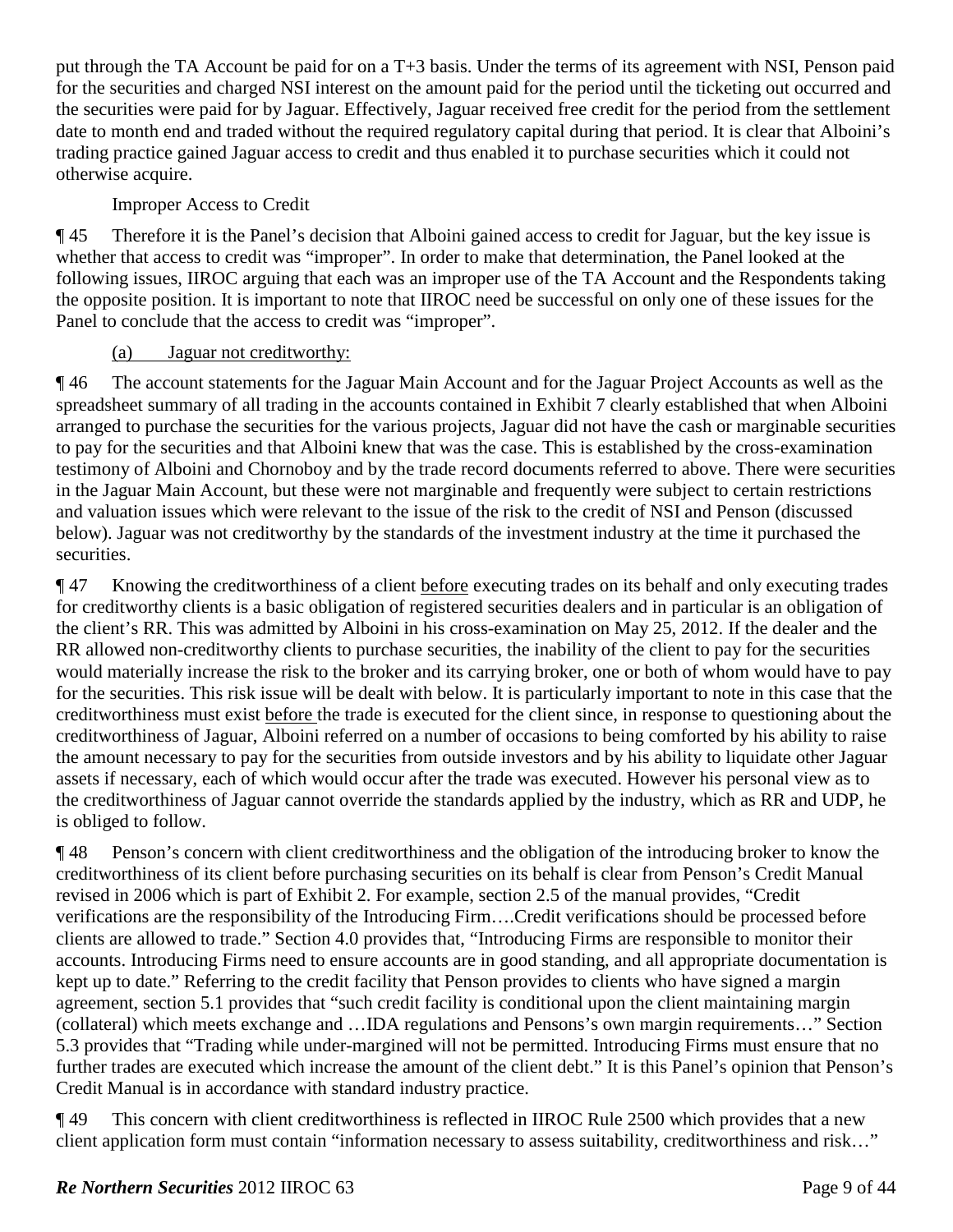¶ 50 The importance of the client's creditworthiness is also illustrated by the NSI new client application form (NCAF) which requires client income and asset information under the heading "Information Required by Securities Regulators" and by NSI's Account Opening policies and procedures which requires completion of "proper documentation", learning "the essential facts relative to every customer…", and that the NCAF "must be complete, accurate and signed by the applicant and the IA before the approval process may proceed."

¶ 51 It is the Panel's conclusion that Jaguar was not creditworthy when it purchased the securities in the TA Account which were destined for the Jaguar Project Accounts and that Alboini should not have initiated the trades knowing that Jaguar was not creditworthy. This factor alone would be sufficient to establish that Alboini's gaining access to credit for Jaguar was improper, but the Panel has reviewed each of the other factors.

# (b) Alboini's conflict of interest.

¶ 52 There was a conflict of interest between Alboini's obligations as UDP, RR and CEO at NSI and his interests as CEO and shareholder at Jaguar. As CEO and a shareholder of Jaguar, Alboini saw opportunities for Jaguar to make money by purchasing the various securities that ultimately ended up in the Jaguar Project Accounts. If Jaguar were successful in these projects Alboini would benefit financially. As UDP, RR and CEO at NSI, it is Alboini's obligation not to take any action that would knowingly expose NSI's (or Penson's) credit to out-of-the-ordinary risks, or breach any IIROC rules or guidelines. In this case, it is the Panel's conclusion (as outlined in Paragraph 72 - 81 below), that Alboini's actions in the TA Account on behalf of Jaguar exposed NSI's credit to out-of-the-ordinary risks.

¶ 53 IIROC Dealer Member Rule 38.5 provides that the UDP must "supervise the activities of the Dealer Member that are directed towards ensuring compliance with [IIROC] rules and applicable securities law requirements…" and must "promote compliance by the Dealer Member, and individuals acting on its behalf, with [IIROC] rules and applicable securities laws." While IIROC was unable to point to any IIROC rule or securities law that specifically required the UDP or RR to ensure the creditworthiness of clients or not expose the credit of the Dealer Member to unnecessary risks, this was, and remains a basic and obvious obligation, well recognized by industry participants as illustrated by the know-your-client process. Furthermore as UDP and CEO, Alboini owed a fiduciary obligation to NSI to protect the interests of NSI. In this case, Alboini let his interests in making money for Jaguar and himself take precedence over his obligations to NSI, rather than the other way around. This conflict is another factor leading the Panel to conclude that the access to credit was "improper".

(c) Inappropriate use of TA Account.

¶ 54 NSI's Policies and Procedures Manual during the relevant period provided that an average price account was to be used:

"…to accumulate stock in inventory in cases where clients do not wish small fills for large orders. These accounts are to be only for institutional accumulation or in the occasional circumstances for a large order from an individual. The trailer of the order must be marked indicating the name of the client and the fact that the trade was completed as an average price trade."

¶ 55 There was no dispute that this provision applied to the TA Account which was used to accumulate securities for Jaguar which are the subject of Count 1.The issue is whether the use of the account was appropriate.

¶ 56 IIROC argued that Jaguar was not an institutional client as referred to in the Manual, and in support referred to the definitions in the IIROC Dealer Member Rules. The Respondents argued to the contrary, noting that the definition in the Rules was limited to the Rules themselves and that it was inappropriate to import that definition into NSI's Manual. They also argued that in any event Jaguar fit within the definition of "[a] nonindividual with total securities under administration or management exceeding \$10 million". Alboini testified that all corporations were institutions and that all accumulations in the TA Account for the Jaguar Projects were institutional accumulations. The Panel agrees with the Respondents on this point. There is nothing to prevent NSI from treating Jaguar as an institutional client for the purpose of using the TA Account.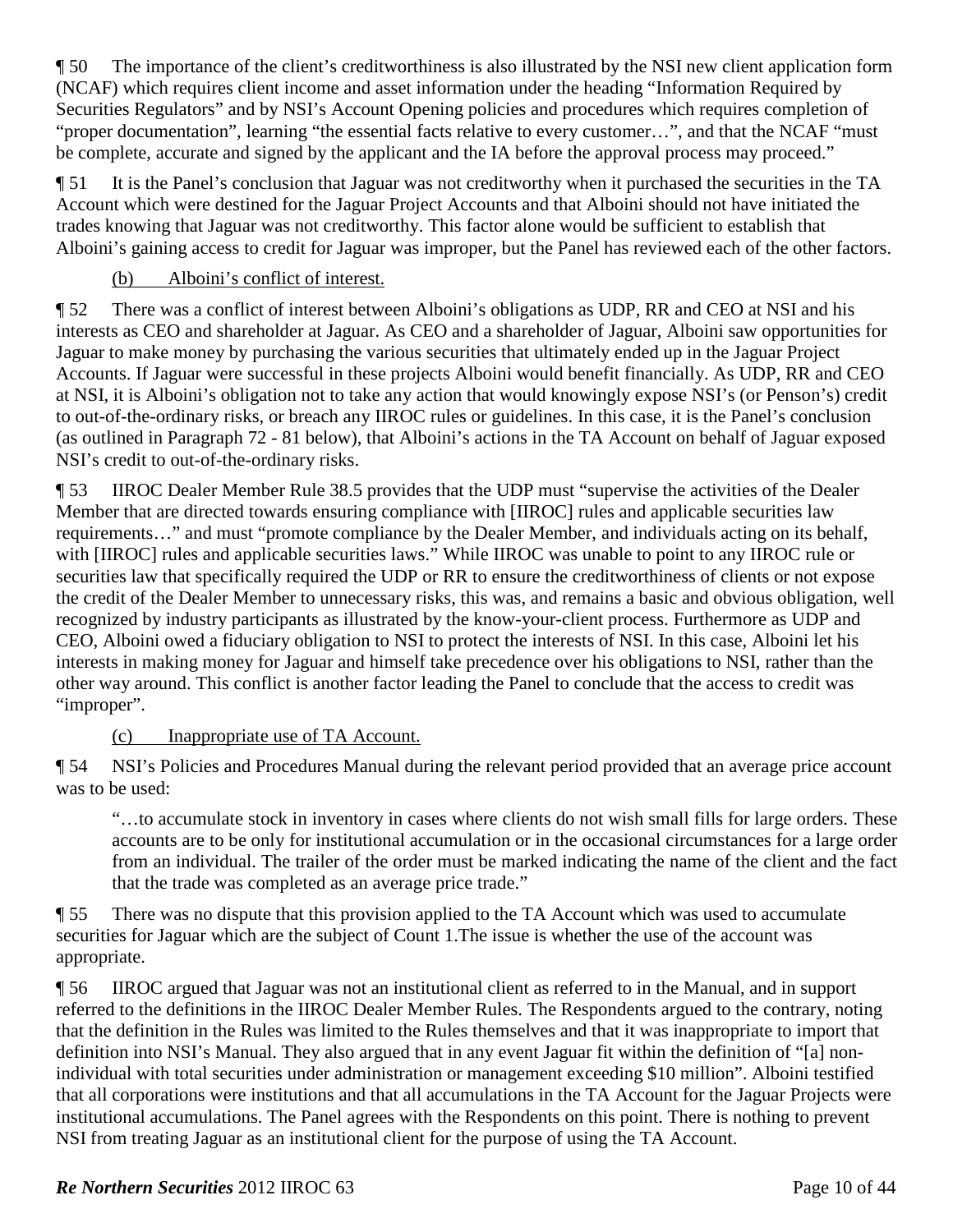¶ 57 Based on the evidence of the trade records of the TA Account for each project, it appears that the following purchases were made between August and November 2008:

Project Vulcan: 6 in August, and 2 in September; Project Titan: 8 in September and 20 in October; Project Eagle: 5 in September and 14 in October; Project Dragon: 5 in September Project Tango: 4 in October; Project Brown: 18 in October; Project Zion: 3 in October; Project Mars: 1 in October; Project Norman: 3 in October: Project Hunter: 1 in November.

¶ 58 In addition, there were a number of sell orders, cancellations and journal entries.

¶ 59 The Respondents argued that this type of use of the TA Account was a well-established practice at NSI and not something developed just so that Jaguar could take advantage of getting access to credit; furthermore there were no IIROC rules which prohibited the practice and previous IIROC field examinations had reviewed trading in the TA Account on behalf of other NSI clients and raised no objection to the practice. On the first point, it is the Panel's view that the previous use of the TA Account does not, by itself, make the practice appropriate. On the second point, the absence of any IIROC Rule prohibiting the practice is not the same as condoning it. On the last point, the Panel heard no evidence about the nature of the previous field examinations (e.g. the creditworthiness of the client, or the number of individual trades) and cannot conclude that such previous field examinations establish that the trades that are the subject of Count 1 are appropriate.

¶ 60 The NSI manual states that the TA Account must be used for "accumulations…where clients do not wish small fills for large orders." The reasons for such an approach, which is in keeping with industry practice in the Panel's opinion, are to avoid putting one large order into the market which could influence upward the price the buyer might have to pay, to avoid the inconvenience and excessive paperwork which would be required for multiple small orders rather than a single ticket and to facilitate average price fills when an institutional order is to be prorated amongst the clients internal accounts. By its own terms the TA Account was never intended as a source of financing to purchase shares in situations where funds were not available on a T+3 basis. It was IIROC's position that the orders placed by Alboini in the TA Account on behalf of Jaguar were not "large orders" that were worked by the trade desk over an extended period of time, but rather were day orders that were filled seriatim and simply aggregated and assigned an average price for ticketing purposes usually at month end. The trade summary above shows that in some months during the relevant period, very few trades took place.

¶ 61 The Panel agrees with IIROC's position that the orders in the TA Account were not large orders, but were day orders that were accumulated and assigned an average price for ticketing purposes. It is the Panel's conclusion that this trading activity in the TA Account was not in accordance with accepted industry practice regarding the use of client average price accumulation accounts, nor with NSI's manual and was nothing more than Jaguar free-riding on Penson's capital. This was an improper use of the TA Account.

¶ 62 IIROC also took the position that delaying the ticketing out of the TA Account until month end (in most cases) was "contrary to the proper purpose of a price accumulation account" and was therefore improper. The Respondents' position was that the ticketing out process was in accordance with long-standing NSI policy and practice, was often done to "dovetail" with the receipt of investor funds, and was not in contravention of any IIROC rule or notice. The Panel does not agree with the Respondents' position. The fact that the ticketing out process was in accordance with long standing NSI policy and practice, does not make it appropriate.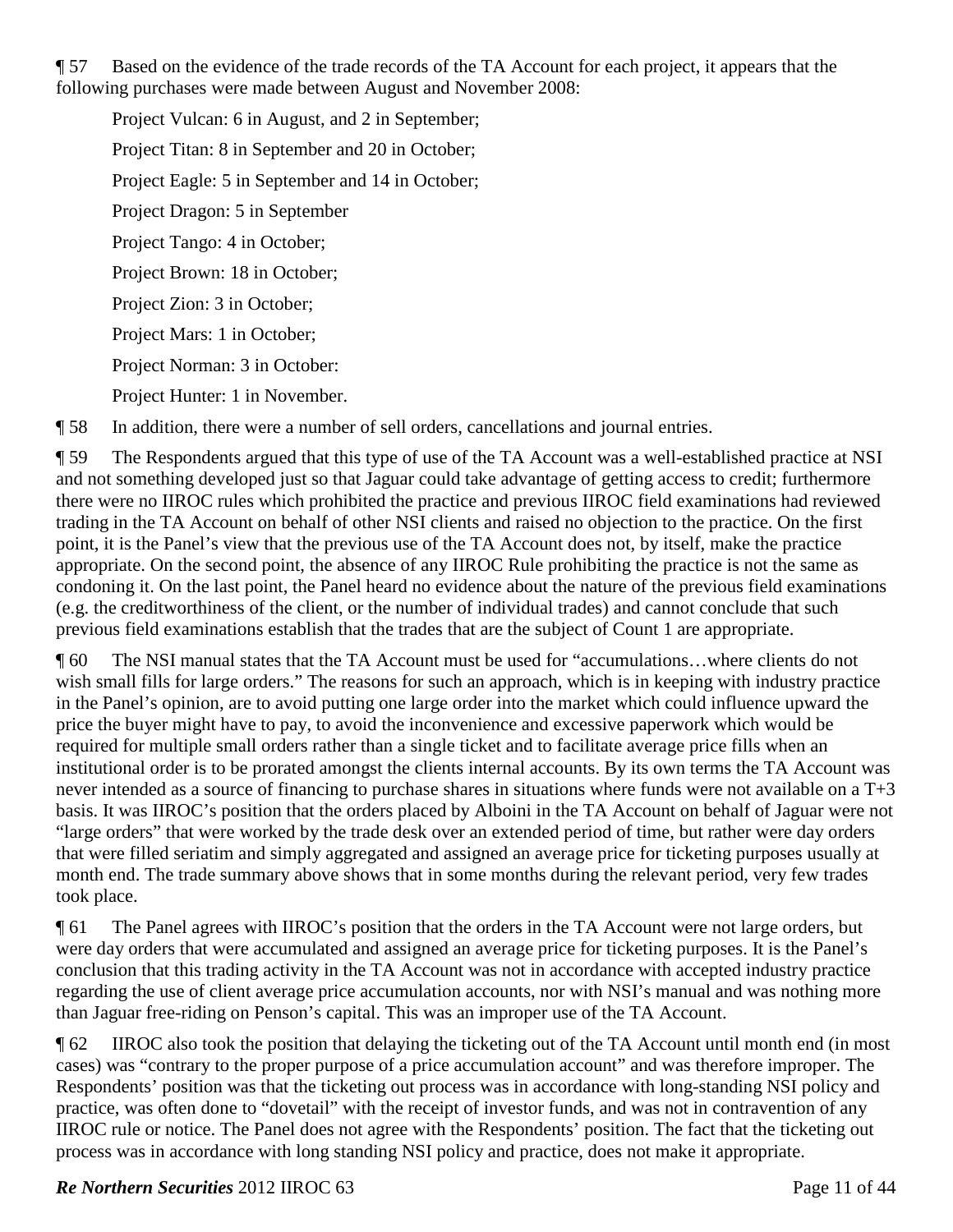Dovetailing the ticketing out with anticipated incoming investor funds simply confirms the lack of Jaguar creditworthiness and the additional risk that the investor funds might not in fact be forthcoming. The absence of a specific IIROC rule or notice does not condone the process.

¶ 63 The Panel agrees with the IIROC position. It is industry practice to ticket out when a trade has concluded and to collect funds at that point. If the account is being used for a true accumulation, payment might be delayed until the accumulation has been completed if the creditworthiness of the client is not in question, but it should never be delayed beyond completion of the accumulation. It is industry practice to get paid for an order on as timely a basis as possible. Indeed a member should not even take an order unless it has good reason to believe it will be paid for on a timely basis. Delaying the ticketing out until month end could only benefit Jaguar, could not be in the best interests of NSI (or Penson) and is an inappropriate use of the TA Account

### (d) Misleading Penson re Jaguar Creditworthiness

¶ 64 It is clear that Penson was concerned about the ability of Jaguar to pay for the securities that it purchased. This conclusion is supported by the evidence that it shut down the Jaguar Main Account in July 2008, and the concern it expressed for getting paid as soon as it became aware of the Blue Note purchase and the ticketing out of the TA Account to the Project Vulcan Account. One of the benefits of using the TA Account instead of the Jaguar Main Account or the Project Accounts was that the identity of the beneficial owner of the securities being accumulated was hidden from Penson, although the Respondents argued that Penson would have figured it out eventually from the pattern of purchases and ticketing out to the Project Accounts. There was no evidence whether Penson knew or did not know that Jaguar was the beneficial owner, since Penson was not a witness, but it is not unreasonable to conclude that Jaguar's identity was hidden from Penson for at least some time and this helped Alboini proceed with the accumulations for Jaguar. At one point in his cross-examination, Alboini is asked, regarding the information contained in the trade documents in the TA Account,"And nowhere on there does it indicate that the client that places the order in the TA Account is Jaguar Financial Corporation, does it." Alboini replies, "Very common not to, yes." And later he is asked, " But as far as the information that they have available to them at the time of the trade date, they don't know that the trade is being made, other than by Northern Securities?" and Alboini responds "That is correct. That's the beauty of the confidentiality to the fullest extent possible, in a market accumulation…"

¶ 65 However, a far more important factor was Alboini misleading Penson into thinking it could treat the Jaguar Main Account and the Jaguar Project Accounts as if they were one account.This led Penson to conclude that it had more security for the Jaguar purchases than it actually possessed. This issue revolves around the creation of a series of cross-guarantees whereby the Jaguar Main Account guaranteed each of the Jaguar Project Accounts and each Jaguar Project Account (except, it is alleged by Alboini, Project Vulcan and Project Titan) guaranteed the Jaguar Main Account. The available guarantee documents for each project were in evidence, but no guarantee documents were produced for Project Vulcan or Project Titan and there is conflicting evidence whether they ever existed. In response to concerns expressed by Penson in late September 2008 regarding payment for securities in the Project Vulcan and Project Titan accounts, Vance emailed Penson advising that "we have cross guaranteed the three (3) Jaguar accounts." Vance testified that he was referring to the Jaguar Main Account, the Project Vulcan Account and the Project Titan Account. This was done at the request of Chornoboy. It is clear that both Vance and Chornoboy thought guarantees existed whereby Project Vulcan and Project Titan guaranteed the Jaguar Main Account and certainly Penson was advised accordingly by Vance.

¶ 66 Alboini believed that guarantees from Project Vulcan and Project Titan in favour of the Jaguar Main Account existed based on representations made to him during the IIROC investigation as well as Vance and Chornoboy's belief that they existed. When such guarantees could not be produced, the Respondents' position was that Alboini came to believe that they never did exist and this supported his belief that creating such guarantees would not have been proper and never should or would have occurred because there were outside investors in these accounts.

¶ 67 Furthermore Project Eagle, in which a company called Lakeside Steel (in which Alboini had an ownership interest) had a beneficial interest, guaranteed the Jaguar Main Account (and consequently the other Project Accounts) and had assets that came from Lakeside. Alboini's testimony also established that Lakeside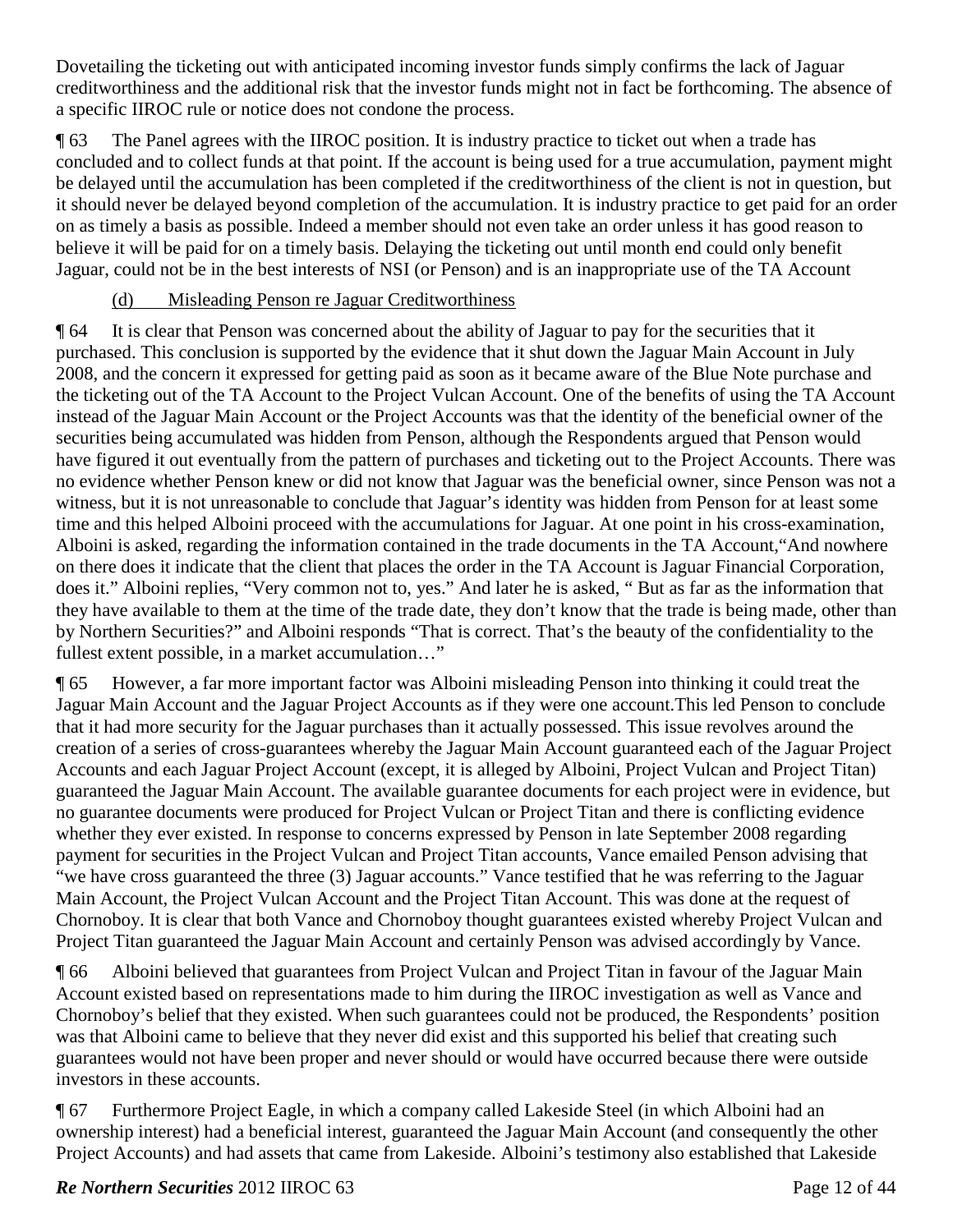approved the purchase of the securities in Project Eagle, but did not approve the use of its funds for any other purpose and specifically did not approve the guarantee given by Project Eagle. This all occurred with Alboini's knowledge.

¶ 68 It is the Panel's conclusion that whether or not the Project Vulcan and Project Titan guarantees actually existed is not of particular importance because Alboini in fact knew Penson was treating the three accounts as one, i.e. as if the cross-guarantees actually existed and did nothing to correct Penson's treatment of them. During his cross-examination, the Chairman of the Panel asked Alboini, "Aside from the guarantees though, I think you've testified already that you knew that Penson was treating all of the Jaguar accounts as if they were one." Alboini responded, "They were treating all of the Jaguar accounts on a global basis. That's what they indicated to me. And they made that clear to me at the outset."

¶ 69 Later in his cross-examination, Alboini was asked directly whether he did "anything to correct any misimpression that Penson might have as to the availability of cash in other accounts to cover the Vulcan deficit?" and soon thereafter "I take it though that, in response to my question, at no time during the month of October did you inform Penson that they shouldn't be looking to either the Project Titan account or the Project Eagle Account to cover the deficit in the Vulcan account." Alboini's response to both questions was evasive, but it was very clear to the Panel that Alboini never corrected Penson's misimpression that they could treat the Jaguar Main Account and the Jaguar Project accounts as one account. The critical point is that, to Alboini's direct knowledge, both Project Vulcan and Project Titan had third party investors for whom Jaguar agreed to hold the securities in trust and Project Eagle had Lakeside Steel as a beneficial owner. Therefore the Jaguar Main Account and these three project accounts had different beneficial interests and could not be properly treated as one. To Alboini's direct knowledge Penson was treating all the Jaguar accounts as one and he did nothing to inform them that they could not do so. It is the Panel's conclusion that Alboini's failure to correct Penson's misimpression about the propriety of treating the Jaguar accounts as one was improper and was a factor in getting Jaguar access to credit.

### (e) Transfer of Client Money Direct to Project Accounts

¶ 70 It is IIROC's position that the transfer of money directly from a client to a pro account (such as the Jaguar Main Account and the Jaguar Project Accounts) without a written letter of authorization was improper. It is clear from the testimony of Alboini and Chornoboy that investor money was either in their client account at NSI or was put into their account and subsequently journaled out to the appropriate Jaguar Project Account on the instructions of Alboini. In particular, IIROC was critical of the use of money from Lakeside Steel. On September 30, 2008 shares of Energem Resources were ticketed out of the TA Account to the Project Eagle Account that created a deficit of \$638,353.66 which Penson immediately required to be covered. The cover was provided by a cheque for \$853,631.60 from Lakeside Steel directly into the Project Eagle Account. Chornoboy testified that he was aware that should not have occurred and that third party cheques should not be deposited to pro accounts. The Respondents took the position that this transfer was of no particular importance because the transaction was processed by Penson, not NSI, and that the transfers of client money into the Vulcan and Titan Project accounts was authorized by the client opportunity documents. The Panel has concluded that these transfers of client money to pro accounts, while inappropriate, were largely the result of sloppy documentation and procedures and are not a factor in determining whether Jaguar's access to credit was "improper". However, this incident again reflects negatively on the multiple roles that Alboini played with the parties involved.

¶ 71 Based on the Panel's conclusions regarding the issues relating to Jaguar's lack of creditworthiness, Alboini's conflict of interest, the inappropriate use of the TA Account and Alboini's misleading Penson regarding the treatment of Jaguar Main Account and the Jaguar Project Accounts as described above, the Panel's decision is that Jaguar's access to credit was "improper" for the purposes of Count 1.

### And in so doing risked the capital of both NSI and its carrying broker

¶ 72 There are several elements to this portion of Count 1. First, there is a causation issue; the words "and in so doing" require that IIROC prove that the "improper access to credit", discussed in paragraph 39 above, caused risk to the capital of both NSI and its carrying broker, Penson. Second they must prove there was risk to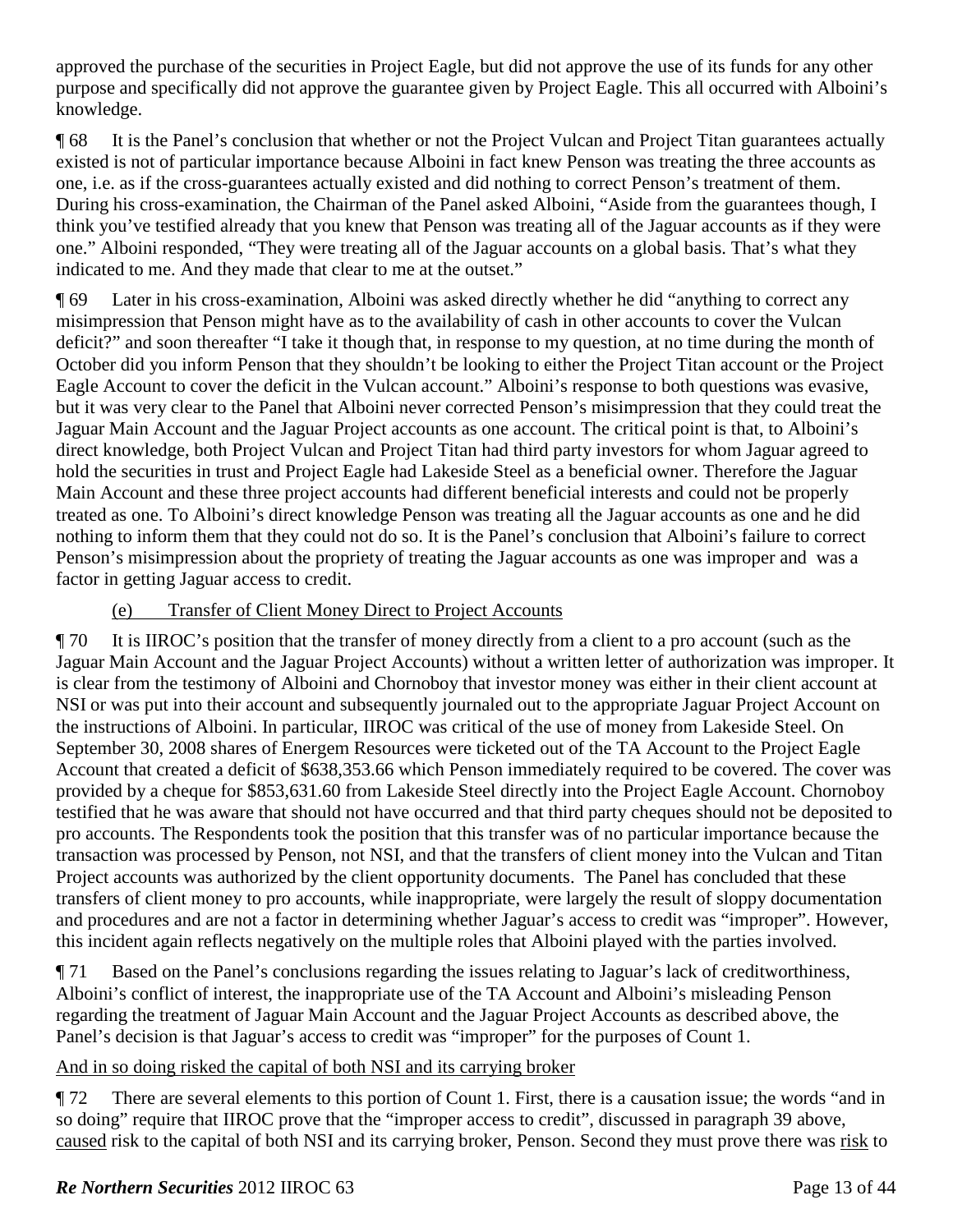NSI's and Penson's capital beyond the normal day to day risk they incur by the nature of their businesses; and third, IIROC must prove that the risk was to the capital of both NSI and Penson. The central issue is a proper analysis of the risk incurred by NSI and Penson, if any.

¶ 73 The essence of IIROC's position on the risk issue is that the absence of creditworthiness in Jaguar when the trades were made resulted in an unusual risk to the credit of both NSI and Penson, because if Jaguar did not pay for the securities that it purchased, both NSI and Penson could have been required to do so. The Respondents' position is that Penson's capital was never at risk because the assets in the Jaguar Main Account were always sufficient to pay for the securities purchased for the Jaguar Project Accounts, and because Penson could control its risk by refusing any purchase or liquidating any purchase if it felt at risk; and that NSI's capital was never at risk in respect of the Jaguar Main Account or the Jaguar Project Accounts and was at risk in respect of the TA Account only if Penson used up the security deposit from NSI and then only if the Jaguar Main Account assets were insufficient to pay for the securities, which was not the case in their view.

¶ 74 IIROC's position was that the risk to the capital of NSI and Penson must be determined on an objective basis. The Panel agrees with this position. Whether or not NSI or Penson thought their capital was or was not at risk is not relevant, nor is the fact that ultimately neither NSI nor Penson needed to actually put up any regulatory capital for the securities which Jaguar bought since Jaguar, directly or with outside investors, eventually paid for them.

¶ 75 The mechanism by which the Jaguar purchases were made is that NSI would send the trade purchase order to Penson who would execute the trade and pay for it. Thus the initial cash exposure was on Penson which charged interest to NSI on the funds used to make the purchase. Penson held a \$1.7 million comfort deposit from NSI (which was part of NSI's regulatory capital, not in addition to it) as security in the event the securities were not paid for. If the securities were not paid for, Penson would look first to the security deposit (which would in turn impair NSI's regulatory capital) and if the comfort deposit were not sufficient, it would look to NSI and Jaguar in turn, for the balance. If either Jaguar or NSI could not pay the balance, Penson's regulatory capital would be impaired. Thus, the failure of Jaguar to pay for its purchases would impair the regulatory capital of NSI and Penson. Until Jaguar actually paid for the securities, the regulatory capital of both was at risk, particularly in the circumstances where it is clear from the evidence that it could not pay on a timely, i.e. a T+3, basis.

¶ 76 Furthermore, as noted above, Penson was of the view that NSI was putting up margin or regulatory capital for trades in the TA Account. During the relevant period, had NSI actually been putting up margin for the Jaguar trades, it would have, on more than one occasion, exceeded its required to margin (RTM) amount.

¶ 77 One factor which determines whether there was unusual risk to the capital of NSI and Penson is the extra time the securities purchased remained unpaid by Jaguar. At the beginning of August 2008, when the Jaguar Main Account was no longer restricted by Penson, it could have been used by Jaguar for the project purchases as could the various Project Accounts; but this would have meant that Jaguar would have to pay on a T+3 basis and it did not have the cash or marginable securities to do so. By using the TA Account, it did not have to pay for the securities until month-end. The additional time allowed for actually getting paid for the securities increases the risk to NSI and ultimately Penson that they would not be paid for. During this extended period of time, the securities could decline substantially in value and therefore if either NSI or Penson were required to liquidate the position to recover unpaid funds, it would thereby be placed at unusual risk as opposed to the situation with normal T+3settlement.

¶ 78 Jaguar's lack of creditworthiness according to the standards of the industry is another factor. It is clear from the earlier discussion that Jaguar was not creditworthy in that it did not have cash or marginable securities when it made the purchases and that Alboini should not have initiated trades for Jaguar, a non-creditworthy client. This lack of creditworthiness is a significant factor creating unusual risk to NSI and Penson. If Jaguar failed to pay for the securities purchased, NSI and/or Penson would have to do so. Again, Alboini's multiple, conflicted roles placed him in a position where he could not objectively assess Jaguar's fitness to place orders with NSI. On a number of occasions, Alboini testified that he was not worried about this lack of creditworthiness because of his confidence in being able to find investors and being able to look to the assets in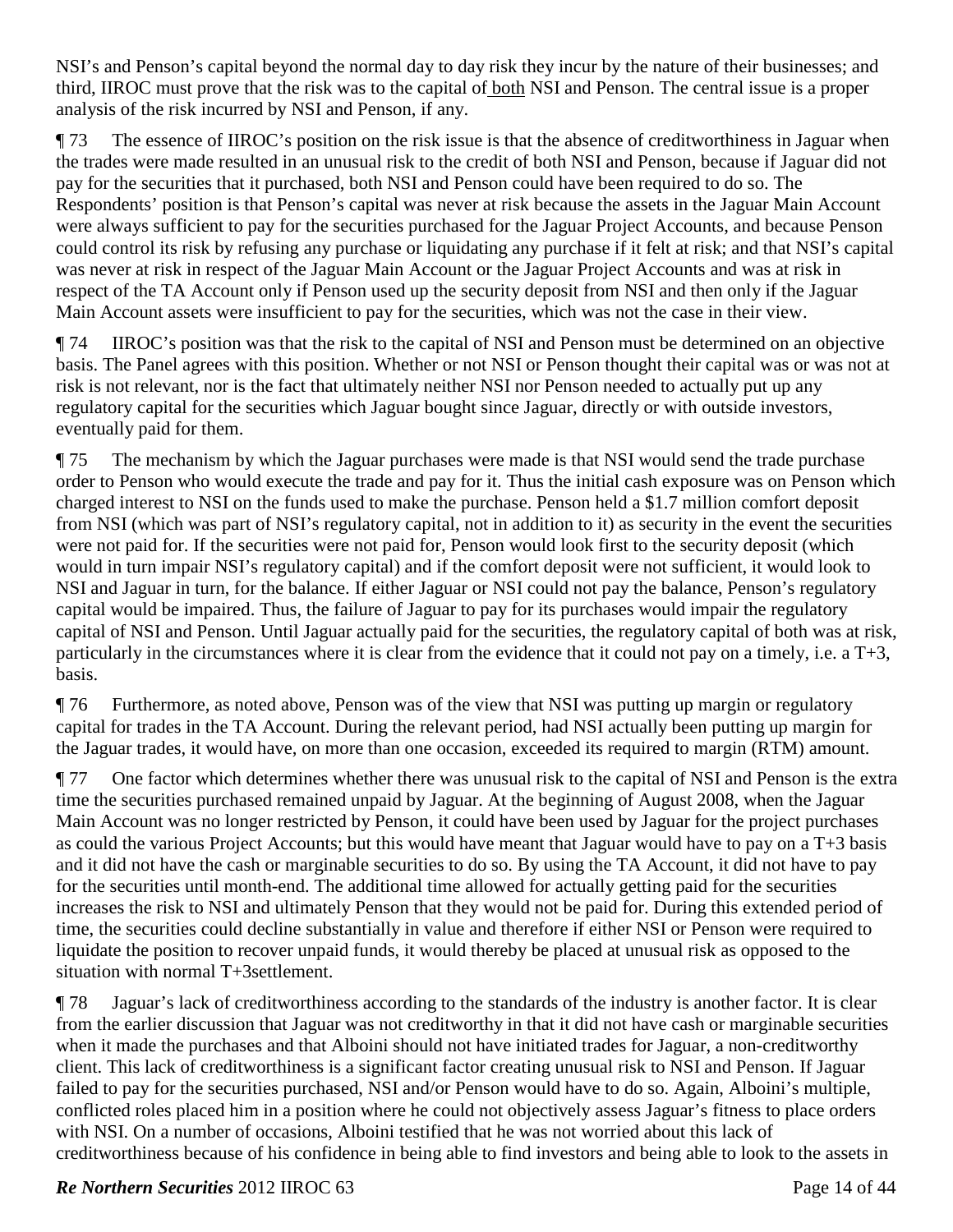the Jaguar Main Account. This means that Jaguar's ability to pay was conditional on Alboini's success in getting adequate funds from these two sources, an additional risk factor. While the purchases in the TA Account and the Jaguar Project Accounts were not treated as "contingent" purchases, they were akin to contingent purchases because of the financing condition. IDA (now IIROC) Member Regulation Notice MR0280 dated March 31, 2004 is instructive on the issue of risk to the Member on contingent orders. It states that "If the member is accumulating securities…with a contingency that has not occurred…, then the client is under no obligation to purchase the security. In this case, the member is at risk while taking on the position (i.e., the client is not the beneficial owner of the security while in inventory) and must margin the position as inventory (on a trade date basis) until the order is completed and contracted to the client."

¶ 79 The Respondents argued that the capital of, respectively, NSI and Penson was never at risk because the Jaguar Main Account assets were at all times sufficient to pay for all the securities being purchased. IIROC counsel disagreed, citing the following. First of all, whatever the value of those assets, the full value of most of those assets (Royal Laser and Lakeside Steel which comprised about 80 % of the assets) could not be accessed because of restrictions in Section 93.4 of the Ontario Securities Act which was entered into evidence as Exhibit 26. The Respondents argued that even without reference to the Royal Laser and Lakeside Steel shares, the remaining assets were sufficient to pay for the Jaguar purchases. However, IIROC counsel cast serious doubts upon the value of those assets by pointing to the month end values of those assets, as shown in Tab 59, Vol. 1, Count 1 of IIROC's Hearing Brief. At the end August, the value was about \$21,500,000; at the end of September, about \$15,900,000; at the end of October, about \$9,500,000; at the end of November, about \$10,700,000 and at the end of December, about \$4,800,000. While some of these figures are outside the time period of Count 1, the trend line certainly illustrates the speculative nature of the securities held and the risk in relying on the value of the securities in the Jaguar Main Account, even if all were available which they were not.

¶ 80 A significant factor in assessing the risk to either NSI or Penson is the nature of the securities being purchased for the Jaguar Project Accounts. They were generally very small cap companies with low priced securities that were of a relatively speculative and illiquid nature as acknowledged by Alboini at pages 566-567 and 568 of the transcript of proceedings. They were not marginable under industry rules, i.e. they did not qualify for the extension of credit. It is unnecessary to determine the precise riskiness of each of these securities, only that, if they needed to be liquidated in order to satisfy any obligation of Jaguar, doing so would have been more problematic than if they were securities of a less speculative nature.

¶ 81 Given all these factors, it is the Panel's conclusion that access to credit created by Alboini's trading practice as described above, caused the capitals of both NSI and Penson to be put at a greater risk than would have occurred had the TA Account not been used for the Jaguar Project Account purchases.

### Thereby engaging in conduct unbecoming or detrimental to the public interest, contrary to IIROC Dealer Member Rule 29.1.

¶ 82 The last issue to decide is whether the foregoing factual elements constitute conduct unbecoming or detrimental to the public interest contrary to Rule 29.1. This Rule sets out a somewhat vague standard by which to judge the conduct of Dealer Members and many cases have examined what the standard entails in a variety of fact situations. Some of these were cited to this Panel by counsel for both parties. For example, the case of Little (Re), [2007] I.D.A.C.D. No.24, provides that not every transgression by an employee of a Member causes a breach of the Rule. It also provides that moral turpitude or bad faith could turn a minor transgression into conduct unbecoming, but they are not an essential ingredient of all such charges. This Panel agrees with those statements.

¶ 83 *Little* also cites an important principle with which this Panel agrees:

"It is our view that transgressions must be looked at in the light of the reputation which the investment industry must maintain in the eyes of the public and the effect which the transgression could have on that reputation. The public interest demands that the Members of the industry, and their employees, be held to a very high standard of financial probity. They must be trusted because they handle other people's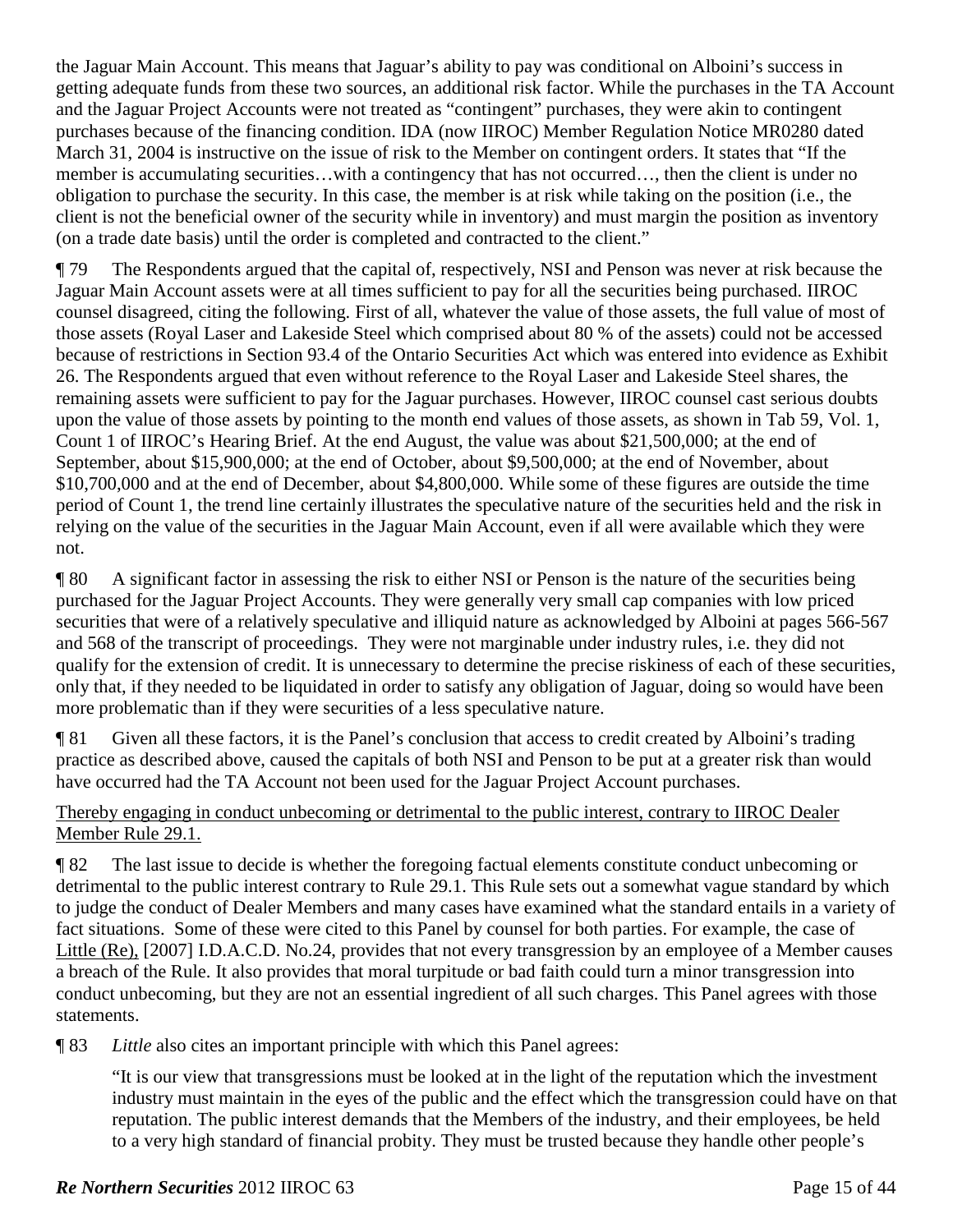money. They must be seen to be trustworthy. If conduct could even appear to cast doubt upon that probity, then it could be detrimental to the public interest and constitute conduct unbecoming."

¶ 84 This Panel also believes that another principle is applicable in a case such as this where no member of the public suffered any harm. It is this Panel's position that Dealer Members owe a duty to each other to deal honestly and fairly in accordance with generally accepted industry standards (so long as those standards are not below their obligation to the public interest) so as not to expose other Dealer Members or their employees to unnecessary and unexpected risks. No cases were cited to the Panel in support of this principle, but we believe it to be applicable in this case.

¶ 85 In addition, it is useful to ask whether the practices in question are such that they could be recommended to be followed generally in the industry or, on the contrary, do they fall below the standard of what could be recommended? It is the Panel's view that Alboini's actions fell very far below the standards that would or should be acceptable to member firms.

¶ 86 The Respondents' counsel took the position that, even if the forgoing factual elements were found against them,that did not constitute a breach of Rule 29.1 by Alboini. In oral argument, Respondents' counsel argued that Alboini did not "knowingly" engage in conduct which he had any reason to believe was "unbecoming" and therefore committed no breach of Rule 29.1. The Panel disagrees with this position. Alboini's conduct was quite intentional, it was not inadvertent, i.e.he "knowingly" engaged in the conduct which is the subject of Count 1. Whether he subjectively knew or thought the conduct was "unbecoming" is irrelevant. The determination of whether the conduct is "unbecoming" under Rule 29.1 is to be determined on an objective basis by each Panel on a case by case basis, having regard to principles of interpretation and prior case law precedent.

¶ 87 Respondents' counsel referred to *Re Bahcheli*, [2004] I.D.A.C.D. No. 12 and *Re Doering*, [2007] I.D.A.C.D. No. 27 for the proposition that, while moral turpitude is no longer an essential element of the test for culpability under Rule 29.1, bad faith on the part of the respondent must be proven. In *Doering*, the respondent failed to advise his employer of his outside business activities and the panel concluded that "from an objective point of view, the public would [not] have felt any degree of discomfort with the Respondent's breach of Bylaw 18.14, even if they had known this at the time".

¶ 88 *Re Gareau*, [2005] I.D.A.C.D. No. 25, cited by Respondents' counsel, concluded that R.29.1 is "primarily intended to focus on quasi-criminal and unethical conduct rather than negligent conduct " In *Re Blackmont Capital Inc.*, 2011 BCSECCOM490, the British Columbia Securities Commission found that there was no "conduct unbecoming" on the basis that "there is no evidence that respondents' conduct was intentional, was motivated by dishonest intent or for an improper purpose, or was otherwise unethical. Neither…was the respondents' conduct likely to impair the public's trust of the industry."

¶ 89 Each case dealing with Rule 29.1 is fact-dependent and each of the cases cited by Respondents' counsel is factually distinguishable from our case. It is this Panel's conclusion that Alboini's conduct is "conduct unbecoming" under Rule 29.1. The factors cited for the conclusion in paragraphs 45 - 70 that the access to credit had been obtained "improperly" and the risk to the capitals of NSI and Penson caused by such improper access to credit as stated in paragraph 5.6, lead the Panel to the conclusion that Alboini's conduct was "conduct unbecoming" and a violation of Rule 29.1. This is so whatever language from the cases cited is used to characterize that conduct, "bad faith", "dishonest intent", "improper purpose", or "unethical" and whether judged from the standpoint of the public or that of the industry.

¶ 90 Respondents' counsel also argued that mere negligence is not sufficient for a finding of "conduct unbecoming" citing *Re Octagon Capital Corp.*, [2007] I.D.A.C.D. No.16 and the proposed amendments to the wording of Rule 29.1. This Panel does not need to deal with the issue of negligent conduct since Alboini's conduct was quite intentional.

¶ 91 Respondents' counsel further argued that Alboini's use of the TA Account as described above did not violate any rule, policy or guideline of IIROC nor did it violate any policy or procedure of NSI. While breach of an IIROC rule, policy or guideline or NSI internal policy or procedure would help lead to the conclusion that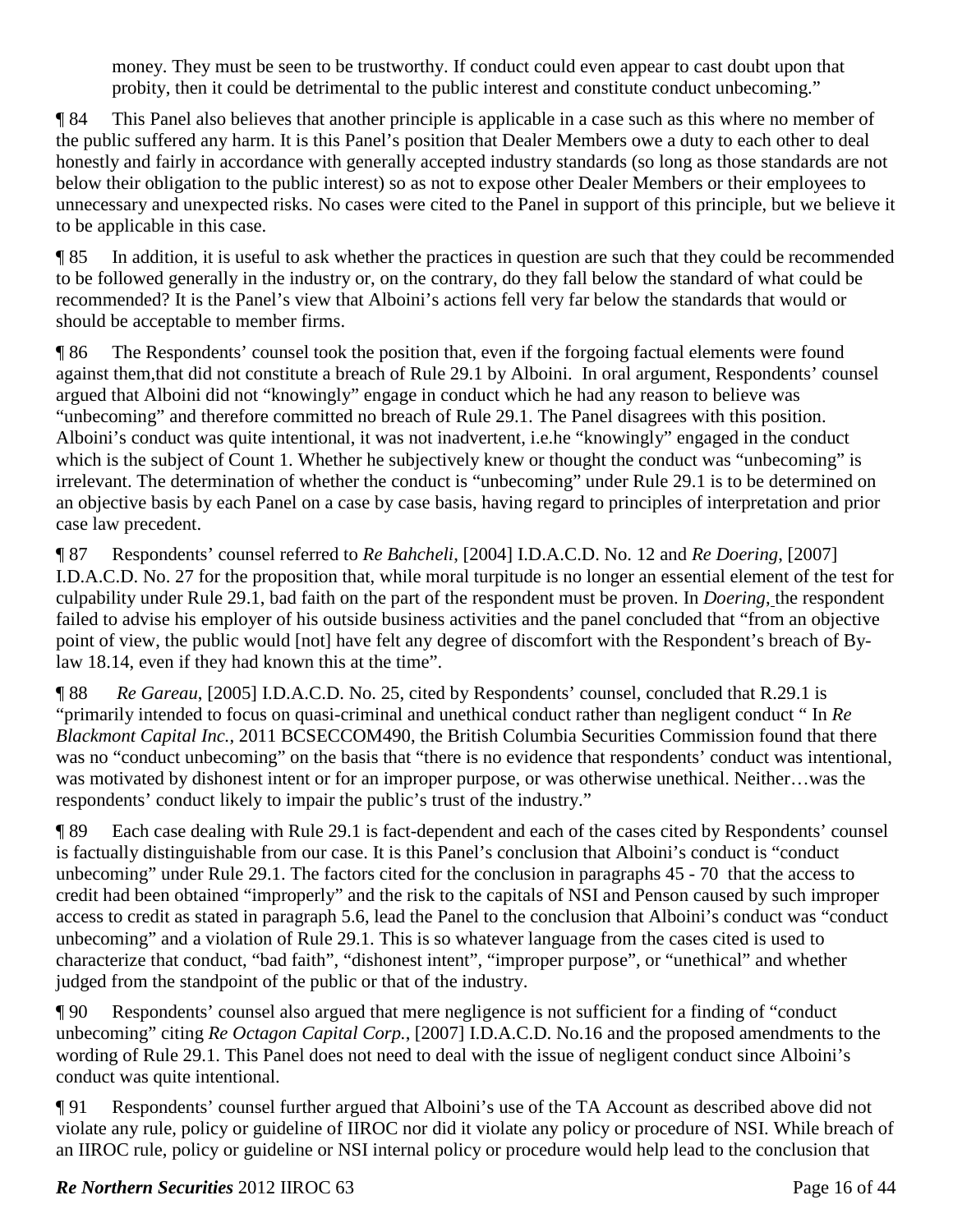such conduct amounted to "conduct unbecoming", on the plain wording of Rule 29.1, such a breach is not necessary for this Panel to conclude that Alboini's conduct was "conduct unbecoming" under Rule 29.1.

¶ 92 It is this Panel's conclusion that Alboini's conduct was "conduct unbecoming" in violation of Rule 29.1.

# **6. Count 2**

# Allegations and Particulars

¶ 93 Count 2 alleges that:

Between August and November 2008, Vance, as Chief Compliance Officer, failed to adequately supervise Alboini's trading activity involving Jaguar Financial Corporation and other NSI clients, contrary to IIROC Dealer Member Rules 1300.1, 1300.2, and 2500.

¶ 94 In addition to the basic wording of Count 2, the NOH set out the following particulars regarding Count 2:

"Although Alboini did not fully disclose to Vance the full extent of Alboini's business dealings with Jaguar and NSI in the summer and fall of 2008, there were a number of red flags arising from Alboini's conduct. Those red flags should have led Vance to make further inquiries into Alboini's activities with Jaguar and its trading activity.

- ¶ 95 The red flags which should have been apparent to Vance as CCO were as follows:
	- a) Alboini opened ten new accounts for Jaguar between August and November 2008;
	- b) the New Client Application Forms for these ten new accounts were incomplete, including the absence of any indication as to whether or not any third parties held any beneficial interests in the accounts;
	- c) transfers of funds were effected between NSI retail client accounts and pro accounts held by Jaguar, without proper account documentation to do so;
	- d) Vance was aware, as indicated to IIROC Staff, that a "majority of the investors" in the Jaguar Projects were also NSI clients; and
	- e) over two million Telehop shares were traded out of a pro account (the 3PAAJE Account) into a retail client account on one day.

¶ 96 In failing to make inquiries when faced with the red flags mentioned above, notwithstanding Alboini's lack of full disclosure to the Compliance Department, Vance failed to properly supervise Alboini's trading activity at NSI."

¶ 97 It should be noted that the hearing proceeded on the basis of the particulars alleged, not just on the basic wording of Count 2. Therefore it was incumbent on IIROC to prove at least one of the particulars and that it constituted a failure by Vance to properly supervise Alboini's trading activity at NSI, contrary to the Rules cited in Count 2.

# Applicable IIROC Rules

¶ 98 Count 2 contains allegations that Vance, as Chief Compliance Officer (CCO), failed to adequately supervise Alboini's trading activity, contrary to IIROC Rules 1300.1, 1300.2 and 2500. The Panel noted that these rules address primarily the conduct of a dealer member and not specifically that of a CCO, although there are some references to certain obligations of supervisors. The conduct of a CCO is dealt with in IIROC Rule 38.7 which is not referred to in Count 2. However, Respondents' counsel never made any objection to the applicability of Rules 1300.1, 1300.2 and 2500 to Vance's conduct even after the issue was raised by the Panel in the hearing. At all times, the hearing proceeded on the basis that Rules 1300.1, 1300.2 and 2500 applied to the conduct of Vance. Consequently, it is the decision of the Panel that the Respondents have suffered no procedural unfairness due to the absence of Rule 38.7 from the wording of Count 2 and have waived their right to object to the application of Rules 1300.1, 1300.2 and 2500 to Vance's conduct.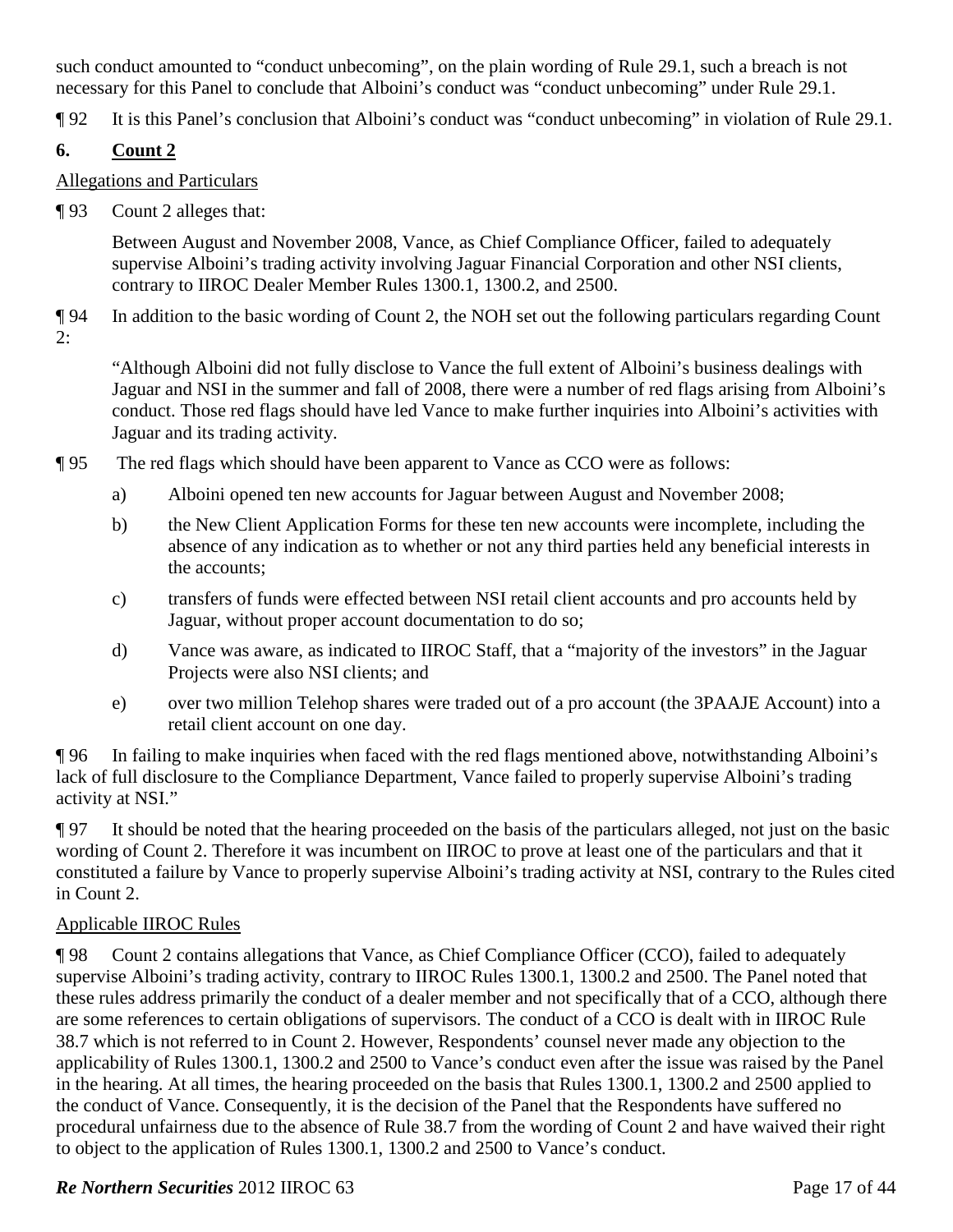### Adequate Supervision by Vance of Alboini Trading

¶ 99 The essence of the allegations against Vance in Count 2 is that he "failed to adequately supervise Alboini's trading activity involving [Jaguar] and other NSI clients…" based upon Vance's actions in response to the five red flags listed in the particulars. IIROC contends that, although "Alboini did not fully disclose to Vance the full extent of Alboini's business dealings with Jaguar and NSI in the summer and fall of 2008", the red flags should have "led Vance to make further inquiries into Alboini's activities with Jaguar and its trading activity." The issue therefore, is to determine how proactive Vance, as CCO, should have been to ensure the propriety of Alboini's trading activity when faced with each of the red flags.

¶ 100 The wording of Rules 1300.1, 1300.2 and 2500 give some guidance as to the standard of conduct expected of the CCO. For example, paragraph (a) of Rule 1300.1 requires that Dealer Members (and by extension their CCO) use due diligence to learn and remain informed of essential facts regarding customers, orders and accounts. Similarly, paragraph (o) requires due diligence to ensure that acceptance of any order is within the bounds of good business practice. Rule 1300.2 (a), in effect, requires the CCO to establish and maintain procedures for account supervision to ensure that the handling of client business is within the bounds of ethical conduct, consistent with just and equitable principles of trade, and is not detrimental to the interests of the securities industry. Rules 1300.1, 1300.2 and 2500 also set out detailed and extensive obligations regarding account opening and supervision.

¶ 101 Rule 38.7 specifically requires the CCO to establish and maintain policies and procedures for assessing compliance with the IIROC rules and securities legislation and to monitor and assess compliance with such rules and legislation.

¶ 102 It is this Panel's opinion that the wording of the rules referred to does not fully describe the breadth or depth of the responsibilities which a CCO has for ensuring that the Dealer Member and all its employees comply with IIROC rules, securities legislation and good business practices, and which are expected, or ought to be expected, according to acceptable industry standards. In this Panel's opinion, acceptable industry standards for a CCO reasonably require, or ought to require, that they diligently and proactively monitor and update practices and procedures to guard against any questionable practices, that they question business practices until they receive an explanation which satisfies them that nothing untoward is happening, and that they generally act as the moral compass to ensure compliance with the rules, laws and good business practices. They must be prepared to diligently challenge practices, longstanding or new, and explanations for practices that may be questionable, even if those practices or explanations come from their superiors in the firm. This approach is consistent with *Re Rowan* (2008), 31 OSCB 1615 where the Commission stated "It is insufficient for a CCO to accept information provided by a registered representative at face value….industry standards dictate that trust in a registered representative should always be accompanied by independent checks of the information provided…" This Panel has applied these standards in evaluating Vance's conduct in relation to Count 2.

# Red Flags

¶ 103 In the NOH, five red flags were identified by IIROC. In their closing submissions, IIROC identified additional red flags and also alleged a failure to comply with Rule 29.1. Respondents' counsel objected to both matters. The panel agrees with the Respondents that the additional red flags could not be raised at this late stage in the proceedings because to do so would be procedurally unfair to the Respondents, and IIROC counsel conceded that they would not rely on a failure to comply with Rule 29.1. Consequently, Count 2 was decided by the Panel on the basis originally set out in the NOH.

¶ 104 IIROC's position was simply that the red flags should have led Vance to make further inquiries into Alboini's trading activities and in failing to do so, Vance failed to properly supervise Alboini's trading activity. The issues in relation to each alleged red flag are, whether it is a red flag requiring further inquiries, if so, did Vance make sufficient further inquiries and did any failure to make further inquiries constitute a failure by Vance to properly supervise Alboini's trading activities.

¶ 105 The Panel reviewed the Respondents' positions with respect to each of the alleged red flags as follows: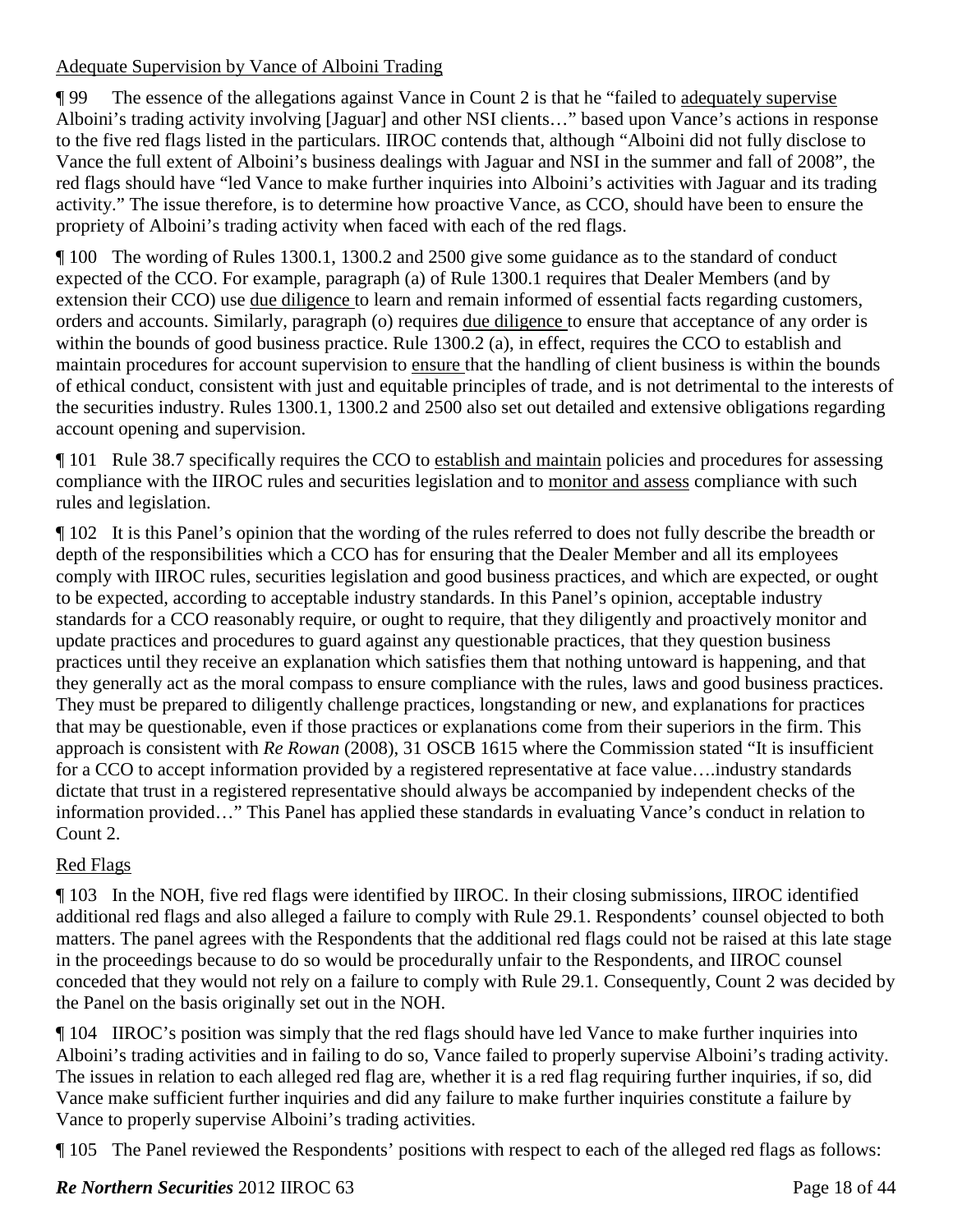- (a) Alboini opened ten new accounts for Jaguar: Respondents' counsel's position was that Vance was aware of the ten new accounts, but was told the reasoning behind the accounts by both Alboini and Chornoboy and therefore no further inquiry was necessary. Vance was not told the investment reasoning behind these accounts, but was told that they were for administrative reasons. It is the Panel's decision that Vance was too accepting of the explanation given to him because Alboini, the UDP and Vance's boss, was behind the explanation. The Panel understands the difficult position that Vance was thus put in, but as CCO, Vance should have made more diligent inquiries, even if it meant challenging a plan being promoted by Alboini. That is what is required of a CCO. This was a red flag that should have caused Vance to make further inquiries. Failure to make further inquiries constituted a failure by Vance to properly supervise Alboini's trading activities, as alleged.
- (b) The NCAFs for these ten new accounts were incomplete, including the absence of whether there were any third party interests in the accounts. Vance's position was that he was not aware of any third party interests in the Jaguar Project Accounts and therefore the failure of the NCAFs to mention any third party interests could not have been a red flag to him. Vance, as CCO was responsible for approving all new accounts at NSI and had an obligation to question missing information. The Panel was presented with evidence of missing NCAFs for the Project Accounts, Vance's approval with no RR signature (Project Eagle) and numerous missing NCAF support documents that he claimed "may be misfiled". Project Brown and Project Tango were opened with no CCO or senior officer signatures. Additionally, accounts for Projects Mars, Norman, Zion and Hunter were opened without Compliance department approval. Vance claimed he did not see these NCAF forms. It is the Panel's decision that for Vance to say that he was unaware of missing third party information is an insufficient excuse. Vance's testimony made clear the fact that he took little initiative to ensure compliance within NSI. Rules 1300.1, 1300.2 and 2500 have extensive, detailed requirements regarding the account opening process; Vance should have made further inquiries regarding the completeness of the NCAFs, and failure to do so was a failure by Vance to properly supervise Alboini's trading activity, as alleged.
- (c) Transfers of funds were effected between NSI client accounts and pro accounts held by Jaguar, without proper documentation to do so. Vance's position was that he did not know that funds were transferred as alleged, but knew that Penson, which did the actual transfers, was careful about proper documentation; furthermore, Vance said that he did not personally review the transfers but relied on subordinates which, he said, was common in the industry. Rule 2500 provides that "Supervisors may delegate tasks but not responsibility." Vance was responsible for knowing about the funds transfers as alleged. It may be that the investor opportunity documents were the documents that authorized the funds transfers (as believed by Alboini and Chornoboy), but Vance did not make inquiries regarding the documents and thus was unaware of their content. It is the Panel's opinion that Vance should have been more aware of such funds transfers and that proper client authorization existed for such transfers. Failure to be more diligently aware of all the circumstances regarding the transfer of funds between client and Jaguar pro accounts was a failure to properly supervise Alboini's trading activity, and if this Count had been worded differently, the Panel might have found that the allegations in Count 2 had been established. However Count 2 was based upon failure to make further inquiries when faced with such red flags. Vance was never faced with this red flag. Therefore, if this were the only red flag referred to in Count 2, the Panel could not conclude that the allegation against Vance was established.
- (d) Vance was aware that a majority of the investors in the Jaguar Projects were also NSI clients. Vance's position was that, since investors in Jaguar and NFC endeavours were usually NSI clients, he saw nothing questionable about the involvement of such clients in two of the Jaguar Projects. The fact that NSI clients historically invested with Jaguar does not by itself condone such practice. Good business practice requires that a CCO be extra-careful to ensure proper disclosure documentation is on file and that NSI clients have been fully advised of the corporate relationships when they are investing with Jaguar, a firm in which the NSI UDP exercises control and has a personal financial interest. Vance's testimony demonstrated a lack of situational awareness and little interest in questioning what should have been a major compliance concern at NSI. This was a red flag which should have caused Vance to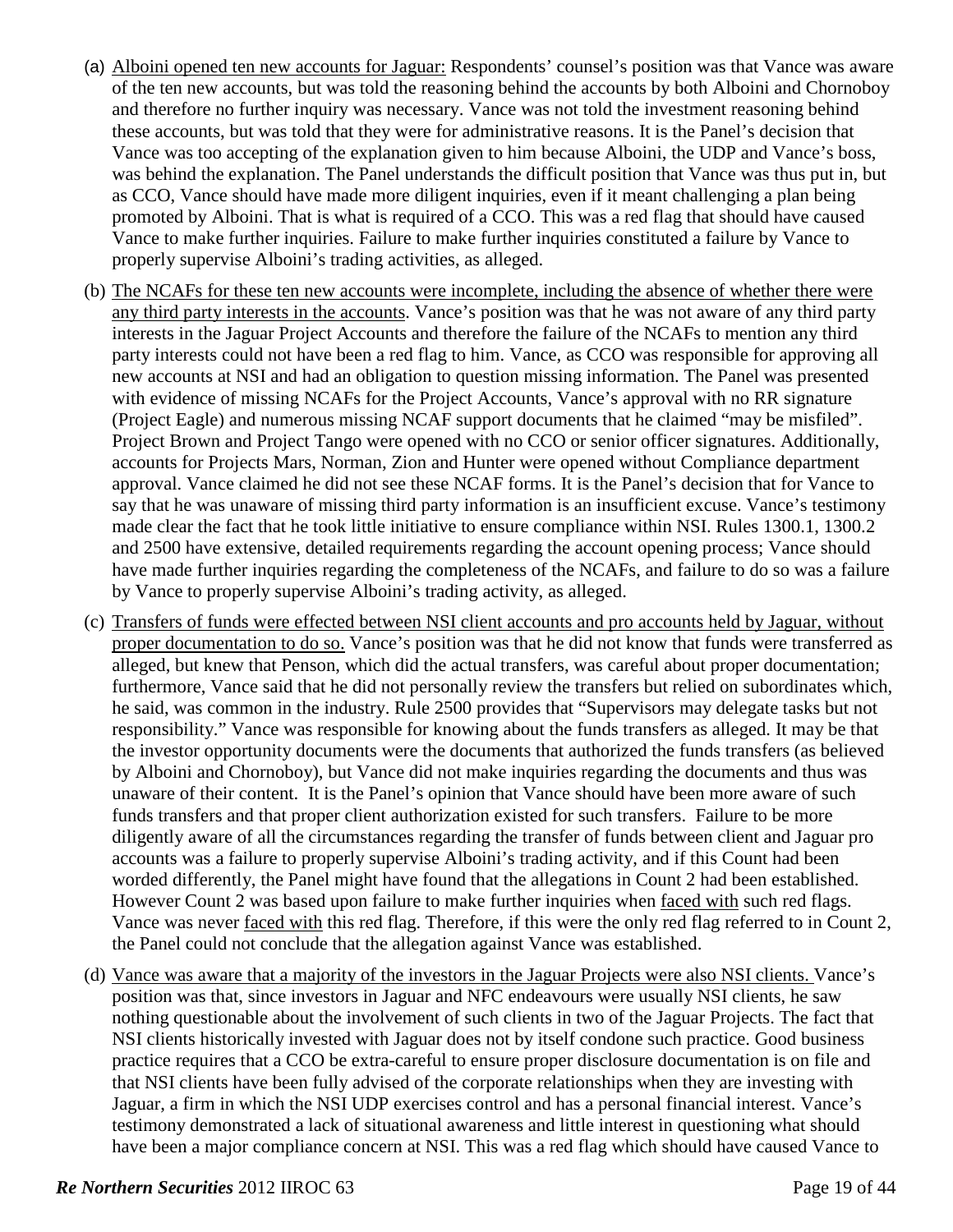make more diligent inquires into all the circumstances of the client investments in the Jaguar Projects to ensure that the clients were fully advised and knew what they were doing. Failure to do so was a failure on his part to properly supervise Alboini's trading activity, as alleged.

(e) Over 2,000,000 Telehop shares were traded from a pro account to a client account in one day. Vance's position was that he was unaware of this transaction and it therefore could not be a red flag. However he admitted that it would have been a red flag had he known about it and would have made further inquiries. Transfers between client and pro accounts are particularly sensitive, and even though Vance did not know about the transfer, he cannot escape the responsibility for knowing about such transfers. However, Count 2 alleges that, when faced with such red flags, Vance should have made further inquiries. Therefore, just as in the case of paragraph 105(c), if this were the only red flag, the Panel could not conclude that the allegation against Vance was established.

¶ 106 Based upon our conclusions set out in paragraphs 105(a), (b) and (d), the Panel has decided that the allegations in Count 2 have been established.

# **7. Count 3**

# Allegations

¶ 107 Count 3 contains the following allegations:

From 2006 to 2010, NSI, Alboini, as UDP, and Vance, as CCO, repeatedly failed to ensure that:

- (a) NSI corrected deficiencies found in three business conduct compliance (BCC) reviews and one trading conduct (TCC) compliance review; and
- (b) NSI had adequate policies, procedures and practices in place;

thereby engaging in conduct unbecoming or detrimental to the public interest, contrary to IDA By law 29.1, IIROC Dealer Member Rule 29.1, UMIR 7.1 and UMIR Policy 7.1.

¶ 108 There was an issue with respect to the wording of Count 3 in that paragraphs (a) and (b) both appear to refer to IDA By-law 29.1 and IIROC Dealer Member Rule 29.1 as well as to UMIR 7.1 and UMIR Policy 7.1. IIROC counsel clarified for the Panel that paragraph (a) was intended to refer only to IDA By-law 29.1 and IIROC Dealer Member Rule 29.1 and that paragraph (b) was intended to refer only to UMIR 7.1 and UMIR Policy 7.1. In fact the hearing proceeded solely on the basis of the allegation in paragraph (a) and IDA By-law 29.1 and IIROC Dealer Member Rule 29.1. IIROC did not pursue the allegations in paragraph (b) as they relate to UMIR 7.1 and UMIR Policy 7.1.

# **Particulars**

- ¶ 109 The NOH contains the following particulars in relation to Count 3:
	- i. Between 2004 and 2008, Staff of the IDA, RS and subsequently IIROC conducted three BCC reviews (formerly known as "sales compliance reviews") and one TCC review of NSI. Each of the deficiencies listed below (in paragraph 109.iv) was raised with NSI, including with Vance after his employment at NSI commenced in October 2006.
	- ii. Final reports for the above-mentioned compliance reviews were issued as follows:
		- a. on March 22, 2005, the final 2004 Sales Compliance Review listing the below deficiencies was sent to NSI;
		- b. on May 23, 2007, the final 2006 Sales Compliance Review listing the below deficiencies was sent to NSI;
		- c. on April 30, 2009, the final 2007 Business Conduct Review listing the below deficiencies was sent to NSI; and
		- d. on February 8, 2010, a letter was sent to NSI, making reference to a report issued in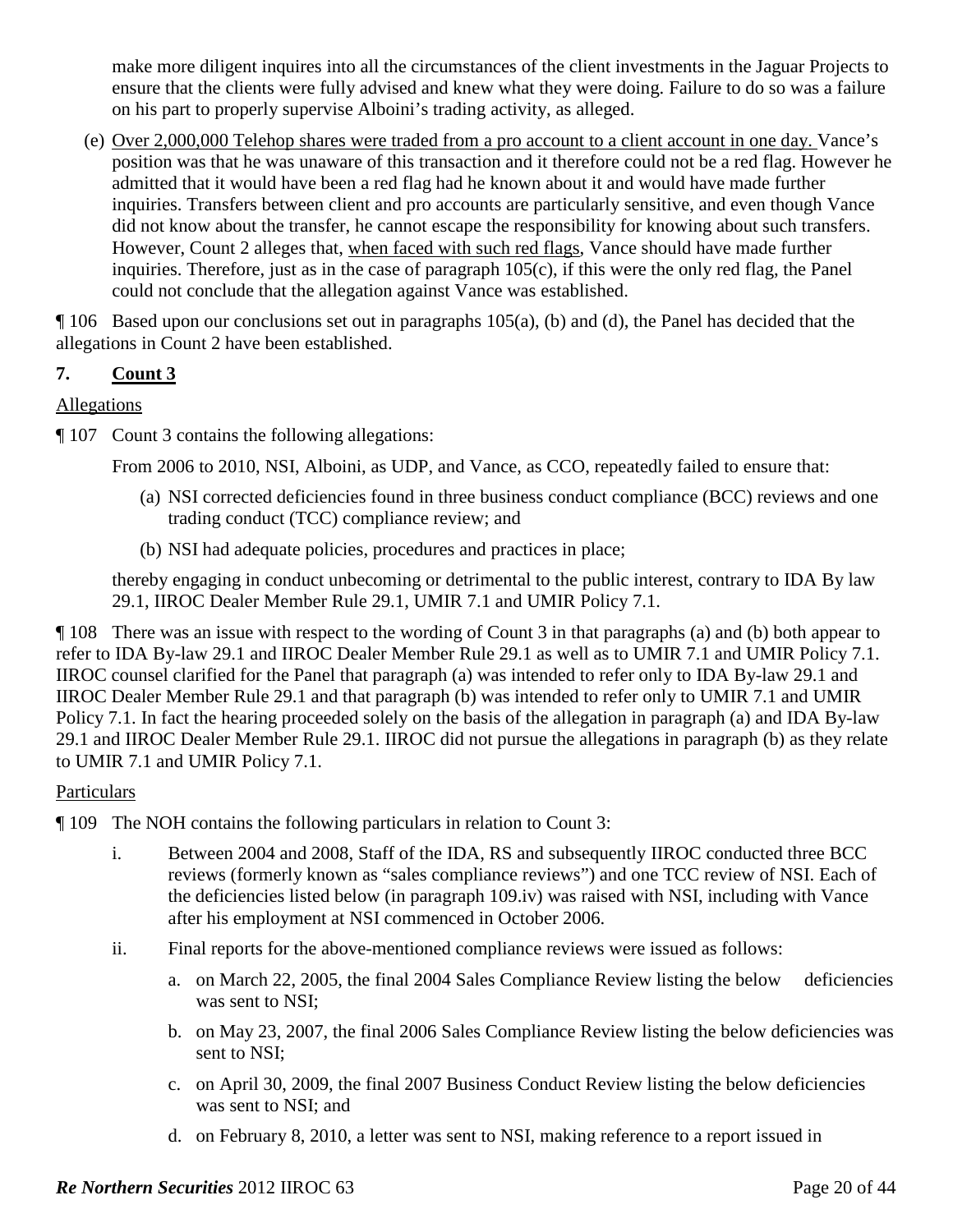December 2008 that listed the below Trading Conduct Compliance deficiencies, of which several were repeats from previous trading conduct compliance reviews.

- iii. IIROC gave NSI ample opportunity to address the outstanding deficiencies in the firm's daily business and supervision of its employees. Despite some efforts and repeated assurances by NSI that the deficiencies would be addressed, and notwithstanding a settlement reached with RS in May 2008 regarding trading conduct failings from 2003 to 2005, NSI, Alboini and Vance failed to address the deficiencies during the material time.
- iv. NSI's conduct during the material time included the following:
	- a. failing to maintain current and accurate information about and properly supervise employees' external securities accounts;
	- b. failing to maintain adequate grey and restricted lists and failing to ensure proper procedures were created and followed regarding use of the lists;
	- c. failing to maintain adequate physical barriers in its office space to contain corporate finance information;
	- d. failing to develop and maintain a firm-specific 90-day training program to complement the Canadian Securities Institute program; and
	- e. failing to adequately supervise trading conduct, including audit trail, order markers, grey lists and short sale markers.
- v. As UDP, Alboini was ultimately responsible for NSI's conduct during the material time, including its deficiencies in the firm's daily business and supervision of its employees.

#### Correction of Deficiencies

¶ 110 The central factual issue in this count is whether NSI, Alboini and Vance each repeatedly failed to ensure that deficiencies identified by IIROC in the particularized BCC and TCC reports were corrected by NSI. It is important to understand that each BCC and TCC report from IIROC listed deficiencies at the time of the audit and this was emphasized to the recipients of the reports. Therefore, steps taken by NSI, Alboini or Vance to deal with the deficiencies after that point in time are irrelevant to the existence of the deficiencies at the time of the audit. IIROC does not determine whether the deficiencies have been corrected until it conducts its next BCC or TCC review, often several years later.

¶ 111 The deficiencies listed in paragraph 109(iv) (a), (b), (c) and (d) were identified by IDA (now IIROC) in the 2004 BCC and were also identified in the 2006 and 2007 BCC reports as repeat deficiencies, as acknowledged by Vance. These deficiencies related to employee external accounts, grey and restricted lists, physical barriers and a 90-day training program.

¶ 112 The deficiencies listed in paragraph 109(iv) (e) had been identified in NSI's 2003, 2004 and 2005 Trade Desk Reviews (the predecessor to the TCC) and were admitted by NSI in the settlement of a disciplinary hearing in 2008. Notwithstanding the settlement, the subsequent TCC report issued in 2008 found a repetition of the same deficiencies as acknowledged by Vance. These related to audit trails, order markers, grey lists and short sale markers.

¶ 113 In certain responses to the BCC and TCC reports, the Respondents did not dispute the findings but advised of corrective steps that they were undertaking. The Respondents' testimony and their closing submissions set out many examples of the steps that NSI, Alboini and particularly Vance after he joined NSI in 2006, took to deal with the deficiencies. It is not necessary to repeat them here. In the Respondents' submissions it is stated that the deficiencies were "faithfully addressed" by NSI, that Vance was involved in "steps to address the deficiencies", that "…NSI, under Mr. Vance's direction and with the assistance of Mr. Alboini, made genuine and consistent efforts to work with TCC staff…" and other similar characterizations of the Respondents' steps to deal with the deficiencies. It is the Panel's view that addressing the deficiencies or taking steps to correct them is not the same as correcting them. As pointed out above, deficiencies are identified as at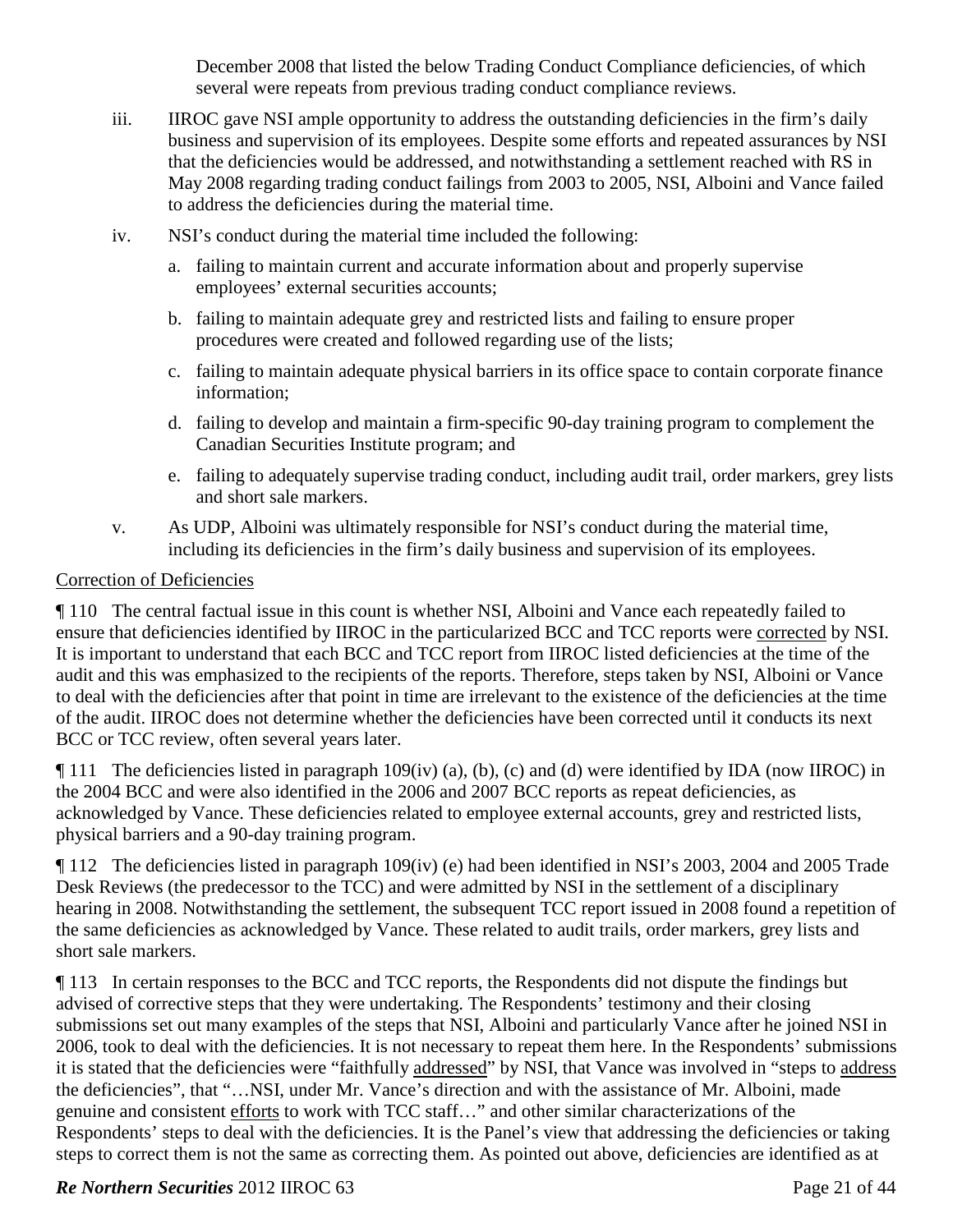the audit date and subsequent steps to correct them are only effective if the deficiencies have been corrected, in IIROC's opinion, when it returns to do a follow-up audit. In this case, the follow-up audits found that the steps referred to by the Respondents had not corrected the previous deficiencies.

¶ 114 In other responses to the BCC and TCC reports, the Respondents asserted that IIROC was incorrect in identifying deficiencies as such (e.g. with respect to grey and restricted lists) or that sufficient corrections had been made (e.g. with respect to the issue of physical barriers).

¶ 115 The critical issue is, by what standard is the Panel to determine whether the deficiencies alleged by IIROC existed and, if so, whether they were corrected. The Panel has decided that the existence of a deficiency and whether it has been corrected must be determined by the regulator, IIROC, in accordance with applicable laws and its published rules, regulations, policies and bulletins and, in particular, its interpretation thereof. This is a complex industry with numerous members in a variety of circumstances; this requires that many of the applicable laws, rules and policies must be of general application, requiring flexibility and interpretation to fit differing circumstances. If a Member or registrant believes that IIROC is mistaken in this regard, their only option is to ignore IIROC's position and, as in this case, be open to IIROC taking disciplinary proceedings; otherwise they must comply with the IIROC position.

¶ 116 In the case of *Re Questrade Inc.* [2009] I.I.R.O.C. No.49, IIROC found that a continual refusal to comply with IIROC rules was a breach of IIROC Rule 29.1. Questrade appealed to the OSC, ( *Re Questrade Inc.* (2011), 34 OSCB 2595) arguing that its deliberate refusal to follow the IDA's interpretation of the rules was not a deliberate refusal to follow the rules themselves, that IDA's findings, guidance or interpretations do not have the effect of a rule and were not binding on Questrade per se. The OSC disagreed with Questrade and ruled that Questrade was required to follow the IDA interpretation. That case is very persuasive to the Panel in this case. It is this Panel's conclusion that, subject to the condition stated in paragraph 117, Members and registrants ultimately must follow IIROC's interpretation of all applicable laws, published rules, policies and bulletins etc. and are not entitled to simply disagree with IIROC or follow their own interpretation. It is IIROC, not NSI, Alboini or Vance, which determines the existence of deficiencies in NSI practices and whether they have been corrected.

¶ 117 This Panel would temper the conclusion in paragraph 116 by stating that it is not every interpretation and directive by IIROC that Members and registrants must follow. What are the limits on IIROC's ability to compel Members and registrants to follow its interpretations and directives? The case of *Dunsmuir v. New Brunswick* [2008] 1 S.C.R. 190, 2008SCC 9 reestablished the principles for judicial review of tribunal decisions. Ours is not a case of judicial review and this Panel is not saying that it is applying *Dunsmuir*, but this Panel is influenced by the principles stated in Dunsmuir and we have concluded that the ability of IIROC to compel Members and registrants to obey its interpretations and directives is subject to the condition that IIROC's interpretation may be overturned by an IIROC disciplinary hearing panel (or the OSC on appeal) if the panel (or the OSC) finds the interpretation to be arbitrary or unreasonable, contrary to law or beyond its jurisdiction. It is this Panel's view that none of the deficiencies found, nor corrective instructions given by IIROC in this case were unreasonable, arbitrary, contrary to law or beyond its jurisdiction, and consequently the Respondents are compelled to obey IIROC's determination of the existence of deficiencies, its corrective instructions and its findings that the deficiencies had not been corrected.

¶ 118 It is important to note that, at no point in the disciplinary proceedings or at any time during the timeframe that is the subject of this count, did the Respondents assert that IIROC could not regulate in respect of the matters which are particularized as deficiencies, viz. employee external accounts, grey and restricted lists, physical barriers for corporate finance, the 90 day training program and supervision of trading conduct. The Respondents never argued that there were no applicable laws, published IIROC Rules, policies, bulletins etc. on which IIROC could base its findings. The Respondents either disputed the findings, conceded that NSI was noncompliant but was taking corrective measures, or asserted that they were compliant. It is this Panel's conclusion that NSI, Alboini and Vance were obliged to comply with all of IIROC's findings of deficiencies and to correct them, which they had not done at the relevant times.

¶ 119 There is no need to outline the history of each of the deficiencies in these reasons, but the Panel notes for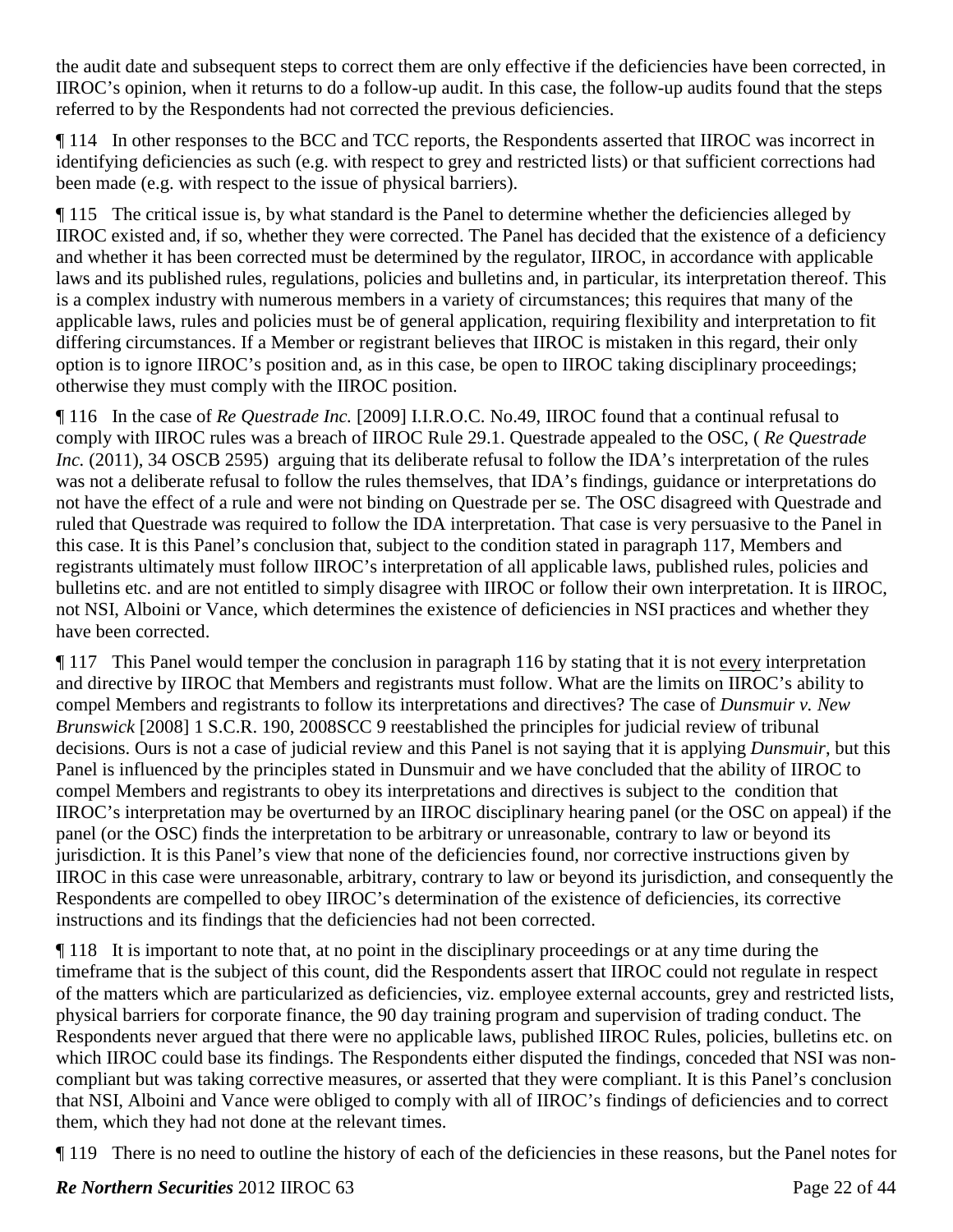the record that the evidence at the hearing clearly establishes the legal basis for IIROC's deficiency findings and that NSI, Alboini and Vance failed to correct such deficiencies. However, the Panel will review the issue of physical barriers (referred to in paragraph 109 iv (c)) to illustrate our conclusions.

¶ 120 On April 30, 2009, IIROC issued its final report on its 2007 BCC review. This followed its usual procedure of issuing a draft report, getting a response from NSI, meeting with NSI to discuss issues raised by the draft and by NSI's response, revising the draft as necessary, and issuing the final BCC report. The final 2007 BCC report lists "Corporate Finance- Physical Barriers" as a "Repeat Significant Item". It cites OSC 33-601 as the legal basis for its requirements regarding physical barriers for corporate finance. It stated that the 2004 and 2006 SCR's (predecessors to the BCC) had also found inadequate controls over safeguarding of the confidential information in the Corporate Finance area. It noted that in response to the previous reports, NSI had advised that they would be changing locations to ensure physical separation of the Investment Banking Group. Specifically, NSI's response to the 2006 BCC final report regarding deficiencies in physical barriers provides that "NSI does not contest the finding. We are pleased to report that NSI will be moving to new premises at the end of 2007 and one of the main reasons for the move is to ensure that we provide physical separation with the Investment Banking Group."

¶ 121 The final 2007 BCC report continues that " at the time of the 2007 examination, the floor plans of the new office… did not demonstrate adequate controls to contain potential material and non-public information as follows:

- A 5 foot wall was the only divider between the Corporate Finance area and the rest of the Member.
- The computer service room was located within the Corporate Finance area.
- There were two entrances to the Corporate Finance area. One was pass card access only. The other was a divider separating Corporate Finance from other departments, which did not adequately prevent access by other employees.
- The Head of Private Client division was also acting in the capacity of an Investment Banker, and his office was located within the retail area.

A recent tour of the new premises confirmed that it was designed according to plan."

¶ 122 It then outlined its requirements to correct this deficiency. As noted, NSI did not dispute the findings in the 2006 BCC report, but IIROC continued to find deficiencies in its 2007 BCC report, despite NSI's advice that its move to new premises was partly to correct the previously identified physical barrier deficiencies.

¶ 123 The legal basis for requiring physical separation of the Corporate Finance function in Member firms at the relevant times was OSC Policy 33-601. It is stated to provide "general guidelines concerning undisclosed material information…" and that "circumstances of each registrant will differ and accordingly does not consider it appropriate or feasible to mandate particular policies or procedures." It then lists a number of policies and procedures which a registrant should consider to limit unauthorized transmission of inside information, including "restricting access to those areas of the registrant that typically are in receipt of inside information, including corporate finance and mergers and acquisitions departments…"

¶ 124 In paragraph 2.3(a) (ii), OSC 33-601 provides that "if restricting access to departments is impractical or impossible, as in the case of a smaller registrant, treating all of its departments as being 'behind the wall' …all trading and advisory activities of the registrant are subject to any restrictions imposed." In an email dated November 14, 2007 from Vance to IIROC, Vance cited paragraph 2.3(a) and asserted that NSI was complying with OSC 33-601; in reply IIROC stated that NSI "is not considered to be a 'smaller registrant', so part (ii) is not applicable. The key is 'restricting access'. Northern's proposed floor plan does not restrict access. That would be accomplished through full walls and locked doors between corporate finance and the rest of the firm…"

¶ 125 In his testimony, Alboini was asked whether he agreed with IIROC's view that NSI was a smaller registrant. He replied, "Not at all. It's a completely erroneous judgment." He continued, "…there are no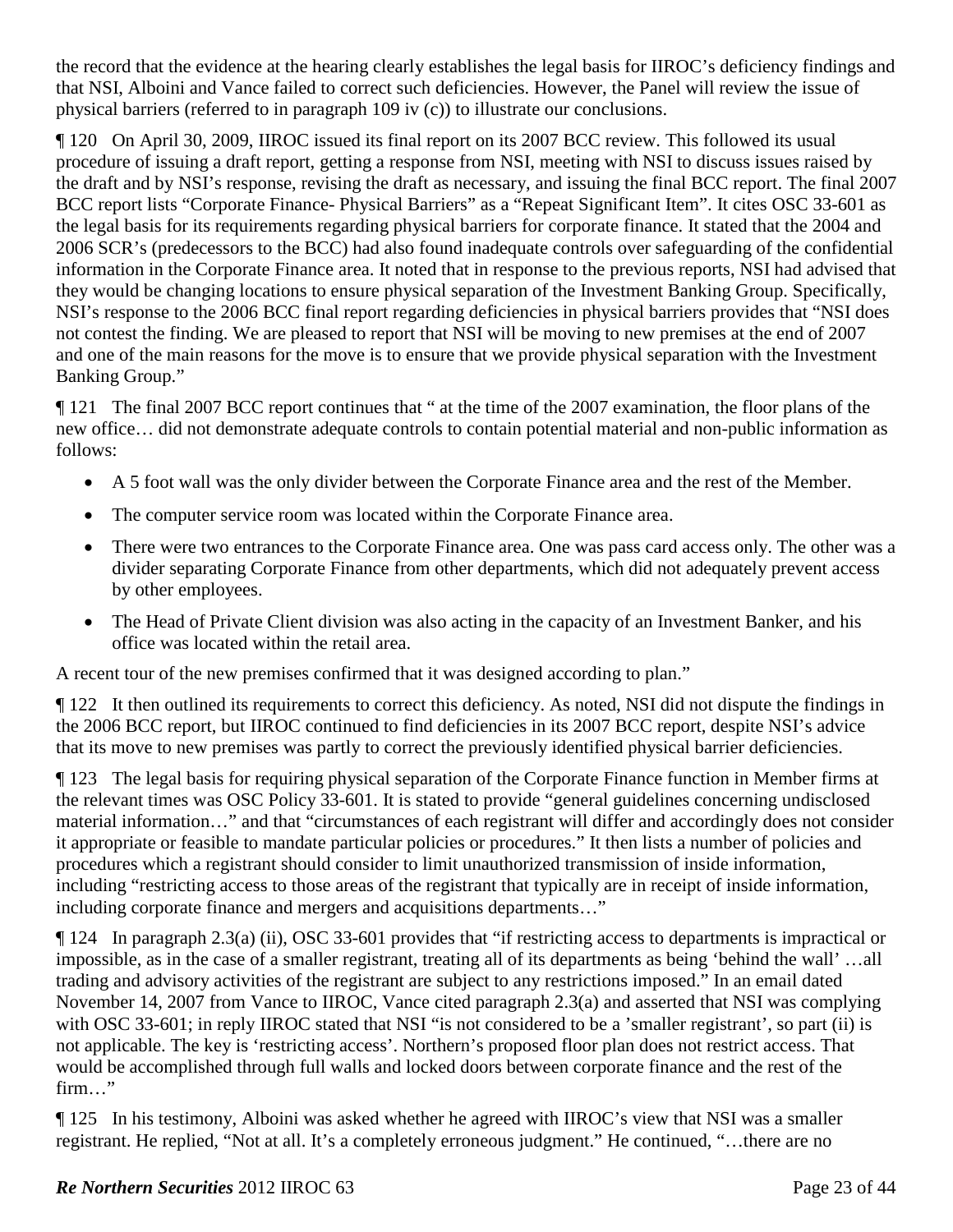guidelines whether--in OSC 33-601as to what is small and what is not small. There are no guidelines in IIROC. There are no rules in IIROC in their member regulation notice dealing with containment infrastructures. There are no criteria that are set out."

¶ 126 NSI, Alboini and Vance also disputed IIROC's opinion that the five foot wall did not sufficiently restrict access to the corporate finance area. In his testimony, Alboini stated that "under 33-601, you will not find anything in 33-601 that says you must have a wall that goes to the ceiling, you must have a self-contained area where there is no access..." and concludes that OSC 33-601 leaves it up to each member to consider restricting access. However, in response to questioning from the Panel, Alboini conceded that "it would have been impractical, but not impossible" (alluding to the language in paragraph 2.3(a) (ii)) to have a full wall rather than a five foot wall. He made a similar concession in cross-examination and also conceded that it was a matter of spending a few more dollars.

¶ 127 These disputes over whether NSI was a "smaller registrant", whether a five foot wall was sufficient, NSI's opinion that it was sufficiently compliant with OSC 33-601 through other measures it had taken (e.g. memos to employees, code names for projects), are examples of, and illustrate NSI's, Alboini's and Vance's misunderstanding of, or refusal to recognize, IIROC's proper role in applying rules of general application to specific circumstances. They may have disagreed, but since IIROC's interpretation was within the scope of possible reasonable conclusions, NSI, Alboini and Vance are required to comply with IIROC' s view of what is a deficiency and whether it has been corrected.

¶ 128 The Respondents also asserted that many of the deficiencies cited by IIROC as "repeat" deficiencies were not in fact so because they were not the same as in earlier reports. This was disputed by IIROC counsel who presented a summary chart of the deficiencies to demonstrate their repeat nature. The Panel agrees with the conclusion of IIROC counsel on the basis that they were sufficiently similar from report to report to be characterized as "repeat" deficiencies. However the panel also notes that the wording of Count 3 does not require that the deficiencies be "repeat" deficiencies, only that NSI, Alboini and Vance repeatedly failed to correct the deficiencies that were contained in the BCCs and the TCC.

¶ 129 It was apparent to the Panel that Alboini chose not to fully comply with IIROC's determination of deficiencies unless it suited him. At a number of points in his testimony in the hearing and in his IIROC interview prior to the hearing, Alboini stated that "If it doesn't hurt our business, we will do what IIROC wants us to do" or words of similar effect. If NSI, Alboini and Vance choose not to comply with IIROC's determination that there were deficiencies and that they have not been corrected, they are subject to disciplinary proceedings and the only question remaining then is whether the repeated failure to correct the deficiencies constitutes a breach of IDA By-law 29.1 and IIROC Dealer Member Rule 29.1.

# IDA By-law 29.1 and IIROC Rule 29.1

¶ 130 As set out in the hearing panel and the OSC decisions in *Questrade*, the continuing refusal of a Member over a period of time to comply with the published IIROC Rules or IIROC's interpretation thereof, is conduct unbecoming or contrary to the public interest and a breach of Rule 29.1. This Panel agrees that both rulings in *Questrade* are applicable in this case.

¶ 131 In their closing submissions, the Respondents outlined numerous actions taken by the Respondents to address the deficiencies found by IIROC and state that "In light of the fact that NSI has addressed all of the deficiencies in the [TCC and BCC Reports], there is no basis on which to conclude that either Mr. Alboini or Mr. Vance engaged in conduct unbecoming or detrimental to the public interest."

¶ 132 Similarly, Respondents asserted that NSI has not refused to comply with the published rules of IIROC. They argued that IIROC's position is controverted by the evidence of "NSI's responses to the examination reports, the changes instituted by NSI to comply with [IIROC's] requirements and requests, the significant resources expended on expert consultants and new personnel to improve the compliance function at NSI, and [IIROC's] own acknowledgment…that NSI had been striving to tackle outstanding items." All of this may be true, but none of it amounted to a "correction" of the deficiencies noted by IIROC.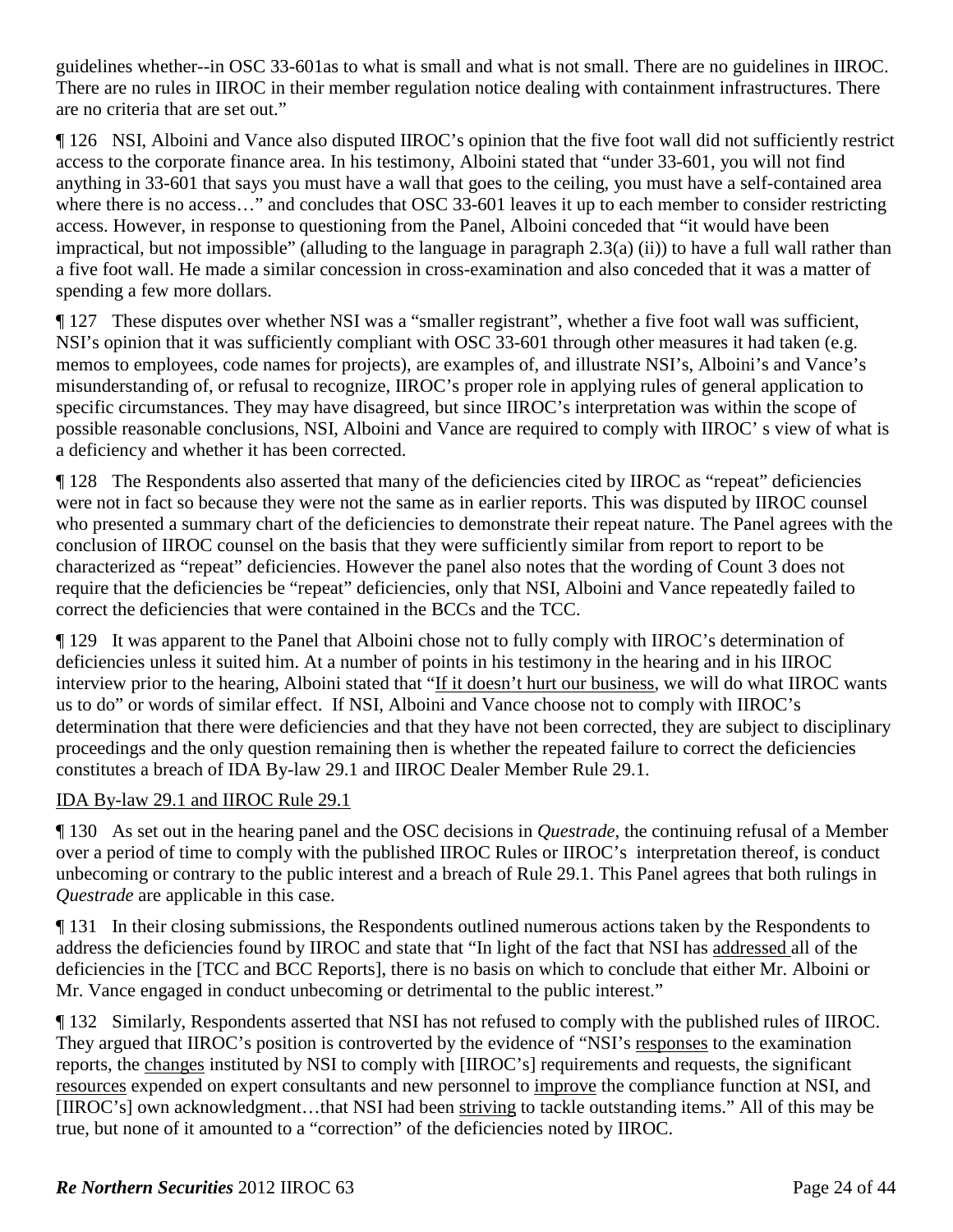¶ 133 The Respondents' counsel also argued that, even if these efforts to address deficiencies do not amount to correction of them, the efforts should be taken into account in determining whether the Respondents actions were a breach of IIROC Dealer Member Rule 29.1. This Panel has considered all the actions taken by the Respondents, particularly those of Vance after he joined NSI, and has concluded that they do not outweigh the extensive evidence of the Respondents failure to obey legal and reasonable findings and directives from IIROC, the intentional substitution of their own view of what was required for that of IIROC and the failure to understand, or intentional disregard of, the relationship between the regulator, IIROC, and the Respondents as the regulated parties. This was not a "partnership" between IIROC and NSI as mentioned by Alboini on a number of occasions; as regulated persons, the Respondents are required to comply with all legal and reasonable findings and directives of the regulator, and they have not done so in this case. The panel in *Questrade* held that;

"…the continuing refusal of Questrade over a two year period…to comply with the published Rules of its regulatory body is contrary to the public interest. The public has a legitimate expectation that the Members of a regulatory regime will obey the published rules and regulations.

Without Rules, a regulatory organization cannot protect the public interest. When Rules are promulgated and published, they are to be followed. A deliberate refusal to follow the Rules, in the circumstances of this case, constitutes conduct unbecoming."

This Panel finds the words of the *Questrade* panel to be applicable in this case.

¶ 134 On the basis of the foregoing, this Panel finds that NSI, Alboini and Vance repeatedly failed to ensure that NSI corrected deficiencies found by IIROC as alleged, thereby engaging in conduct unbecoming or detrimental to the public interest, contrary to IDA By-law 29.1 and IIROC Dealer Member Rule 29.1.

# **8. Count 5(a)**

# **Allegations**

¶ 135 Count 5(a) alleges that NSI, Alboini, as Ultimate Designated Person, and Chornoboy, as Chief Financial Officer from February 2008 to February 2009, filed or permitted to be filed inaccurate Monthly Financial Reports which failed to account for leasehold improvement costs, thereby misstating NSI's risk adjusted capital, contrary to IDA By-law 17.2 and IIROC Dealer Member Rule 17.2.

# Particulars

 $\P$  136 The NOH stated the following particulars regarding Count 5(a):

- a) NSI found new premises for its Toronto office in 2007 and retained a contractor to make improvements. The contractor proceeded with its work and issued invoices to NSI from time to time in 2007 and early 2008. After deducting an interim payment made by NSI, the final cost of the contractor's work was \$521,515.55.
- b) Chornoboy was responsible for reviewing the contractor's invoices and arranging for payment. Chornoboy failed to record the liabilities owing to the contractor on NSI's monthly financial reports and its annual financial statements. The invoices were properly liabilities of NSI, unless and until a different amount was agreed upon or ordered by a court, and they ought to have been recorded.
- c) As a result of failing to properly record the liabilities to the contractor, NSI's Monthly Financial Reports filed with IIROC were inaccurate for the 13 months from February 2008 to February 2009. Importantly, by not recording the liabilities, NSI concealed six instances in which it was in early warning for the purpose of IIROC Dealer Member Rule 30.
- d) As UDP, Alboini was ultimately responsible for the failures to properly record NSI's liabilities and for the breach of IIROC Dealer Member Rule 30.

# Admissions

¶ 137 In their Response, the Respondents admitted that Chornoboy made an error in failing to take the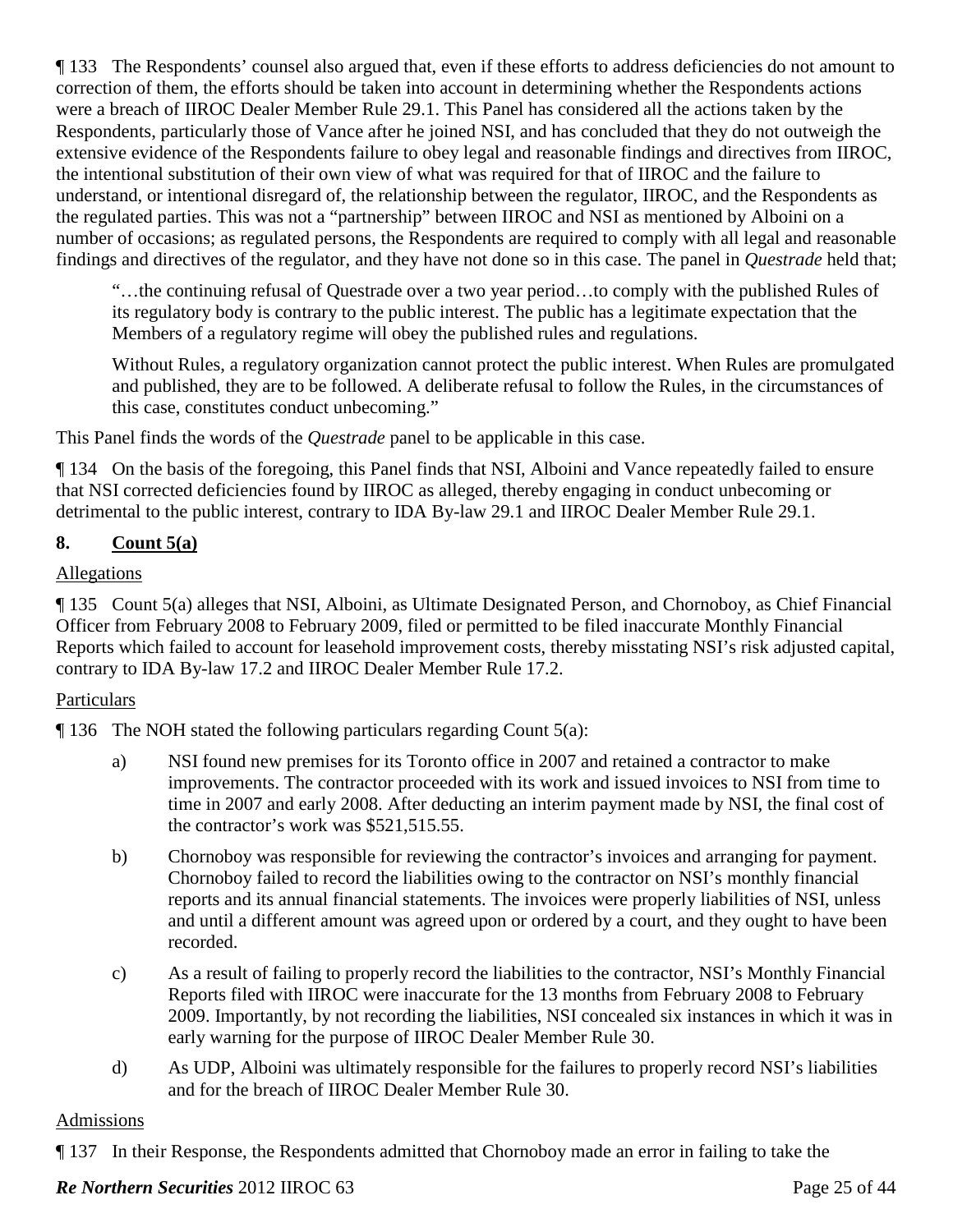leasehold improvement costs into account. In their closing submissions, Respondents state that "…Chornoboy has admitted that he erred in his accounting treatment of certain leasehold improvements, and it is undisputed that errors with respect to NSI's RAC calculations consequently resulted." Therefore Chornoboy has admitted that he is in breach of IDA By-law 17.2 and IIROC Dealer Member Rule 17.2 as alleged. In their closing arguments Respondents' counsel acknowledged that, by reason of Chornoboy's admission, NSI is vicariously liable of a breach of IDA By-law 17.2 and IIROC Dealer Member Rule 17.2 as alleged. The remaining issue is Alboini's responsibility.

### Alboini Responsibility

¶ 138 In their closing submissions, Respondents acknowledged that Alboini is responsible for supervising the compliance activities of NSI and those acting on its behalf. However they argue that "this does not make [Alboini] directly culpable for any error committed by those persons under his supervision as UDP." Their position is that Alboini admitted nothing and testified that he was unaware of the error even though he did review the financial statements. Consequently, it is inappropriate for this Panel to hold Alboini personally culpable for Chornoboy's error solely as a result of his position as UDP, otherwise the UDP of every firm would be personally culpable whenever any error or omission is made by any individual at the firm.

¶ 139 This Panel agrees with the general premise of the Respondents' position, that the UDP's responsibilities do not make him culpable for every error committed by individuals in his firm. IIROC Dealer Member Rule 38.5 states that the UDP must "supervise" the activities of, and "promote compliance by" the Dealer Member and the individuals acting on its behalf. Therefore it is this Panel's position that, while the UDP cannot be culpable for all actions of anyone in his firm, a UDP is culpable for some actions of individuals in his firm, and the issue is to determine whether Alboini should be held culpable for the actions of Chornoboy that are contained in the allegations in Count 5(a).

¶ 140 There are two factors which lead this Panel to conclude that Alboini should be held culpable under Count 5(a) as alleged. Firstly, the failure in reporting arose out of the leasehold improvements to the new premises of NSI (the move that was reported by Vance to IIROC when indicating that the physical barriers deficiency would be corrected and which is referred to in Count 3 above). There can be no issue that Alboini was aware of the move and its cost, which involved payment of over \$500,000 in settlement of the claim of the construction firm which did the leasehold improvements. This was simply too significant a number for Alboini not to be aware of it given the size of NSI and its very small executive team at NSI.

¶ 141 Secondly, in their closing argument, Respondents' counsel admitted that Alboini reviewed the Monthly Financial Reports (MFRs), but said he was unaware of the error. There is no direct evidence that he was aware of the error, but given the following factors:

- his involvement in the move to the new premises;
- the size of the settlement;
- the size of the error relative to the totals in the MFRs;
- the fact that he reviewed the MFRs with Chornoboy;
- this was a substantial error made by a senior member of the firm,

it is the Panel's conclusion that Alboini failed to supervise the activities of, and promote compliance by NSI and Chornoboy with IIROC rules regarding proper reporting in its MFRs as alleged.

### **9. Decision**

¶ 142 The Panel delivered its formal decision regarding the allegations on July 23, 2012, as follows:

The Panel finds that there was no settlement agreement between Mr. Alboini and Ms Jensen as alleged by the Respondents in their Response dated September 6, 2011.

¶ 143 The Panel makes the following findings against NSI, Mr. Alboini, Mr. Vance, and Mr. Chornoboy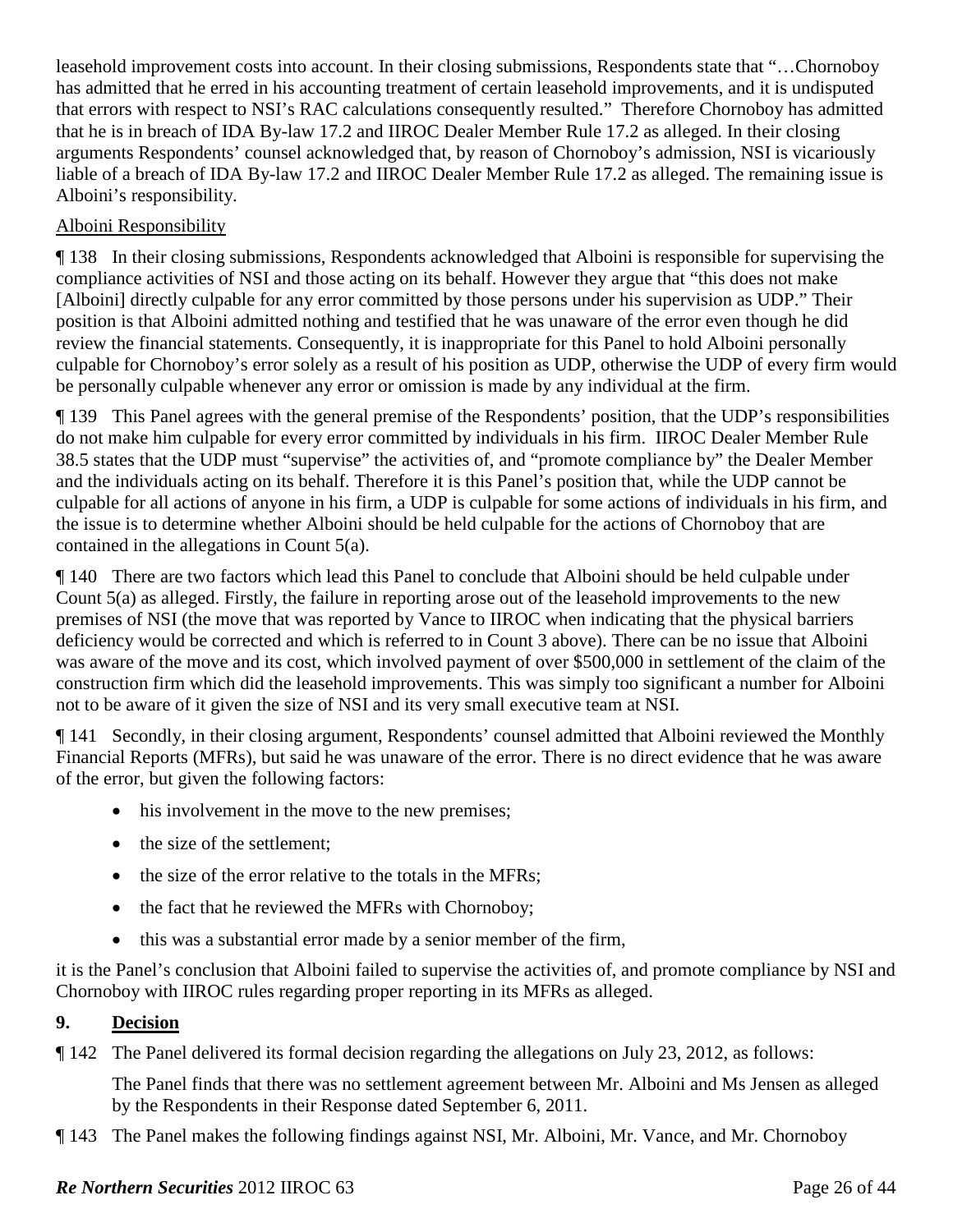**Count 1**: Between August and November 2008, Alboini, as Ultimate Designated Person and a Registered Representative at NSI, engaged in a trading practice which improperly obtained access to credit for his client, Jaguar Financial Corporation, and in doing so risked the capital of both NSI and its carrying broker, thereby engaging in business conduct unbecoming or detrimental to the public interest, contrary to IIROC Dealer Member Rule 29.1;

**Count 2**: Between August and November 2008, Vance, as Chief Compliance Officer, failed to adequately supervise Alboini's trading activity involving Jaguar Financial Corporation and other NSI clients, contrary to IIROC Dealer Member Rules 1300.1, 1300.2 and 2500;

**Count 3**: From 2006 to 2010, NSI, Alboini, as Ultimate Designated Person, and Vance, as Chief Compliance Officer, repeatedly failed to ensure that NSI corrected deficiencies found in three business conduct compliance reviews and one trading conduct review, thereby engaging in conduct unbecoming or detrimental to the public interest, contrary to IDA By law 29.1 and IIROC Dealer Member Rule 29.1.

**Count 5 (a):** NSI, Alboini, as Ultimate Designated Person, and Chornoboy, as Chief Financial Officer from February 2008 to February 2009, filed or permitted to be filed inaccurate Monthly Financial Reports which failed to account for leasehold improvement costs, thereby misstating NSI's risk adjusted capital, contrary to IDA By-law 17.2, and IIROC Dealer.

### Delivery of Reasons

¶ 144 After delivering its decision, the Panel indicated that full reasons for the decision would follow in due course and invited counsel to suggest dates for the penalty phase of the hearing. Respondents' counsel took the position that they could not properly address the matter of the appropriate penalties until they had seen the Panel's full reasons for the decision and that dates for the penalty phase should not be determined until after they had an opportunity to review the Panel's reasons. The Respondents' counsel did not cite any authority whatsoever for their position, no IIROC rules, no cases and no legal principles.

¶ 145 The Panel disagreed with the Respondents' counsel. It was the Panel's decision that, in order to deal with the issue of penalties, the Respondents required only the decision itself and did not require the reasoning that led to the decision. The penalty phase deals with issues such as the seriousness of the Respondents' conduct, mitigating and aggravating factors, intentional or inadvertent conduct etc., all of which are well known to Respondents' counsel. These are all based on the evidence, are properly matters for argument at the penalty phase and the Respondents' counsel did not require the Panel's reasons in order to fully present their submissions regarding the appropriate penalties. Furthermore, the Panel could not see why the Respondents' counsel required the Panel's reasons any more than IIROC's counsel, who did not require the reasons prior to the penalty phase. Accordingly counsel and the Panel then agreed that the penalty phase would occur on October 11 and 12, 2012.

¶ 146 In their submissions in the sanctions phase of the hearing, the Respondents again asserted that:

"It is fundamentally unfair to expect the respondents to be able to make meaningful submissions as to the appropriate sanctions and costs in the absence of reasons showing how and why the Hearing Panel arrived at its findings on the merits hearing"

¶ 147 The Respondents referred this Panel to the case of *Re Rowan*, [2009] LNONOSC 941 at paragraph 13 in support of their position, stating: "In a bifurcated hearing where sanctions and costs are considered following the determination of a hearing on the merits, it is essential that careful consideration be given to the findings reached on the merits hearing." In fact, paragraph 13 states, "We [meaning the sanctions hearing panel] must consider the findings of…the Hearing Panel when determining the appropriate sanctions to impose…" There is no reference in paragraph 13 to the "reasons" being necessary. That follows paragraph 12 which lists the "findings" of the Hearing Panel; these are nothing more than the ultimate findings on the merits without any reasons. *Re Rowan* does not support the Respondents' position. It states that the sanctions hearing panel must consider the findings on the merits and does not provide that the respondents (or any party) are entitled to the reasons before dealing with the sanctions. Also, it makes no reference to the reasons being necessary, only the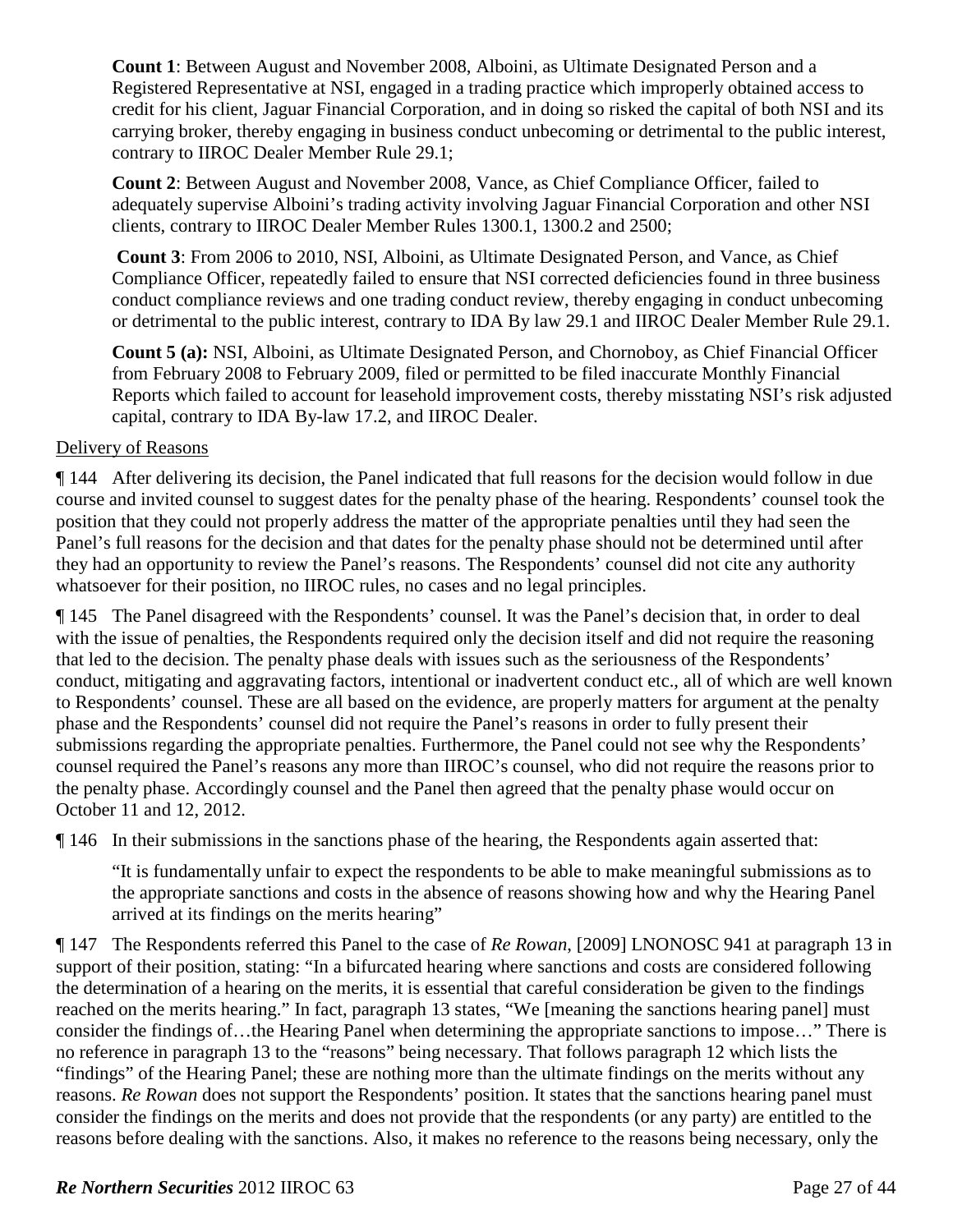ultimate findings.

¶ 148 In *Re Rowan*, the reasons as well as the ultimate findings were available to the sanctions panel because that is the way the hearing was structured. Even if paragraph 13 had stated that the sanctions panel must consider the findings and the reasons,that still would not support the Respondents' position that it was "essential" that they receive the reasons as well as the ultimate findings before having to deal with sanctions.

¶ 149 In their reply to the Respondents' Sanctions Submissions, IIROC asserts that:

"there is no requirement that a Hearing Panel hold a bifurcated hearing in an IIROC disciplinary proceeding, nor is there a requirement that reasons be provided prior to a sanctions hearing. There are numerous examples of IIROC Hearing Panels determining issues of liability and sanctions simultaneously. There is no authority to support the Respondents' assertions that they have been prejudiced in any manner by the procedure adopted by the Hearing Panel, nor is there any authority to suggest that the procedure in any way violates the principles of natural justice."

¶ 150 This Panel agrees with the IIROC position on these matters, and reiterates its conclusion that the Respondents did not require the reasons for its decision on the merits prior to dealing with sanctions issues.

¶ 151 This Panel also noted that, despite their protestations to the contrary, the Respondents were able to present full, complete and meaningful submissions on the sanctions issues in this case.

### **10. Penaties and Costs**

### Possible Penalties

¶ 152 On October 11 and 12, 2012 the penalty or sanctions phase of the hearing took place. The purpose of this phase of the hearing was to consider the appropriate penalties or sanctions, if any, to impose on NSI, Alboini, Vance and Chornoboy pursuant to IIROC Rules 20.33 and 20.34.

¶ 153 Under Rule 20.33, the possible penalties against an Approved Person (Alboini, Vance and Chornoboy in this case) are as follows:

- a) a reprimand;
- b) a fine not exceeding the greater of:
	- i. \$1,000,000 per contravention; and
	- ii. an amount equal to three times the profit made or loss avoided by such Approved Person by reason of the contravention;
- c) suspension of approval for any period of time and upon any conditions or terms;
- d) terms and conditions of continued approval;
- e) prohibition of approval in any capacity for any period of time;
- f) termination of the rights and privileges of approval;
- g) revocation of approval;
- h) a permanent bar from approval with the Corporation; or
- i) any other fit remedy or penalty.
- ¶ 154 Under Rule 20.34, the possible penalties against a Dealer Member (NSI in this case) are as follows:
	- a) a reprimand;
	- b) a fine not exceeding the greater of:
		- i. \$5,000,000 per contravention; and
		- ii. an amount equal to three times the profit made or loss avoided by the Dealer Member by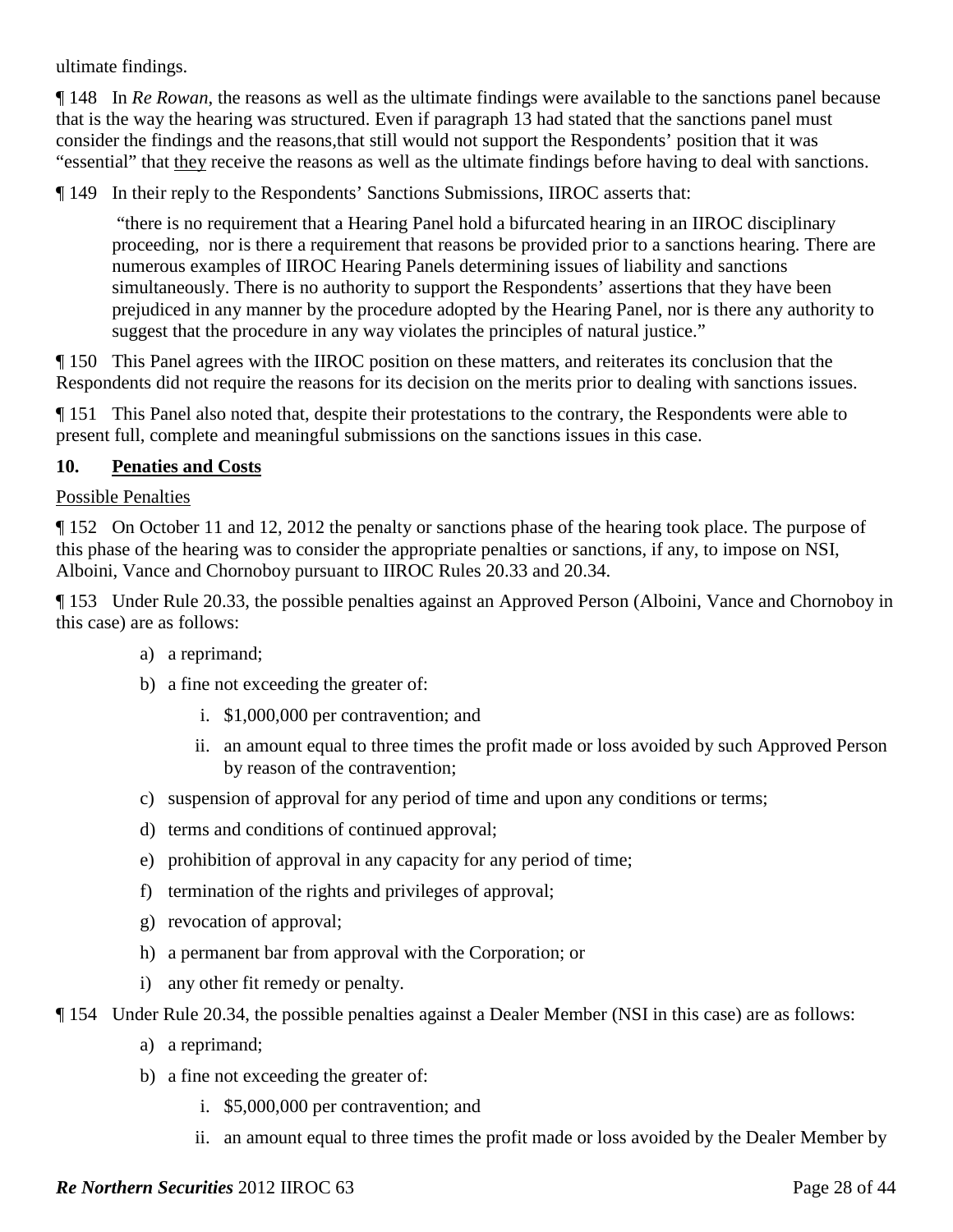reason of the contravention;

- c) suspension of the rights and privileges of the Dealer Member (and such suspension may include a direction to the Dealer Member to cease dealing with the public) for any period of time and upon any conditions or terms;
- d) terms and conditions of continued Membership;
- e) termination of the rights and privileges of Membership;
- f) expulsion of the Dealer Member from Membership in the Corporation; or
- g) any other fit remedy or penalty

### Penalties Sought By IIROC

¶ 155 IIROC asked the Panel to make an order against each of the Respondents as follows:

### **Alboini**

- a) In relation to Count 1:
	- i. a fine of \$500,000;
	- ii. a one-year suspension from registration in all capacities; and
	- iii. disgorgement of all commissions received by Alboini as a result of the trades made in NSI's TA Account between August and November 2008;
- b) In relation to Count 3:
	- i. a fine of \$100,000; and
	- ii. a six-month suspension from serving as UDP of NSI, to be served concurrently with the suspension in relation to Count 1;
- c) In relation to Count  $5(a)$ , a fine of \$35,000.

#### **Vance**

- d) In relation to Count 2:
	- i. a fine of \$35,000; and
	- ii. a three-month suspension from registration in any supervisory capacity, including acting as CCO.
- e) In relation to Count 3:
	- iii. a fine of \$50,000; and
	- iv. a three-month suspension from registration in any supervisory capacity, including acting as CCO, to be served concurrently with the suspension in relation to Count 2.

### **Chornoboy**

f) In relation to Count  $5(a)$ , a fine of \$25,000.

### **NSI**

- g) In relation to Count 3, a fine of \$250,000; and
- h) In relation to Count 5(a), a fine of \$50,000.

### Costs

¶ 156 In addition, IIROC submitted a bill of costs to the Panel outlining expenses incurred by IIROC as a result of this proceeding. In its penalty submissions, IIROC requested that the Panel assess against the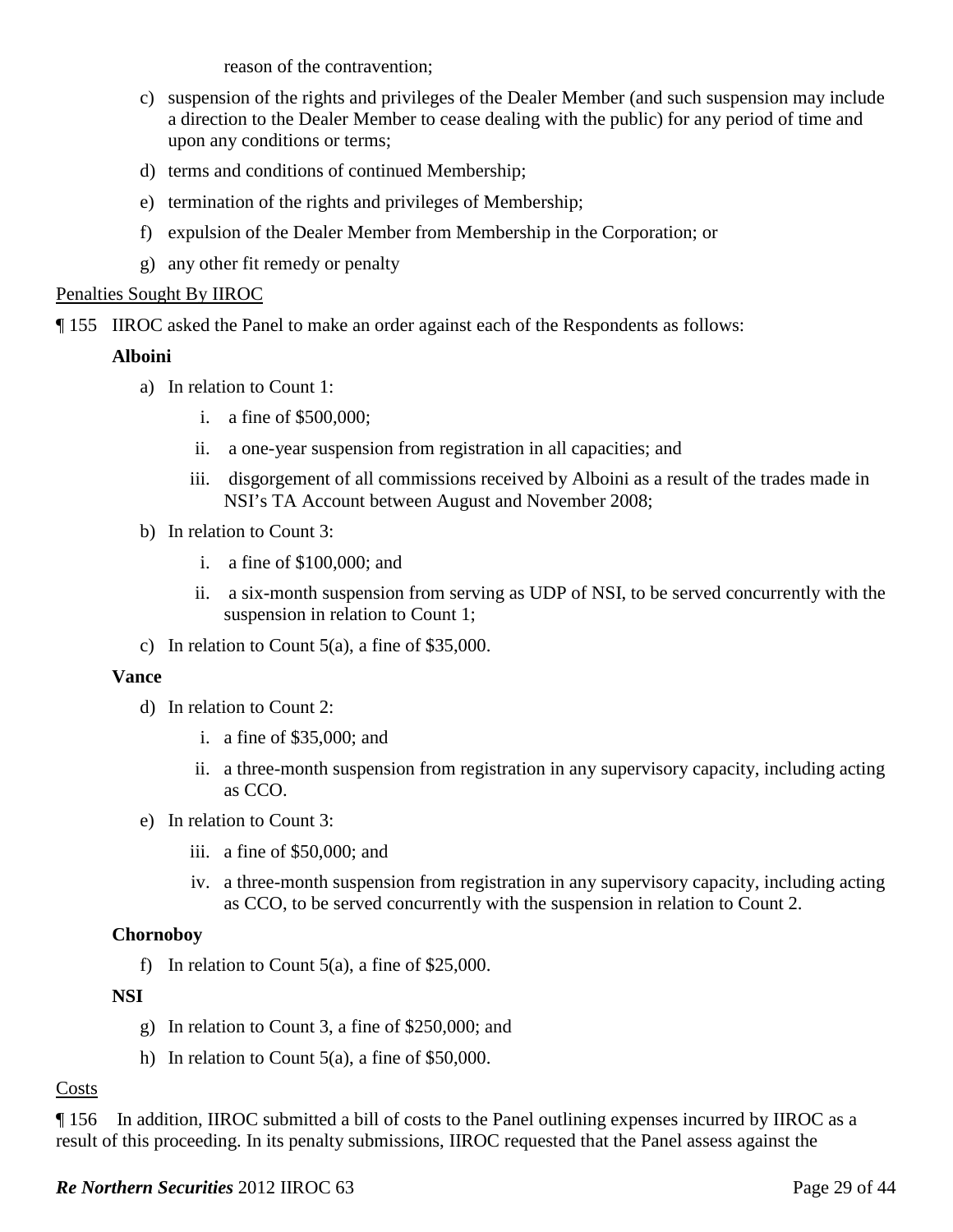Respondents, on a joint and several basis, a portion of the significant expenses incurred by IIROC in the investigation and prosecution of this matter in the amount of \$340,000, pursuant to IIROC Dealer Member Rule 20.49. In its final submissions, IIROC changed its "joint and several" request to individual amounts as reflected below in sections 15 and 16.

#### Sanctions Principles

¶ 157 IIROC asserted that a panel's main concerns in determining an appropriate penalty in the context of a disciplinary hearing are as set out in the IIROC Dealer Member Disciplinary Sanctions Guidelines – March 2009 (the "Guidelines"):

- a) protection of the investing public;
- b) protection of IIROC's Membership;
- c) protection of the integrity of IIROC's process;
- d) protection of the integrity of the securities markets; and
- e) prevention of repetition of conduct of the type under consideration.

¶ 158 Furthermore, the penalty imposed should reflect the panel's assessment of the measures necessary in a specific case to accomplish the goals set out above, and may take into account the seriousness of the respondent's conduct.

¶ 159 In imposing appropriate sanctions, the panel should also consider both specific and general deterrence. Specific deterrence involves ensuring that the Respondents do not commit the same type of conduct again, while general deterrence involves ensuring that other Dealer Members and Approved Persons do not commit similar violations of the IIROC Rules. The sanctions imposed must reflect and be proportionate to the nature of the Respondents' contravention and take into consideration the circumstances in which the contravention was committed and other aggravating and mitigating factors, if any.

¶ 160 IIROC asserted that general deterrence is an appropriate consideration in making orders that are both protective and preventative, citing *Re Sabourin* (2010), 33 OSCB 5299, and, as stated by the Ontario Securities Commission in *Re Mithras Management Ltd.* 1990 LNONOSC 119:

"... the role of this Commission **is to protect the public interest by removing from the capital markets - wholly or partially, permanently or temporarily, as the circumstances may warrant those whose conduct in the past leads us to conclude that their conduct in the future may well be detrimental to the integrity of those capital markets.** We are not here to punish past conduct; that is the role of the courts, particularly under section 118 [now 122] of the Act. We are here to restrain, as best we can, future conduct that is likely to be prejudicial to the public interest in having capital markets that are both fair and efficient. **In so doing we must, of necessity, look to past conduct as a guide to**  what we believe a person's future conduct might reasonably be expected to be; we are not prescient, after all." [Emphasis added]

¶ 161 IIROC also pointed out that, according to the Guidelines, "Registrants and Dealer Member firms have significant responsibilities that they must meet if investors are to be protected and market integrity maintained. **Registrants who choose to act in ways that threaten the integrity of the capital markets must have the expectation that they will be held accountable through enforcement action by regulators**. Sanctions should be based on the circumstances of the particular misconduct by a respondent with an aim at general deterrence."[Emphasis added]

¶ 162 General deterrence can be achieved if a sanction strikes an appropriate balance by addressing an Approved Person's specific misconduct but is also in line with industry expectations. In *Re Mills*, [2001] I.D.A.C.D. No. 7, the District Council held as follow with respect to general deterrence:

"Industry expectations and understandings are particularly relevant to general deterrence. If a penalty is less than industry understandings would lead its Members to expect for the conduct under consideration,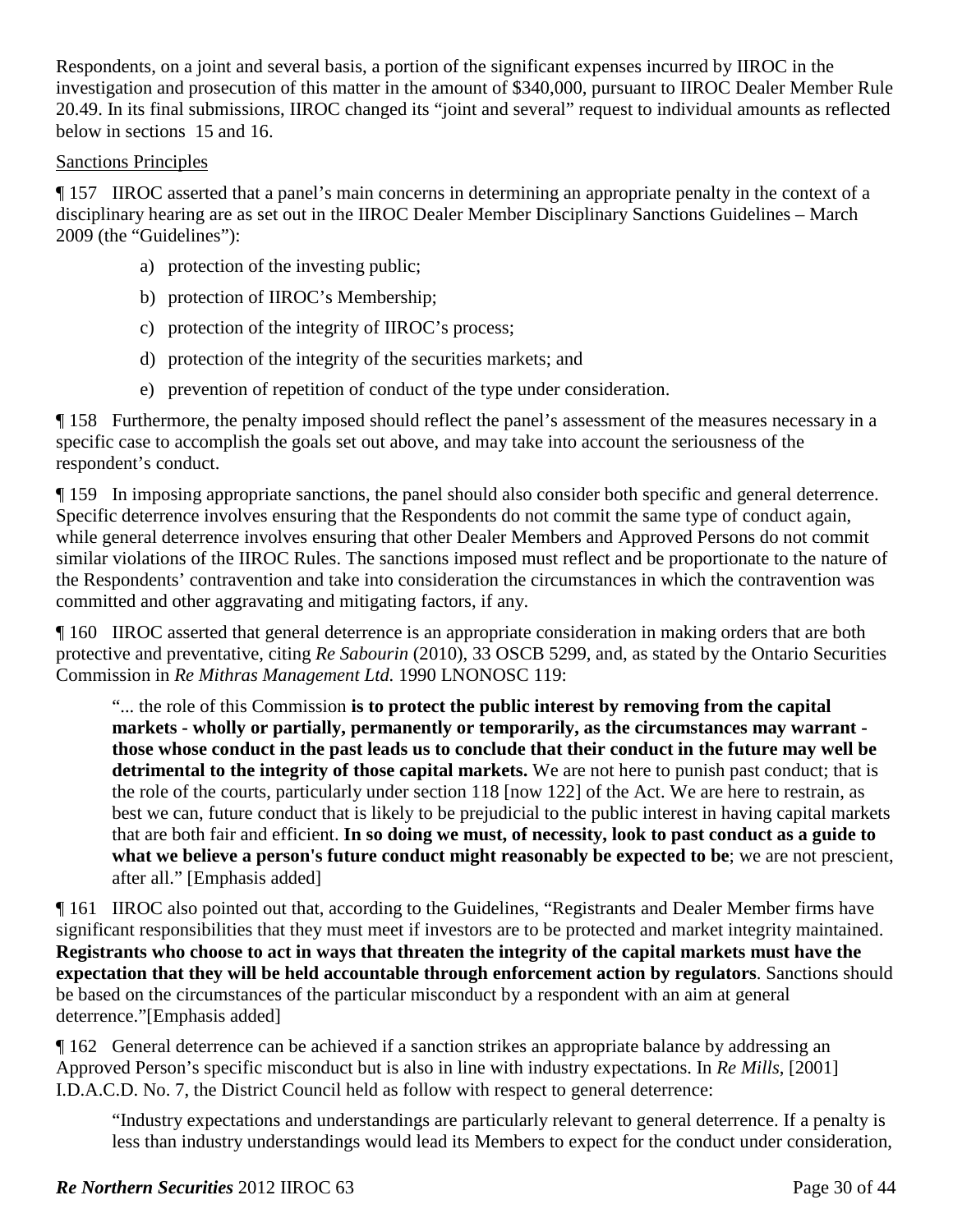it may undermine the goals of the Association's disciplinary process; similarly, excessive penalties may reduce respect for the process and concomitantly diminish its deterrent effect. Thus the responsibility of the District Council in a penalty hearing is to determine a penalty appropriate to the conduct and the respondent before it, reflecting that its primary purpose is prevention, rather than punishment."

¶ 163 This Panel agrees that general deterrence is an important objective in most (if not all) cases, and is in this case. We agree with the statement in *Re Mills* that general deterrence will be achieved if the sanction strikes an appropriate balance by addressing the specific conduct at issue and industry expectations. No "premium" over specific deterrence needs to be, nor should be, given to achieve general deterrence.

¶ 164 Industry expectations are formed through several sources, including through the Guidelines and previous IIROC and IDA disciplinary decisions. This Panel also agrees with the following statement from *Re Mills* regarding the usefulness of prior cases in determining sanctions in the case at hand:

"Comparison with penalties imposed in similar cases may provide another means of ensuring proportionality, always recognizing that the imposition of sanctions is premised in large part on factors specific to the circumstances of each case and that only rarely will there be correspondence on all matters between two cases."

¶ 165 The Guidelines also provide some guidance in respect of "repeat offenders", of which NSI is one. It is acknowledged that an important objective of the disciplinary process is to deter future misconduct by imposing progressively escalating sanctions on repeat offenders. For this reason, it is well accepted that a Hearing Panel should consider a respondent's relevant disciplinary history in determining sanctions.

¶ 166 The Guidelines set out the following additional list of key considerations when determining sanctions that are relevant to the within proceeding:

- a) harm to client, employer and/or the securities market;
- b) blameworthiness of the respondent;
- c) degree of participation of the respondent in the conduct at issue;
- d) extent to which the respondent was enriched by the misconduct;
- e) acceptance of responsibilities, acknowledgment of misconduct and remorse;
- f) planning and organization; and
- g) multiple incidents of misconduct over an extended period of time.

¶ 167 This Panel agrees with the factors and principles expressed above and has applied them in determining the appropriate sanctions in this case.

¶ 168 In their Sanctions Submissions, the Respondents did not take issue with these general sanctions principles, but they did assert that consistency of the sanctions in this case with those imposed in prior cases cited, "implies proportionality…. Thus a significant fine against a smaller firm such as Northern has a disproportionate impact as compared with the same fine against a larger firm. Similarly, a lengthy suspension of a key manager of a smaller firm can be expected to result in more significant disruption to that firm's ongoing business and operations than is the case for firms that have a larger management team." As asserted by IIROC's counsel, the Panel may take that into account along with other factors, but it should not apply a "discount" on its sanctions to compensate for the relatively larger effect the sanctions may have on a smaller firm.

¶ 169 The Respondents also cited *Re Brighten*, [2005] I.D.A.C.D. No. 44, for the proposition that lack of clarity regarding applicable requirements can be a mitigating factor in determining an appropriate sanction. The Panel deals with this assertion in paragraph 201.

¶ 170 Deciding on appropriate sanctions in a particular case is not a matter of mathematical precision. It involves the exercise of judgment by the Panel based on all the relevant factors in the Guidelines and elsewhere, comparing the facts and issues in the particular case with prior decisions and having regard to the submissions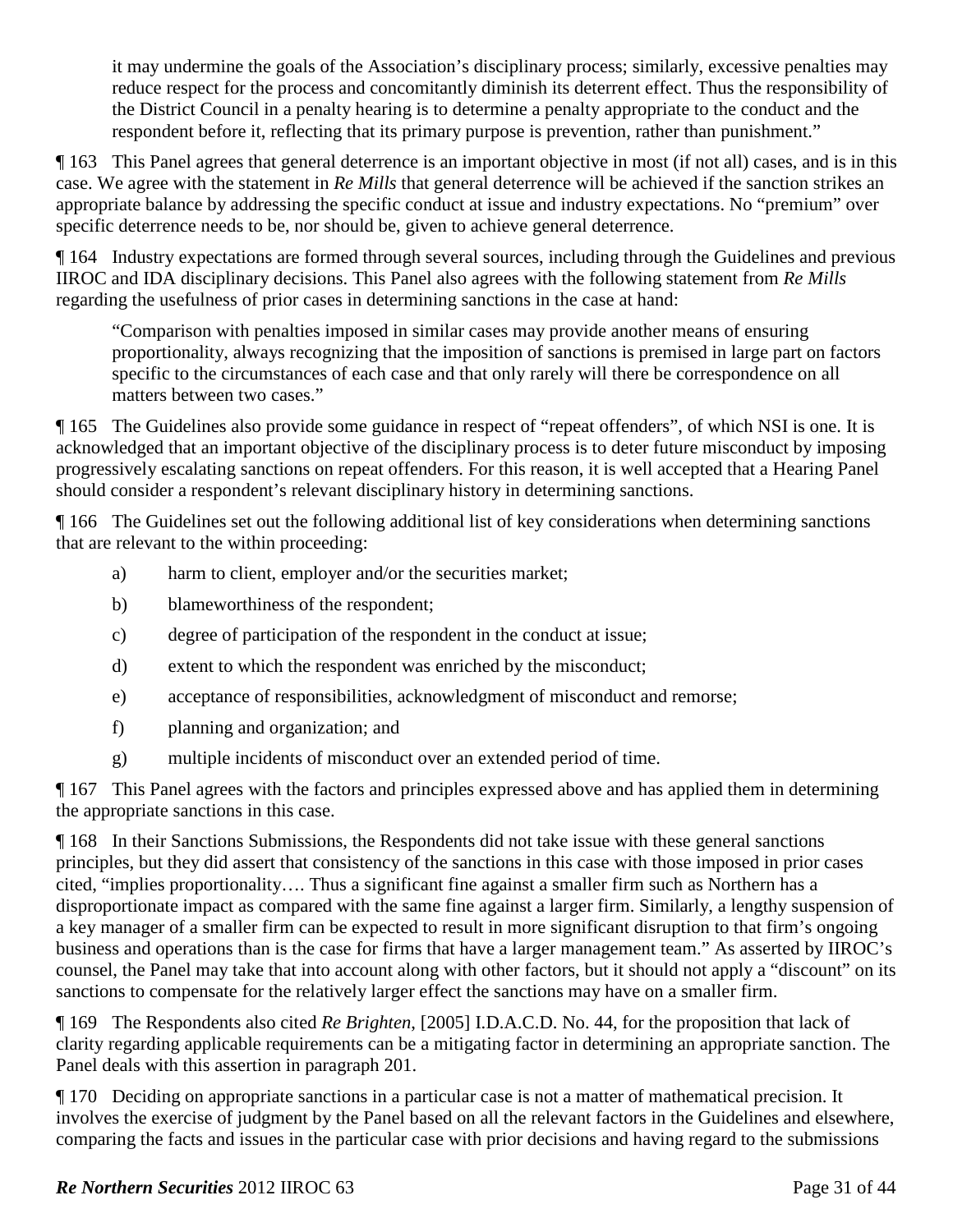of both parties. That is the process followed by this Panel in deciding on the appropriate sanctions.

¶ 171 The Panel noted that a large portion of the sanctions submissions of both IIROC and the Respondents involved a further review of the facts of the case and precedent cases already dealt with. Much of this appeared to be either irrelevant to the sanctions issues or an attempt to re-argue the case on its merits. In coming to its decision on sanctions, the Panel did not deal with those portions of the submissions which were merely an attempt to re-argue the merits of the decision; the Panel treated the remainder as relevant only to the submissions on the appropriate sanctions and did not set them out again in the sanctions part of our decision.

# **11. Sanctions- Count 1 Alboini**

¶ 172 The Hearing Panel found that between August and November, 2008, Alboini, as UDP and a registered representative at NSI, engaged in a trading practice which improperly obtained access to credit for his client, JFC, and in doing so risked the capital of NSI and its carrying broker, thereby engaging in conduct unbecoming or contrary to the public interest, contrary to IIROC Dealer Member Rule 29.1

¶ 173 IIROC referred the Panel to several precedents for comparison with the findings regarding Count 1. In *Re Connacher*, 2011 IIROC 28, an IIROC disciplinary hearing, David Bruce Connacher was found to have engaged in conduct unbecoming or detrimental to the public interest, contrary to IIROC Rule 29.1, for having conducted trades in his firm's average price inventory account ("API") in a manner that was misleading and deceptive, and for having entered into several loan arrangements with two of his clients without the knowledge or consent of his employer. In that case, the panel found that Connacher used the API to accumulate significant securities positions and would only later decide which clients would receive the positions. The panel further found that the accumulated positions would not be booked out of the API in a timely manner, remaining in the account for weeks and at times months.

¶ 174 Ultimately, as the general market declined in the fall of 2008, the positions accumulated by Connacher also declined in value, thereby making it difficult for Connacher to book the positions out to clients. In late October 2008 attempts were made to book out over \$63 million in securities to two of Connacher's biggest clients. Both clients denied placing the orders and the trades failed to settle. Evergreen Capital Partners Inc. ("Evergreen"), Connacher's firm, was unable to pay for the trades and ceased operations. The panel found that as part of his trading strategy, Connacher engaged in the following improper and/or deceptive practices:

- a) executed both the buy and sell of a particular security in the API and subsequently book out to his clients. In doing so, he used Penson and/or Evergreen's capital to finance winning trades for his clients;
- b) allocated positions to his clients at prices less than the market price at which the security was bought. Such pricing discrepancies provided a benefit to his clients at the expense of Penson and/or Evergreen;
- c) transferred some of his accumulated positions to the API of the other Evergreen traders, thereby creating a misleading impression to the firm that he managed down his own API; and
- d) booked out positions to clients and immediately canceled them days later, thereby creating a misleading impression to the firm that he was managing down his own API.

¶ 175 The panel found that Connacher knowingly violated critical rules of his employer and the industry, and ordered that Connacher be barred for life from any form of registration in any capacity with a Member firm of IIROC, that he pay a fine of \$500,000, and that he pay costs of \$71,315, on a full indemnity basis.

¶ 176 IIROC emphasized the factual similarities with our case, while acknowledging that Connacher's conduct was not the same as Alboini's, nor was the resulting loss to the firms involved. Evergreen suffered a large loss and went out of business, while NSI suffered no actual loss. IIROC also pointed out that Alboini's conduct exposed NSI to the possibility of large losses if the HudBay investment had gone down, not up. The Respondents' characterized Connacher's conduct as much more egregious than Alboini's, and the result in *Connacher* was much more serious. The Respondents suggested that *Connacher* is relevant by way of "counter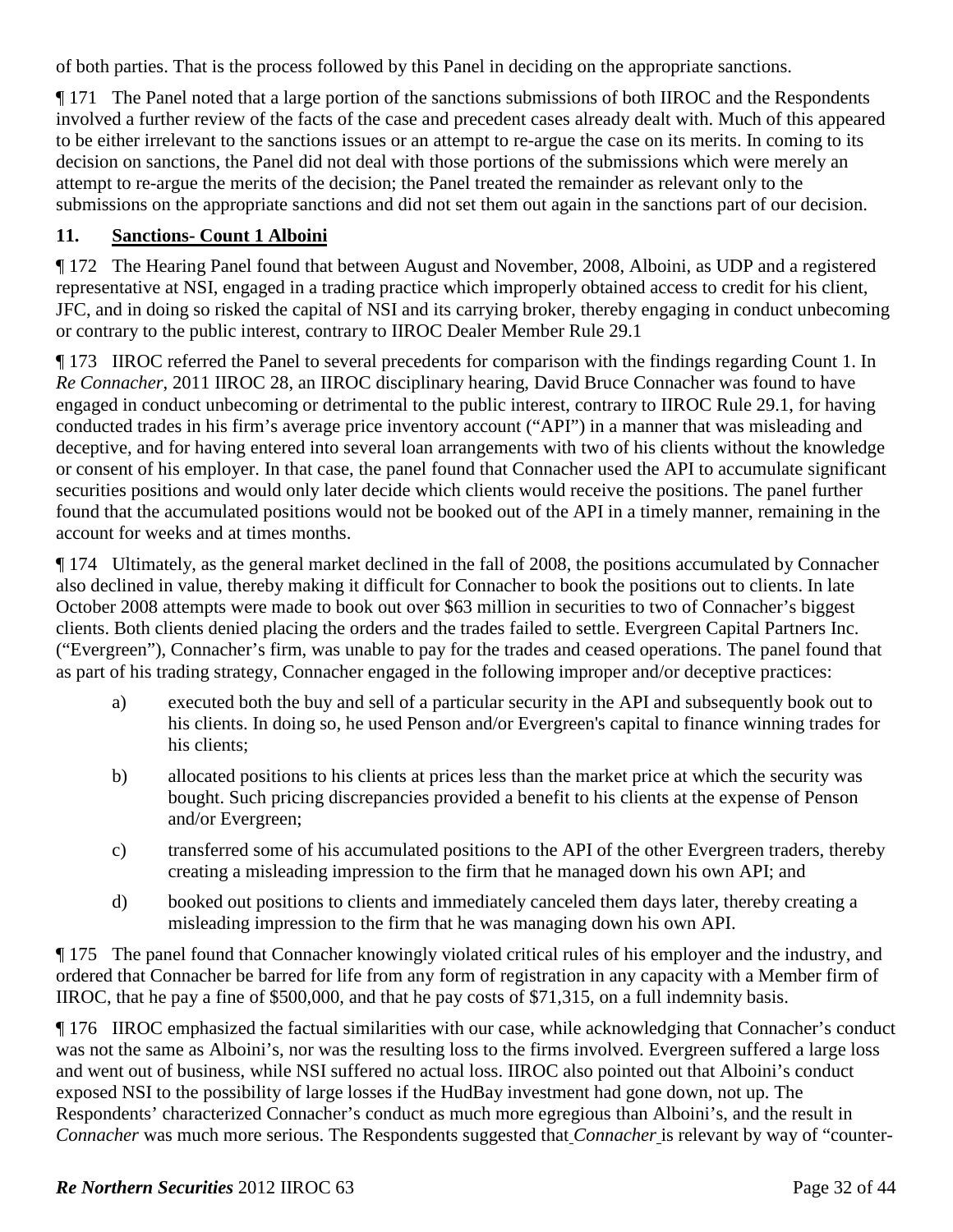example" regarding the appropriate sanctions.

¶ 177 In *Re Cuthbertson*, 2012 IIROC 24, an IIROC settlement hearing, the respondent admitted to the following violations of IIROC Rule 29.1:

- a) having made seven unauthorized trades between September and December 2008;
- b) between September and November, 2008 he parked stocks purchased for a retail client in the firm's average price account and institutional accounts and then misrepresented the true nature of those stock positions to his firm's CCO; and
- c) on October 6, 2008 he executed an off-marketplace trade without approval from Regulation Services and above the market price.

¶ 178 The panel agreed that there were a number of mitigating factors in the case, including that the respondent had cooperated with IIROC and was young at the time of his misconduct. The panel imposed an 18 month suspension from registration in any capacity with IIROC, a fine of \$35,000, and upon re-approval, a six month period of close supervision.

¶ 179 The Respondents' position was that *Cuthbertson* was not relevant to our case because the conduct involved off-marketplace trades and unauthorized trading in a client account, neither of which are involved in our case.

¶ 180 IIROC also referred the Panel to the cases of *Re Pan*, 2012 IIROC 22 and *Re Benarroch*, 2011 IIROC 11 which, however, the Respondents asserted were not relevant to our case because the facts were significantly different. This Panel reviewed those cases and did not find them particularly helpful. *Connacher* and *Cuthbertson* were of some help to the Panel, but the factual differences limited their applicability in our case.

¶ 181 While the cases referred were of limited help to the Panel in determining the sanctions regarding Count 1, this Panel found the Guidelines, in particular the key considerations listed in paragraph 166 above as applicable to the specific facts and findings in our case were of much more help, and these are reviewed as follows:

Harm to Clients, Employer and/or the Securities Market (Guideline 3.1)

¶ 182 The Guidelines provide that actual harm may be quantified by considering the type, number and size of the transactions, the number of clients affected, the time over which the misconduct took place and the size of the loss suffered by the clients or the firm. Harm can also be measured by subjective factors, e.g. the impact of the misconduct on the client's life, on the reputation of the Dealer Member or the reputation of the Canadian securities industry.

¶ 183 The Respondents pointed out that there was no actual harm or loss in this case. This is true from the standpoint of financial loss. In their oral submissions on sanctions, Respondents' counsel also attempted to argue that there was no or little risk to Penson and NSI. The Panel has already decided that Alboini's actions caused risk to the capitals of NSI and Penson even if no financial loss actually occurred. Furthermore, his conduct, being conduct unbecoming or contrary to the public interest, will certainly have a negative impact on the reputation of NSI and on the securities industry.

¶ 184 The Panel finds that the absence of actual financial loss is a mitigating factor in favour of Alboini, but is somewhat offset by the risk of loss caused by his actions and their affect on the reputations of NSI and the industry.

Blameworthiness (Guideline 3.2)

¶ 185 The Guidelines provide that distinctions should be made between unintentional or negligent conduct, and conduct that involves manipulative, fraudulent or deceptive conduct, and between isolated incidents and repeated, pervasive or systematic contraventions.

¶ 186 The Respondents asserted that there was "no manipulative, fraudulent or deceptive conduct" and that Penson was at least partly to blame for the risk to its capital and that of NSI. Regarding the "cross-guarantees",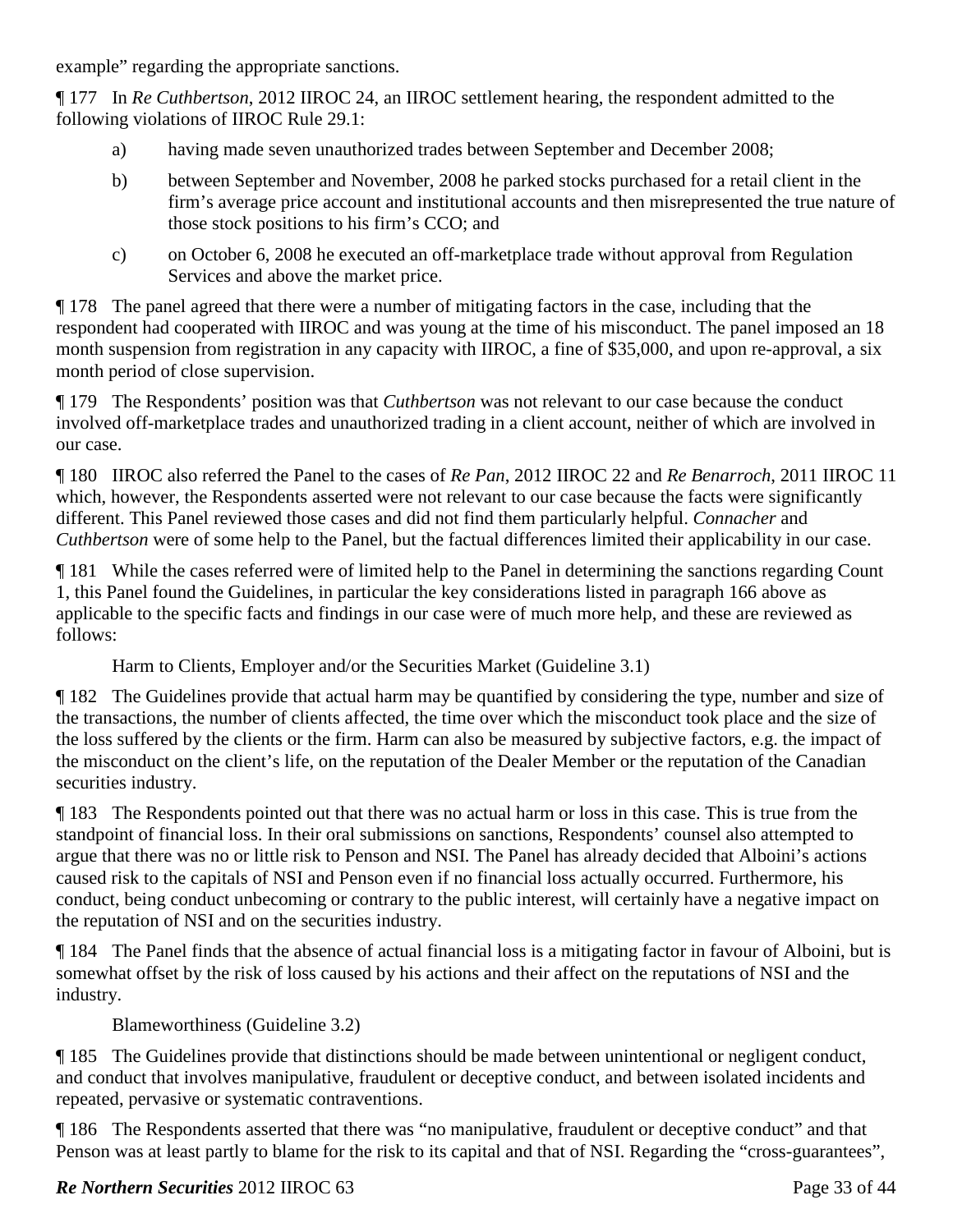they stated that they were of no financial or regulatory effect and did not change the position of the parties; there was no misuse of investor funds in the projects and there was no manipulation, fraud or deception of Penson.

¶ 187 The Panel does not agree with the Respondents' position. Alboini's conduct was quite intentional and amounted to a systematic attempt to improperly benefit Jaguar, in which he had a financial interest, at the risk and expense of NSI and Penson. Alboini's conduct can also be characterized as manipulative and deceptive in the Panel's view. The existence and effect of the cross-guarantees were not relevant to the Panel's decision because Alboini, in any event, let Penson believe they could treat all the Jaguar accounts as one when he knew they could not do so. All of the foregoing is based on the Panel's conclusions laid out in more detail in the reasons on the merits phase of the hearing. His conduct was not as benign as alleged by the Respondents in their Sanctions Submissions, even though no financial losses were incurred.

Degree of Participation (Guideline 3.3)

¶ 188 IIROC asserts that Alboini was the directing mind behind the misuse of the TA Account and the Project Accounts. Based on all of the evidence, there can be no doubt that this was the case, however much the Panel may speculate about the blame-worthiness of Penson, as we were invited to do by the Respondents.

Enrichment of the Respondent (Guideline 3.4)

¶ 189 The Guideline provides that "where the registrant benefited financially from the misconduct…it may be appropriate to require that any profits, commissions, fees, or any other compensation earned be disgorged."

¶ 190 It is clear on the evidence that Alboini received significant benefits from his conduct which is the subject of Count 1 in the form of commissions and indirectly as CEO and significant shareholder in Jaguar.

Prior Disciplinary Record (Guideline 3.5)

¶ 191 The Guidelines provide that absence of a prior disciplinary record may indicate prior moral character and may be a mitigating factor unless the misconduct is so egregious as to nullify that mitigating effect; a prior disciplinary history may highlight a concern about specific deterrence and the need to impose escalating sanctions on repeat offenders. Past misconduct should be compared to the misconduct at issue for relevance, but even unrelated past misconduct may offer evidence of prior disregard for regulatory requirements, investor protection or market integrity.

¶ 192 Alboini has no prior disciplinary record. However NSI was the subject of a prior disciplinary proceeding involving the failure to maintain adequate risk adjusted capital which resulted in a settlement agreement with the IDA (now IIROC). This settlement agreement was signed by Alboini on behalf of NSI and given his significant role as senior executive, shareholder and directing mind behind the actions of NSI, it is this Panel's conclusion that the absence of a disciplinary record by Alboini personally should not be a mitigating factor.

Acceptance of Responsibilities, Acknowledgment of Misconduct and Remorse (Guideline 3.6)

¶ 193 The Guidelines provide that an admission of wrongdoing may be a mitigating factor because it implies remorse and acknowledgement of responsibility.

¶ 194 The Panel agrees with IIROC's position that Alboini has shown no remorse and does not accept responsibility for his actions. This is amply established by the evidence and there is nothing in the Respondents' Sanctions Submissions that contradicts this position.

Planning and Organization (Guideline 3.10)

¶ 195 The Guidelines provide that evidence of planning and organization are aggravating factors, including the number, size and character of the transactions, evidence of calculated and deliberate acts, attempts to conceal the misconduct, or lull into inactivity, mislead, deceive or intimidate a client, regulatory authorities or a the Member firm, and whether the Respondent ignored prior IIROC (or other regulator) warnings that the conduct violated the Rules or legislation.

¶ 196 As previously stated, Alboini's actions which are the subject of Count 1 were planned, deliberate and systematic. There is nothing in the Respondents' Sanctions Submissions which contradict this conclusion.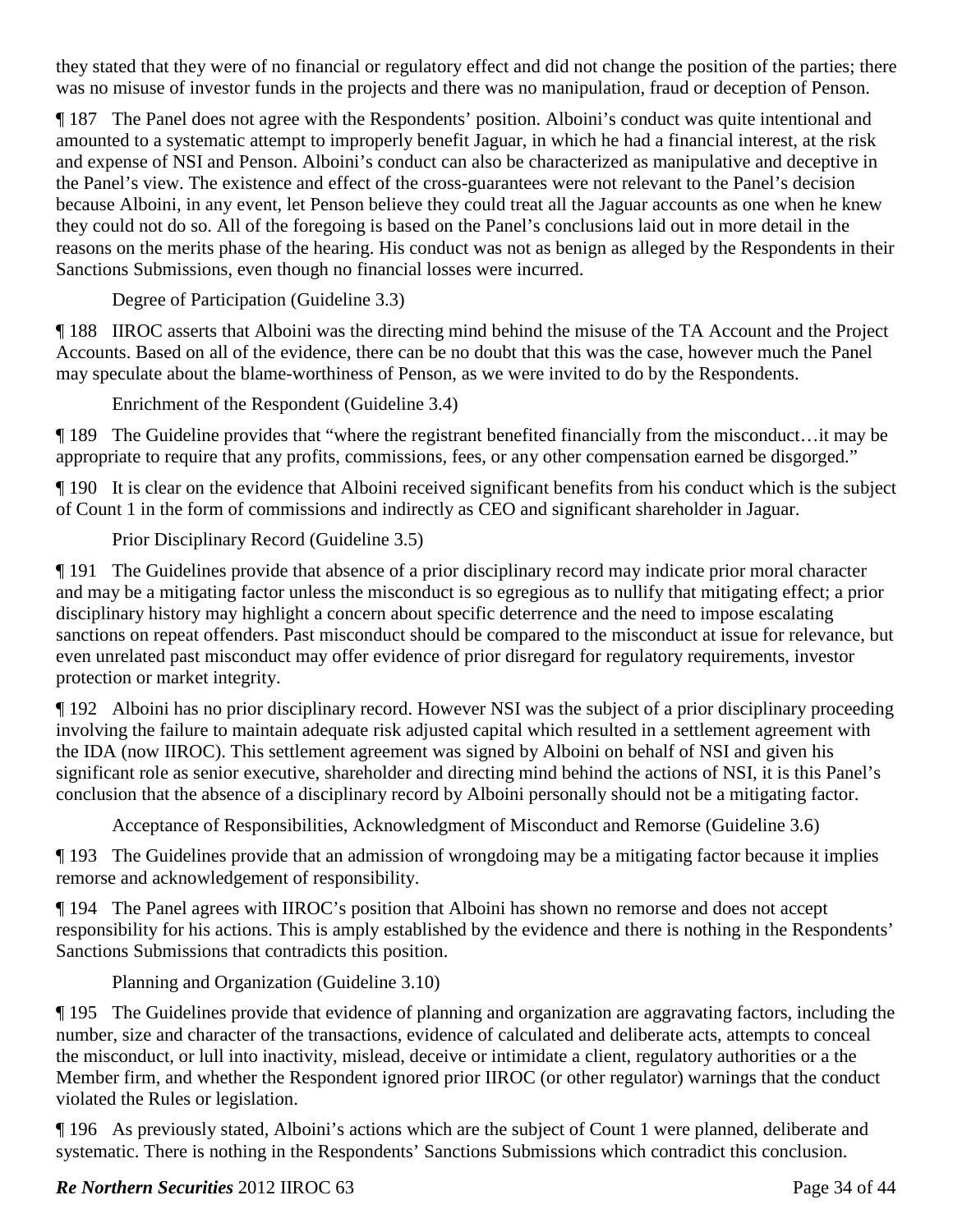### Permanent Ban (Guideline 4.3, General Principles)

¶ 197 This Guideline provides that a permanent ban from approval of an individual may be considered where it is clear that a respondent's conduct is indicative of a resistance to governance or there is reason to believe that the respondent could not be trusted to act in an honest and fair manner in all their dealings with the public, their clients and the securities industry as a whole. The Panel has decided that this factor is applicable to Alboini in respect of Count 1.

### Other Factors

Alboini Truthfulness

¶ 198 IIROC took the position that Alboini was not a truthful witness and that his "untruthfulness and evasiveness as a witness should be aggravating factors going to the length of time he is suspended from registration."

¶ 199 The Respondents disagreed with IIROC's position, stating that "adverse credibility issues… can have no bearing on sanction, including, in particular, suspension."

¶ 200 While this Panel found Alboini to be an evasive witness, the Panel made no finding that he was untruthful, and did not take this issue into account in determining sanctions against him.

# Novelty of Count 1 Allegations

¶ 201 The Respondents submitted that the allegations in Count 1 were "novel", were not expressly proscribed by IIROC Rules or applicable legislation, nor were there any Rules concerning the operation of a client average price accumulation account. They also stated that the relationship between IIROC and the Dealer Members and Approved Persons is based on a contract which obliges the Members and Approved Persons to follow rules which IIROC adopts from time to time without any requirement for their consent or any ability to dispute these rules or IIROC's interpretation thereof; consequently IIROC's obligation to perform the contract in good faith requires that there be certainty as to Member and Approved Persons' obligations. Where the Rules are comprehensive and complex, a general 'conduct unbecoming' or 'public interest' provision should not be resorted to fill in a perceived gap in the Rules. It must be noted that Respondents never raised this issue prior to the sanctions phase of the hearing, and that this Panel has decided that Alboini's conduct constitutes a breach of Rule 29.1. Therefore the Respondents' assertion that the allegations in Count 1 were novel should, and will only apply to the sanctions which may be imposed.

¶ 202 The Respondents also took the position that for the purpose of assessing sanctions, IIROC had never identified, either to Alboini or IIROC's membership generally, that "there was any gap in the extraordinarily comprehensive and complex Rules prescribing margin requirements. In particular…IIROC had never made [Alboini] or its membership aware that a Type 2 Introducing Broker was obliged either to confirm that its carrying broker was providing, or itself was to provide, margin on non-contingent client accumulation accounts." The Respondents then submitted that the Panel "cannot and should not impose a fine in respect of Count 1. Moreover the [Panel] cannot impose any sanction in respect of Count 1 without finding that Northern was obliged to provide margin in respect of positions in the non-contingent client accumulation account with [Penson]." The Panel disagrees with Respondents' position. As noted in the merits phase of the decision, it is only Alboini's actions which are at issue and he was only interested in gaining access to credit for Jaguar without having to pay on a T+3 basis; he was indifferent about who was obliged to provide margin for the TA Account so long as he obtained that advantageous credit.

¶ 203 Alternatively, the Respondents assert that any sanction must reflect that no respondent had yet faced disciplinary proceedings based on an introducing broker's use of a non-contingent client accumulation account; the decision in this case will set industry expectations and therefore there is no need for general deterrence other than the determination of the case itself.

¶ 204 IIROC disagreed with the Respondents' position that a general conduct unbecoming or public interest position should not be resorted to in order to fill in a perceived gap in the Rules, citing the case of *Re Biovail*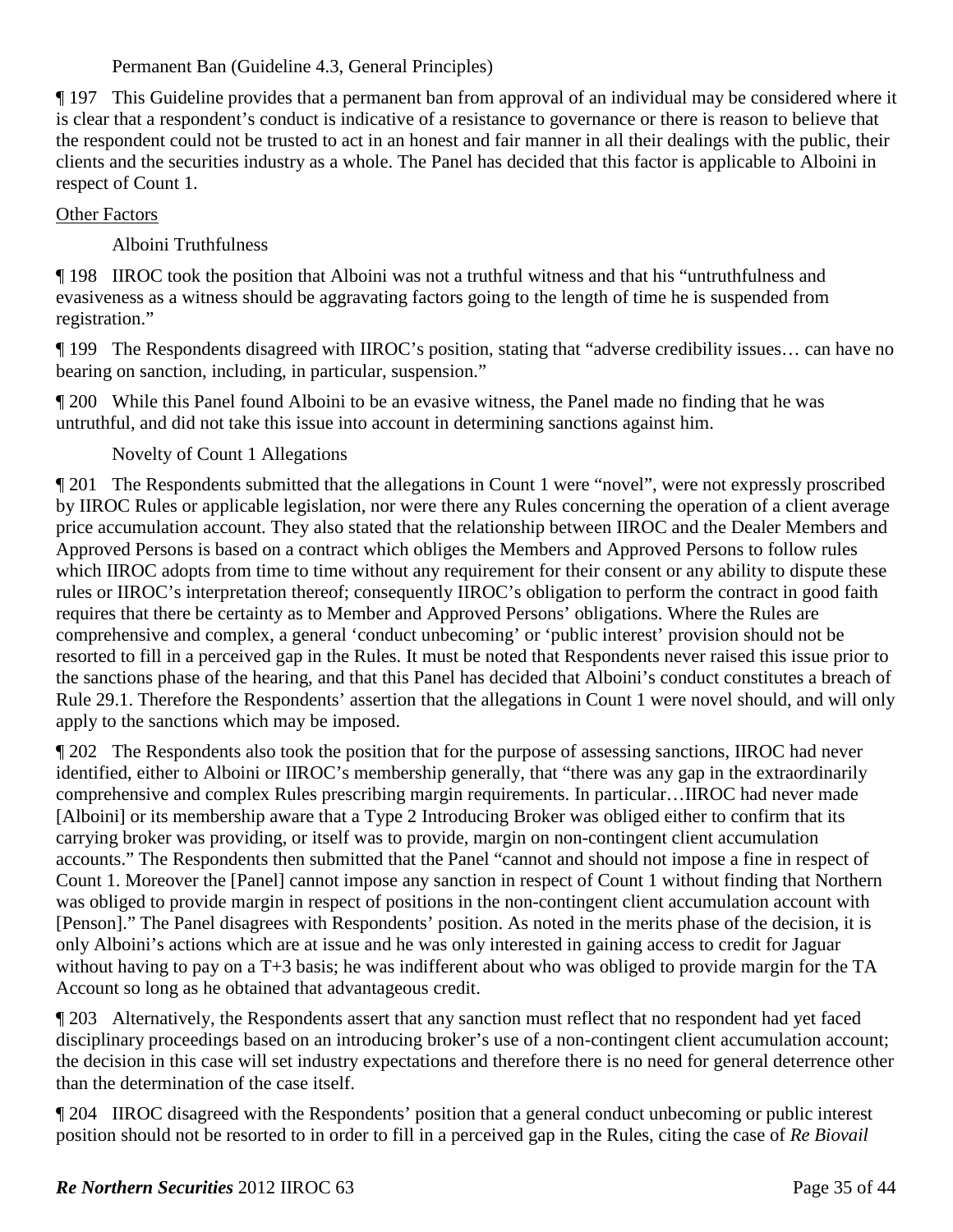*Corp.* (2010), 33 OSCB 8914. *Biovail* was an OSC proceeding in which the OSC alleged a violation of section 127 of the Securities Act which provides that the Commission can make certain orders where it is in the public interest to do so. Counsel for the respondent submitted that the OSC "cannot make out its case under section 127 unless it can prove a breach of the Act or abuse of the capital markets." The OSC held that the OSC's "public interest jurisdiction allows it to make an order under section 127 of the Act even if there is no breach of Ontario securities law or any conduct inconsistent with a policy statement." [emphasis added]. The Respondents countered that the *Biovail* decision was based on the OSC's "public interest" mandate, but this Panel does not have a public interest mandate and therefore *Biovail* is not applicable.

¶ 205 This Panel agrees with the IIROC position. There is no difference in principle between the "public interest" jurisdiction of the OSC under section 127 and the jurisdiction of IIROC and this Panel under Rule 29.1 to discipline "conduct unbecoming or detrimental to the public interest". This Panel finds that *Biovail* supports the conclusion which the Panel reached in the merits phase of the case, and that it may impose sanctions under Rule 29.1. The issue is whether the allegations are so novel, that the sanctions should be less severe. IIROC's position was that Alboini's conduct should not be considered less severe merely because no other Approved Person has ever faced disciplinary proceedings based on the same set of facts. This Panel agrees with IIROC's position. Even though there may not have been any prior cases based on facts similar to Count 1 of this case, the conduct engaged in by Alboini is below the standard that would reasonably be acceptable to members of the industry (as this Panel has concluded in the merits phase of the case). The allegations in Count 1 are not so "novel" that reasonable industry members would not find that such allegations could lead to a finding that they were in breach of Rule 29.1. The factors which led the Panel to conclude that Alboini "improperly" gained access to credit for Jaguar and thereby risked the capital of both NSI and Penson are below the standards reasonably acceptable to the industry. The allegations are not so novel that this Panel thinks that they merit a reduction in the severity of the sanctions to be imposed.

### Affect on NSI

¶ 206 The Respondents' counsel took the position that the Panel should take into account the effect our sanctions decision will have on NSI. They allege that, given that Alboini is the driving force behind NSI, there is a serious risk that the firm will be in real jeopardy if he is suspended from all registrable activities. They presented a number of letters from NSI employees and clients confirming the importance of Alboini to NSI. Respondents' counsel confirmed that they solicited letters of support but did not provide a template for employees or clients to follow. However, the Panel noted the similarity in wording of many of the letters and these letters did not have a great effect on the sanctions which the Panel determined. The Respondents' counsel invited the Panel to craft sanctions which would allow NSI to continue, but with safeguards to protect against any actions by Alboini, e.g. by putting him under strict supervision by someone who is not currently with NSI. IIROC argued that there was no evidence that NSI will go out of business if Alboini is suspended and that should not be taken into account or individuals who are important to their firms would never be suspended. The Panel agrees with this. The Panel also has concluded that there is sufficient evidence that Alboini could not effectively be controlled by anyone brought into, or currently in NSI, or by any restriction on him other than a suspension.

¶ 207 The Panel concluded that the effect of suspending Alboini might have on NSI is not a sufficient reason to consider not doing so. There is no evidence that it would go out of business, but even if the effect of a suspension would be significantly negative, the Panel believes that Alboini's conduct merits suspension based on the criteria listed above. The Panel also noted that any suspension of Alboini from his activities with NSI will not affect his activities with Jaguar.

#### Sanctions on Alboini - Count 1

¶ 208 IIROC made the following submissions regarding sanctions for Count 1. "A sanction consisting of a fine of \$500,000, disgorgement of commissions earned on trades made in the TA Account, and a suspension in all capacities for one year is (a) in keeping with the precedent cases described above, (b) appropriate given the volume of trading undertaken by Alboini and the risk posed by Alboini's activity to NSI, Penson, and NSI's clients, (c) will serve to act as a deterrent to Alboini engaging in this type of serious misconduct in the future,

#### *Re Northern Securities* 2012 IIROC 63 **Page 36 of 44** Page 36 of 44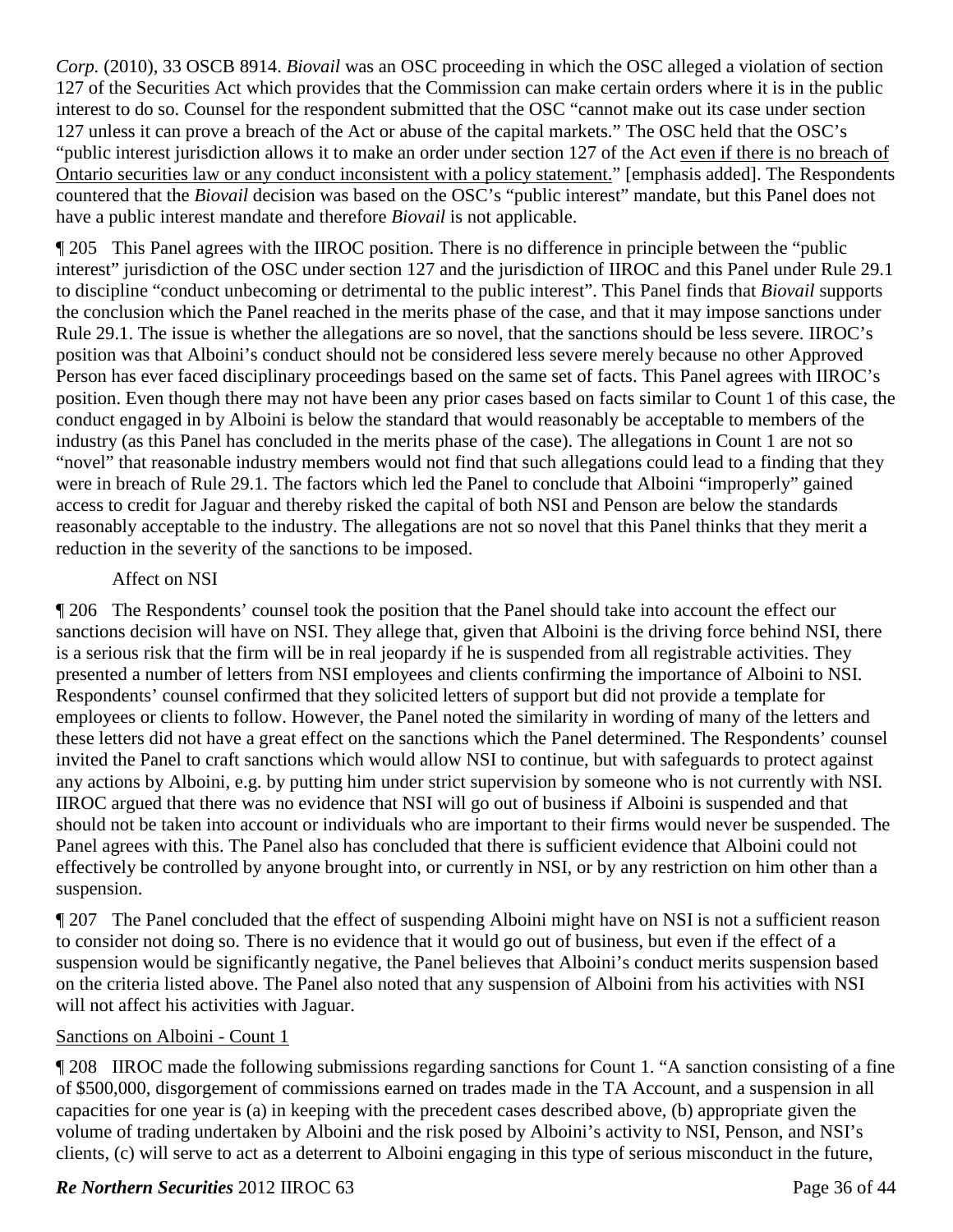and (d) will send an important message of general deterrence to the industry that deceitful, self-serving behavior, coupled with a disregard for the interests of clients and the integrity of the capital markets, will not be countenanced by IIROC. Further, the sanction is appropriate in that the length of the suspension sought is less than that imposed in the precedent cases described above, despite Alboini having engaged in similarly egregious conduct and, along with the fine sought, will serve the guiding purposes of specific and general deterrence."

¶ 209 In addition to their submissions on the suspension of Alboini outlined in paragraph 206, the Respondents submitted that the Panel "cannot and should not impose a fine in respect of Count 1." Alternatively, any fine should reflect the novelty of the allegations. They also submitted that where, as in this case, there has been no actual loss it is wholly inappropriate to require disgorgement of commissions received by Alboini; such disgorgement should be limited to circumstances where the commissions were not earned or the trades were artificial. The Panel does not agree with these submissions by the Respondents.

¶ 210 The Panel followed the process described in paragraph 170 in making the following decisions regarding sanctions on Alboini under Count 1:

Fine: The Panel agreed with the fine suggested by IIROC in the amount of \$500,000 and orders accordingly, such fine to be payable within 30 days of the date of this decision.

Disgorgement: The Panel agrees with IIROC that Alboini should disgorge the commissions earned by him in respect of the trades made in NSI's TA Account between August and November 2008 and orders accordingly, the amount thereof to be disclosed to IIROC by NSI and paid within 30 days of the date of this decision.

Suspension: The Panel orders that Alboini be suspended from approval by or registration with IIROC in all capacities for two years commencing 14 days after the date of this decision, and that Alboini be permanently barred from approval by, or registration with IIROC as a UDP anywhere in the industry commencing 14 days after the date of this decision.

### **12. Sanctions- Count 2 Vance**

¶ 211 The Panel found that between August and November 2008, Vance as CCO of NSI, failed to adequately supervise Alboini's trading activity involving Jaguar and other NSI clients, contrary to IIROC Rules 1300.1, 1300.2, and 2500.

¶ 212 The Respondents' counsel asserted that it is not appropriate to impose a period of suspension for failure to supervise where the respondent did not obtain a financial benefit as a result of the lack of supervision, citing the cases of *Re Van Hee* (2009), LNIIROC 34 and *Re Brant Securities Ltd*, [2004] I.D.A.C.D. No 20. In its Penalty Submissions and its Reply, IIROC counsel pointed out to the Panel that various other IIROC decisions have imposed sanctions on respondents for failure to supervise where there was no financial benefit to the respondent, but where the failure to supervise involved a failure to recognize red flags and a failure to make diligent inquiries. They cited *Re Murdoch*, 2012 IIROC 23, *Re Stevenson*, 2008 IIROC 24 and *Re Benarroch*, 2011 IIROC 11. In *Murdoch*, the panel's sanctions were a suspension of Murdoch's registration for 12 months as branch manager or from acting in any supervisory capacity, a fine of \$50,000 and costs payable to IIROC of \$3500. In *Stevenson*, the panel imposed a global fine of \$50,000, a suspension from approval as sales manager, officer and director, including revocation of his vice-president designation, for 12 months and prohibition on approval by IIROC in the position of branch manager, co-branch manager or officer, or to act in any other management, compliance or supervisory function for 12 months. In *Benarroch*, the respondent Glover was CCO and Alternate UDP at Credifinance; Glover was fined \$50,000, suspended for 5 years from any registration with IIROC which permits a supervisory role and suspended from any registration with IIROC for 1 year.

¶ 213 Respondents' counsel also took the position that "Any financial sanction must be appropriate having regard to [Vance's] position and ability to pay" and that "a fine of more than \$25,000 for Counts 2 and 3 combined would impose an undue financial hardship on him." IIROC argued that there is no evidence before the Panel in respect of Vance's financial position and that the Panel should disregard the Respondents' submission. The Panel agrees with IIROC's position and further notes that the Guidelines do not refer to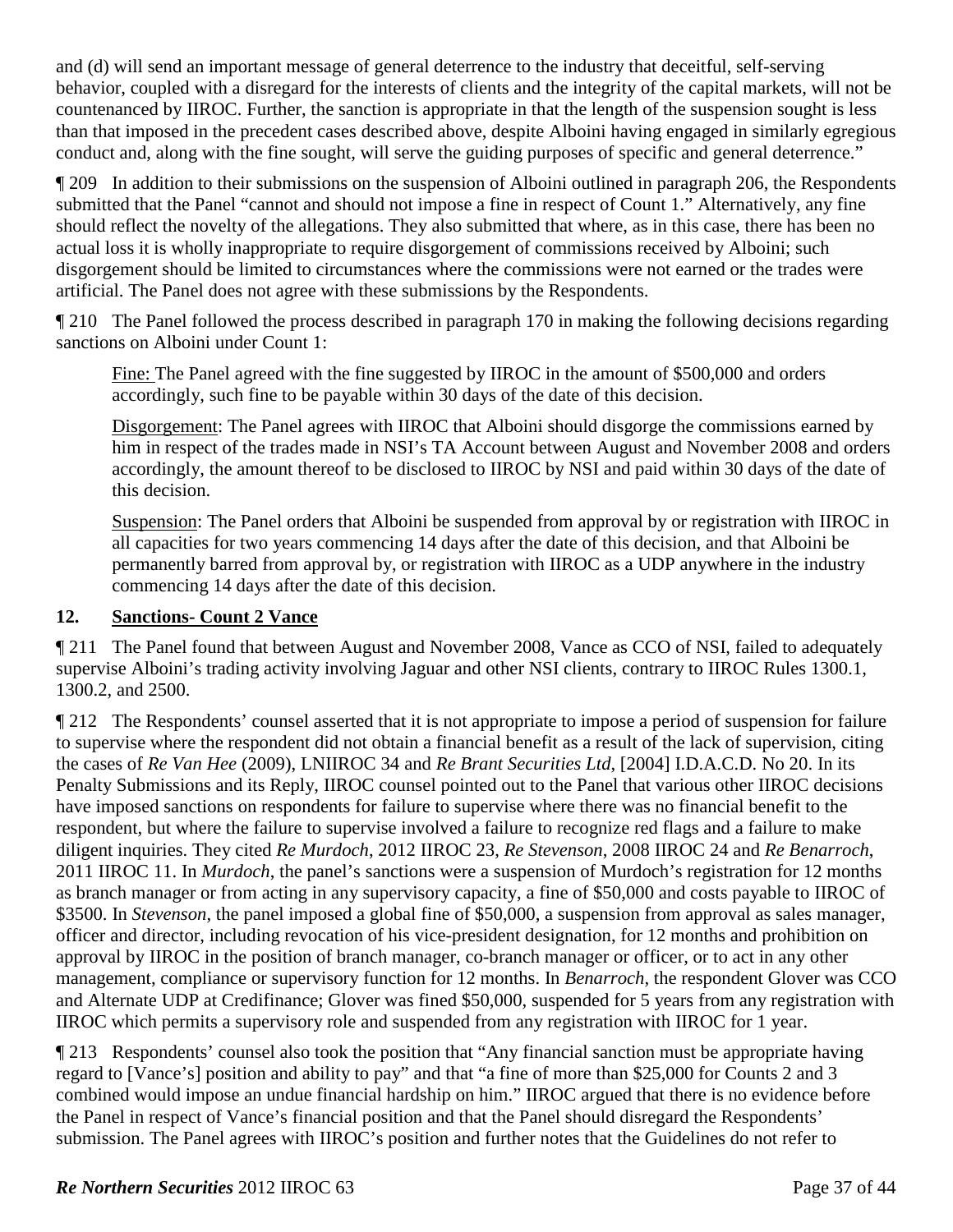lessening fines in the case of financial hardship.

¶ 214 The following factors from the Guidelines are also relevant in determining the appropriate sanctions regarding Count 2:

Harm to clients, employer and /or the securities market (Guideline 3.1)

¶ 215 The fact that there was no actual financial loss is a mitigating factor

Blameworthiness and Degree of Participation (Guidelines 3.2 and 3.3)

¶ 216 The Respondents asserted "that negligence does not necessarily equate to blameworthiness." Perhaps negligence does not necessarily equate to blameworthiness, but it does in this case because Vance did not display the degree of diligence expected of a CCO, as the Panel has concluded in its decision on the merits of the allegations. The Respondents also assert that "Vance was as diligent as possible, in the circumstances, in dealing with [Penson's] credit inquires and concerns." This was not the conclusion of the Panel; Vance was CCO and was fully to blame for the failures to supervise which the Panel has identified in paragraphs 103-106. The Respondents' counsel also asserted that the allegations are "premised on [Vance's] omissions and not on acts of commission." Again, acts of omission do not excuse a failure to exercise diligence by a CCO. However, he was not a participant in Alboini's trading scheme which is a mitigating factor as noted by IIROC counsel.

Enrichment (Guideline 3.4)

¶ 217 Vance did not receive any direct financial benefit from his actions. This is a mitigating factor as noted by IIROC counsel.

Prior Disciplinary Record (Guideline 3.5)

¶ 218 Vance has not been the subject of any prior disciplinary proceedings by IIROC or any of its predecessors. This is a mitigating factor, as noted by IIROC counsel.

Failure to Supervise Guidelines (Guideline 4.3)

¶ 219 In addition to the factors set out above, the Guidelines also set out factors to be considered in failure to supervise case. Those relevant to our case are:

- (a) The extent of inadequacy in the procedures for supervision or the actual supervision of employees ;
- (b) The extent of employee misconduct;
- (c) " red flag" warnings that should have been caught by a proper system of supervision/failure to follow up or to conduct periodic reviews; and
- (d) Corrective measures taken since discovery of the problem.
- ¶ 220 The Guidelines recommend
	- a minimum fine of \$25,000,
	- re-write of PDO.
	- period of suspension or permanent bar from director/officer/supervisory and or compliance responsibilities,
	- permanent bar from approval in all capacities in egregious cases.

¶ 221 The Panel views Vance's misconduct as serious, though not egregious and has taken into account the difficult position he was in because the activity which he did not adequately supervise was conducted by his boss, Alboini, who appeared to be a very forceful personality. However, that does not excuse a person who takes on the role of CCO from exercising diligence in carrying out the duties expected of that position. In deciding on appropriate sanctions, the Panel is particularly mindful of the need for general deterrence and that a message must be sent to CCOs that they must take their obligations very seriously, no matter who in the organization may object.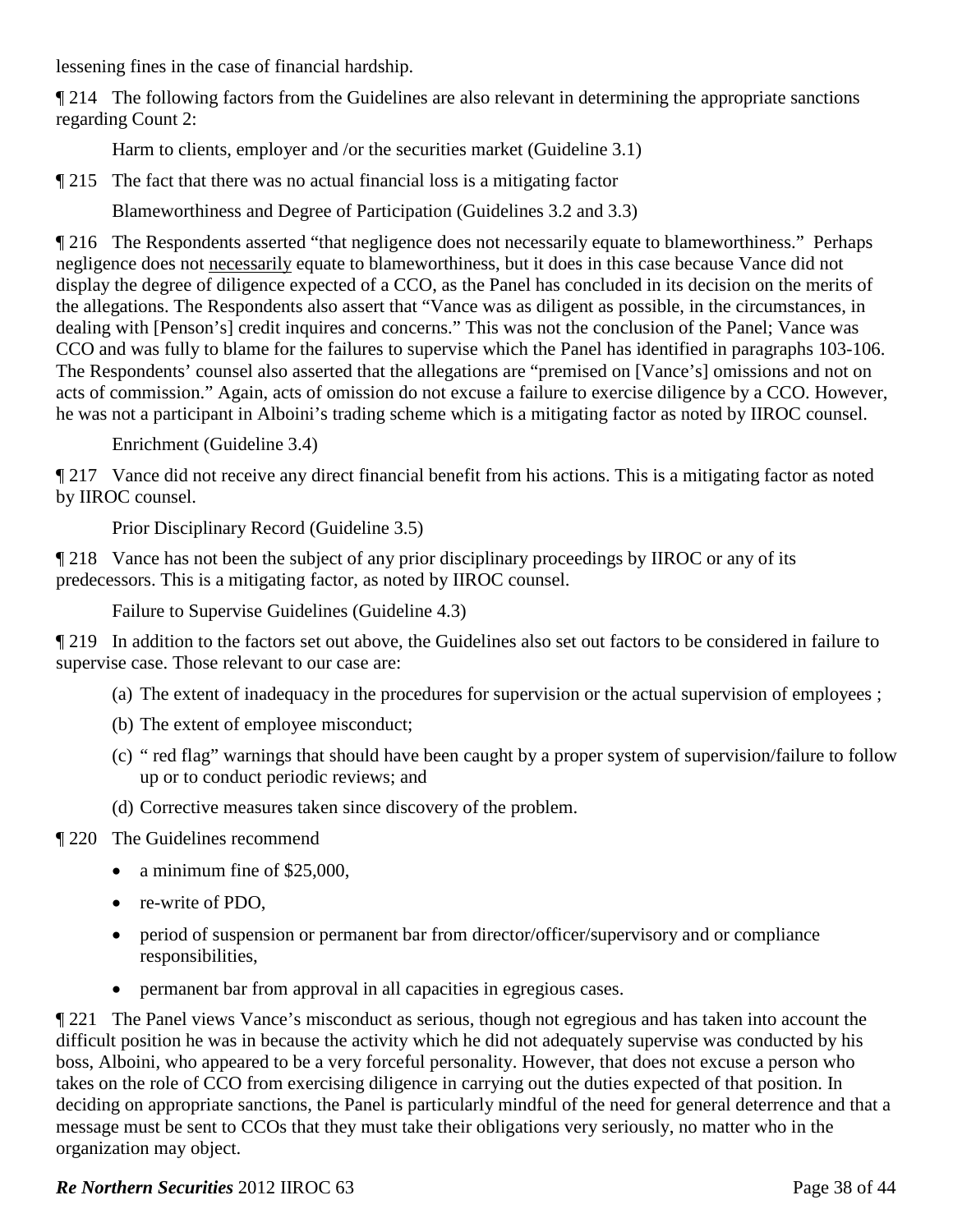¶ 222 The Panel followed the process described in paragraph 170 in making the following decisions regarding the sanctions on Vance under Count 2:

Fine: the Panel orders that Vance pay a fine of \$25,000, payable within 30 days of the date of this order; and

Suspension: the Panel orders that Vance be suspended from approval by, or registration with IIROC in any supervisory capacity including acting as Chief Compliance Officer anywhere in the industry, for a period of 3 months commencing 14 days after the date of this order.

### **13. Sanctions-Count 3 NSI, Alboini, and Vance**

¶ 223 The Panel found that from 2006 to 2010, NSI, Alboini as UDP, and Vance as CCO, repeatedly failed to ensure that NSI corrected deficiencies found in three business conduct compliance reviews and one trading conduct review, thereby engaging in conduct unbecoming or detrimental to the public interest, contrary to IDA By-Law 29.1 and IIROC Rule 29.1

¶ 224 IIROC referred the Panel to several cases which it asserted were relevant in determining the appropriate sanctions under Count 3. *Re Questrade Inc.,* [2009] IIROC No. 49 and 2010 IIROC 17 dealt with a continual refusal to comply with IIROC directives and is referred to in the merits part of this decision; the panel imposed a fine on the Member Dealer of \$150,000 and awarded costs of \$50,000. The *Questrade* panel noted that the fine was reduced by important mitigating factors, cooperation with IIROC, activities at the less egregious end of the spectrum, remedial actions taken by the respondent and absence of harm to clients. IIROC pointed out that the continuing refusal to comply with IIROC directives took place over a similar length of time as in our case and that the same mitigating factors are not present in our case.

¶ 225 In *Re Argosy Securities Inc.,* 2008 IIROC 22, IIROC brought disciplinary proceedings against Argosy for failing to properly respond to IDA concerns regarding its sales compliance program, and against Dax Sukhraj, its CEO, Director and UDP for failing to ensure that Argosy fulfilled representations to IIROC that it would implement the appropriate policies. The panel noted that there were good faith attempts by Argosy to comply, but the attempts too often fell short of the required norm. This factor was also present in our case. The Argosy panel imposed a global fine of \$150,000 against Sukhraj.

¶ 226 In *Re Jory Capital Inc.,* 2011 IIROC 7, a panel found that Patrick Cooney, the sole director of Jory had breached IIROC rules by failing to implement a number of programs, systems and policies and failing to ensure Jory fulfilled its representations to IIROC, all over 4 or 5 year periods. The *Jory* panel stated that "… continuing breach of rules and regulations reflected Cooney's lack of concern for honouring IIROC and IDA's financial compliance rules over a lengthy period and therefore the public interest requires that significant sanctions be imposed." That statement is applicable in this case. The panel imposed a \$100,000 fine and a permanent ban from registration in all capacities except registered representative, investment representative, or trader on Cooney. Jory was required to pay a fine of \$120,000.

¶ 227 In determining the appropriate sanction in respect of Count 3, the Panel reiterates its agreement with the IIROC submissions, that compliance with IIROC Rules is not a process of negotiation between IIROC and the Member or Approved Person. Without rules, and compliance with those rules by those being regulated, a regulatory organization cannot protect the public interest. Protection of the integrity of the IIROC process is one of the factors in determining an appropriate sanction. Members and Approved Persons must understand the importance of complying with the directions of IIROC regarding compliance examinations to ensure that IIROC can properly regulate its Members, protect the investing public and maintain the ongoing integrity of the capital markets.

# NSI

¶ 228 In this case, IIROC sought a fine of \$250,000 against NSI based partly on its previous disciplinary history in relation to the same misconduct and the size of the fine imposed in the context of its previous settlement agreement with IIROC. The fine sought is twice the fine agreed to in the prior settlement, and reflects the seriousness of the misconduct described in Count 3. IIROC also asserts that the fine is within the range of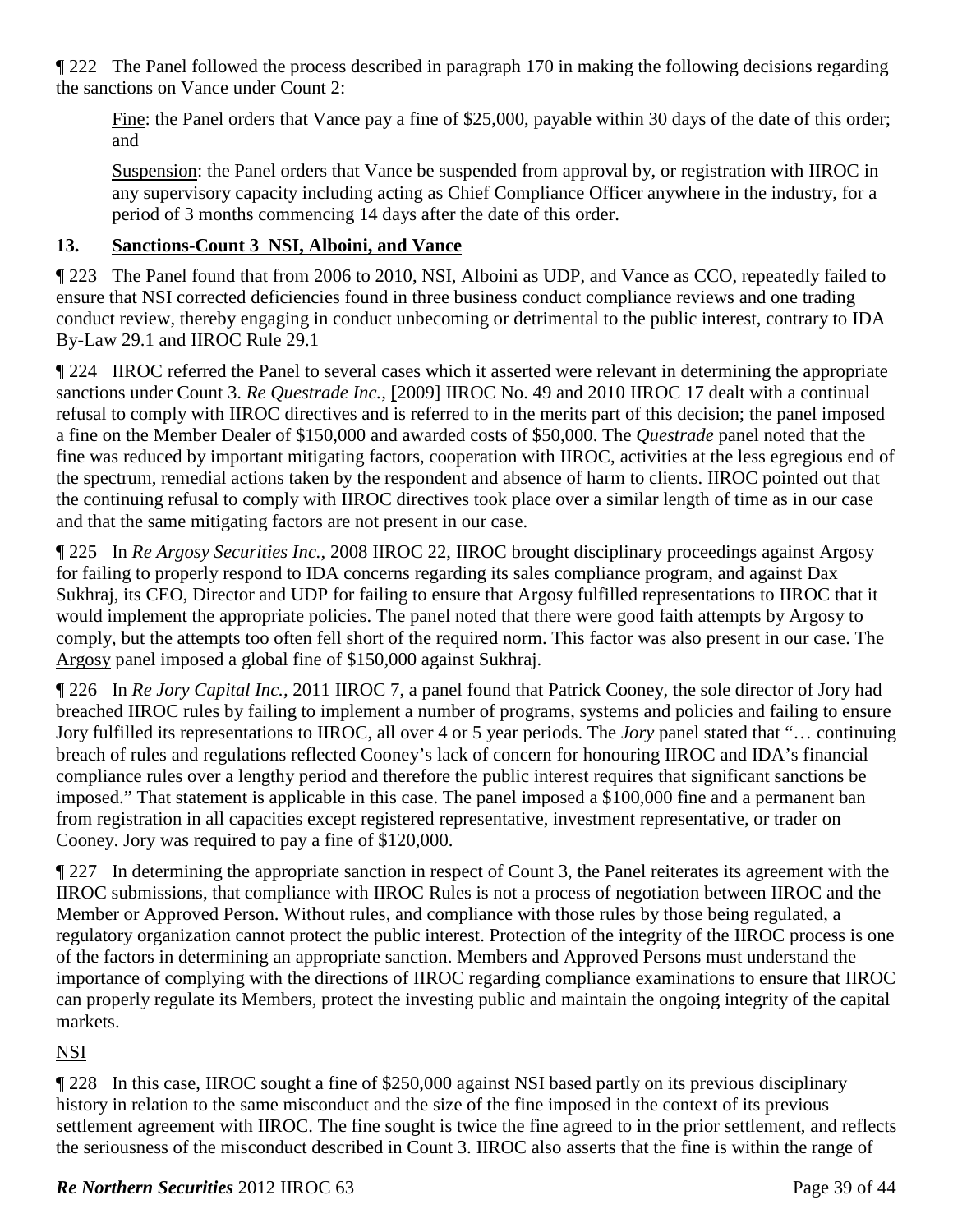fines imposed in similar cases. The Respondents argued that the size of the firm must be taken into account in determining proportionality in regard to the appropriate sanctions. While firm size may be taken into account by the Panel together with all other relevant factors, as stated by IIROC counsel there is no discount for size. This is supported by *Re Mills* [2001] I.D.A.C.D. No. 7 referred to previously, in particular at paragraphs 6-11 of that case. This Panel agrees with IIROC that a fine of \$250,000 against NSI is appropriate and so orders, such fine to be paid within 30 days of the date of this decision.

### Alboini

¶ 229 IIROC also sought a fine of \$100,000 against Alboini and a 6 month suspension from serving as UDP of NSI, to be served concurrently with the suspension sought under Count 1. IIROC relied on the following factors:

- (a) the potential harm to clients of NSI's ongoing failure to ensure it corrects deficiencies contained in both Trading Conduct Compliance ("TCC") Examinations and Business Conduct Compliance ("BCC") Examinations;
- (b) Alboini's ongoing refusal to comply with Staff's directions in respect of correcting deficiencies in one TCC Examination and three BCC Examinations over a period of at least six years;
- (c) Alboini's failure to accept responsibility for NSI's deficiencies;
- (d) Alboini's ultimate responsibility for NSI's deficiencies in each of the relevant BCC and TCC examinations given that he was, at all material times, UDP of NSI;
- (e) Alboini's evidence that only "if it doesn't hurt our business, we will do what IIROC wants us to do";
- (f) that Alboini was also UDP of NSI during the previous disciplinary hearing brought against NSI; and
- (g) the significant length of time in which a number of TCC and BCC deficiencies remained outstanding despite multiple requests from Staff.

¶ 230 As a mitigating factor, the Respondents counsel pointed to the numerous and ongoing attempts by NSI to correct the deficiencies, and the fact that the deficiencies have now been largely remediated. These efforts would have been a more powerful factor had they not continued to be unsuccessful in the opinion of IIIROC.

¶ 231 The Panel agrees that the factors cited by IIROC in paragraph 229 support serious sanctions against Alboini under Count 3 and finds the cases referred to in paragraphs 224, 225 and 226 to be helpful. The Panel also finds that Guideline 4.3, General Principles, is applicable in determining the appropriate sanctions against Alboini under Count 3 as with Count 1 (see paragraph 197). The Panel has decided that the following are appropriate sanctions against Alboini under Count 3:

Fine: the Panel orders that Alboini pay a fine in the amount of \$100,000, to be paid within 30 days of the date of this decision; and

Suspension: the Panel orders that Alboini be suspended from approval by, and registration with IIROC in all capacities for a period of one year from the date of this decision, concurrent with the two year suspension in regard to Count 1, and that he be permanently suspended from approval by, and registration with IIROC as UDP anywhere in the industry.

# Vance

¶ 232 IIROC also sought a fine of \$50,000 against Vance, along with a three-month suspension from registration in any supervisory capacity, including acting as CCO, to be served concurrently with the suspension in relation to Count 2. In doing so, IIROC took into consideration the following factors:

(a) the potential harm to clients of NSI's ongoing failure to ensure it corrects deficiencies contained in both TCC and BCC Examinations;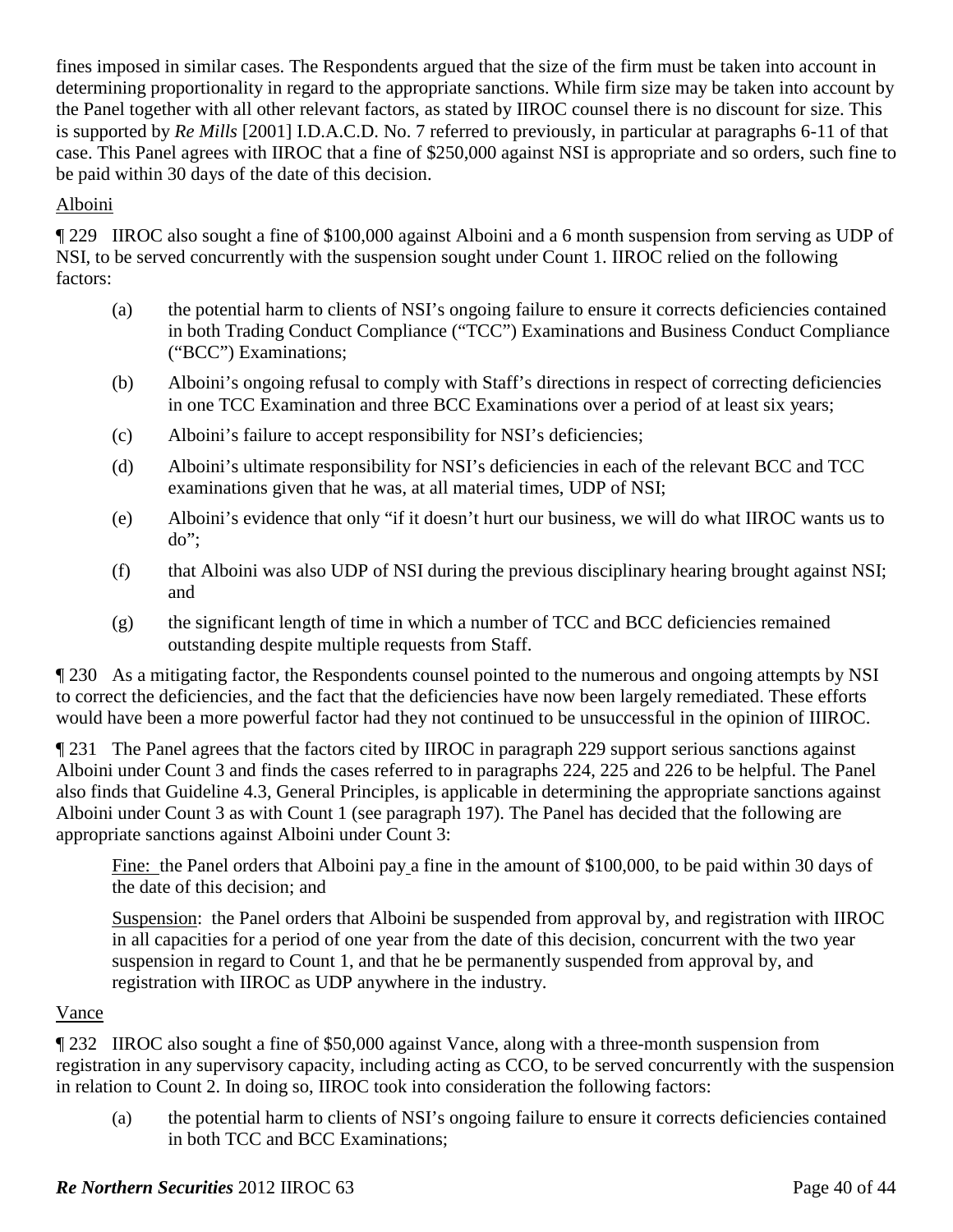- (b) that Vance was CCO in the period following two of the BCC Examinations and the TCC Examination referred to in the Notice of Hearing;
- (c) that Vance was not CCO at NSI during the period of time covered by the previous disciplinary hearing brought against NSI
- (d) Vance's refusal or inability to comply with Staff's directions in respect of correcting deficiencies in one TCC Examination and two BCC Examinations over a period of at least four years; and
- (e) the significant length of time in which a number of TCC and BCC deficiencies remained outstanding.

¶ 233 The Respondents' counsel submitted that any fine against Vance under Counts 2 and 3 should not be cumulative. The Panel did not agree with that position since the types of misconduct in the two counts were different as were the Rules applicable thereto.

¶ 234 The Panel agrees that the factors cited by IIROC in paragraph 232 are the relevant factors in determining the appropriate sanctions against Vance under Count 3. Accordingly this Panel orders that Vance pay a fine in the amount of \$25,000, in addition to the fine in respect of Count 2, such fine to be paid within 30 days of the date of this decision.

# **14. Count 5(a)- Chornoboy, NSI and Alboini**

¶ 235 The Panel found that NSI, Alboini as UDP, and Chornoboy as CCO, filed or permitted to be filed inaccurate Monthly Financial Reports which failed to account for leasehold improvement costs, thereby misstating NSI's risk adjusted capital, contrary to IDA By-Law 17.2 and IIROC Rule 17.2.

¶ 236 The Guidelines provide guidance on the range of appropriate sanctions in instances where a Dealer Member or senior manager has failed to maintain current books and records in violation of IIROC Rule 17.2. The recommended sanctions for a Dealer Member include a minimum fine of \$25,000, and suspension until such time as the record keeping violations have been corrected. For senior managers, the recommended sanctions include a minimum fine of \$10,000, a period of suspension from director/officer/supervisory and/or compliance responsibilities, and a permanent bar from approval in all registered capacities in the most egregious cases.

¶ 237 The Guidelines also set out a number of factors to be considered in failure to maintain proper books and records cases in addition to the general principles set out above. Those relevant to these proceedings include:

- 1. the nature of the inaccurate or missing information;
- 2. the materiality of the inaccurate or missing information; and
- 3. whether there was an intentional disregard for [IIROC] requirements or if the failure to keep proper records was due to carelessness or inadvertence.

¶ 238 IIROC counsel referred the Panel to several prior cases for guidance as to the appropriate sanction in this case. In *Re Interactive Brokers Inc.*, 2009 IIROC 30, a hearing panel accepted a settlement agreement whereby Interactive Brokers Inc. ("Interactive Brokers") acknowledged having failed to keep proper books and records in accordance with IIROC Rule 17.2. Interactive Brokers also admitted to violations of IIROC Rules 1200, 16.2, and 29.1. The hearing panel ordered Interactive Brokers to pay a global fine of \$40,000 and to pay partial costs to IIROC Staff in the amount of \$10,000.

¶ 239 In *Re HSBC James Capel Inc.,* [2001] I.D.A.D.C. No. 29 ("HSBC"), a hearing panel accepted a settlement agreement whereby HSBC acknowledged having failed to maintain risk adjusted capital greater than zero and to maintain a proper system of books and records, contrary to By-laws 17.1 and 17.2, respectively. The hearing panel ordered HSBC to pay a fine in the amount of \$60,000, in addition to \$10,710 toward the Association's costs of investigation of the matter.

¶ 240 In *Re Aquino,* [2001] I.D.A.D.C. No.10, Aquino admitted that, during the 1998 to 1999 fiscal year of his Dealer Member, he failed to keep and maintain a proper system of financial books and records, contrary to By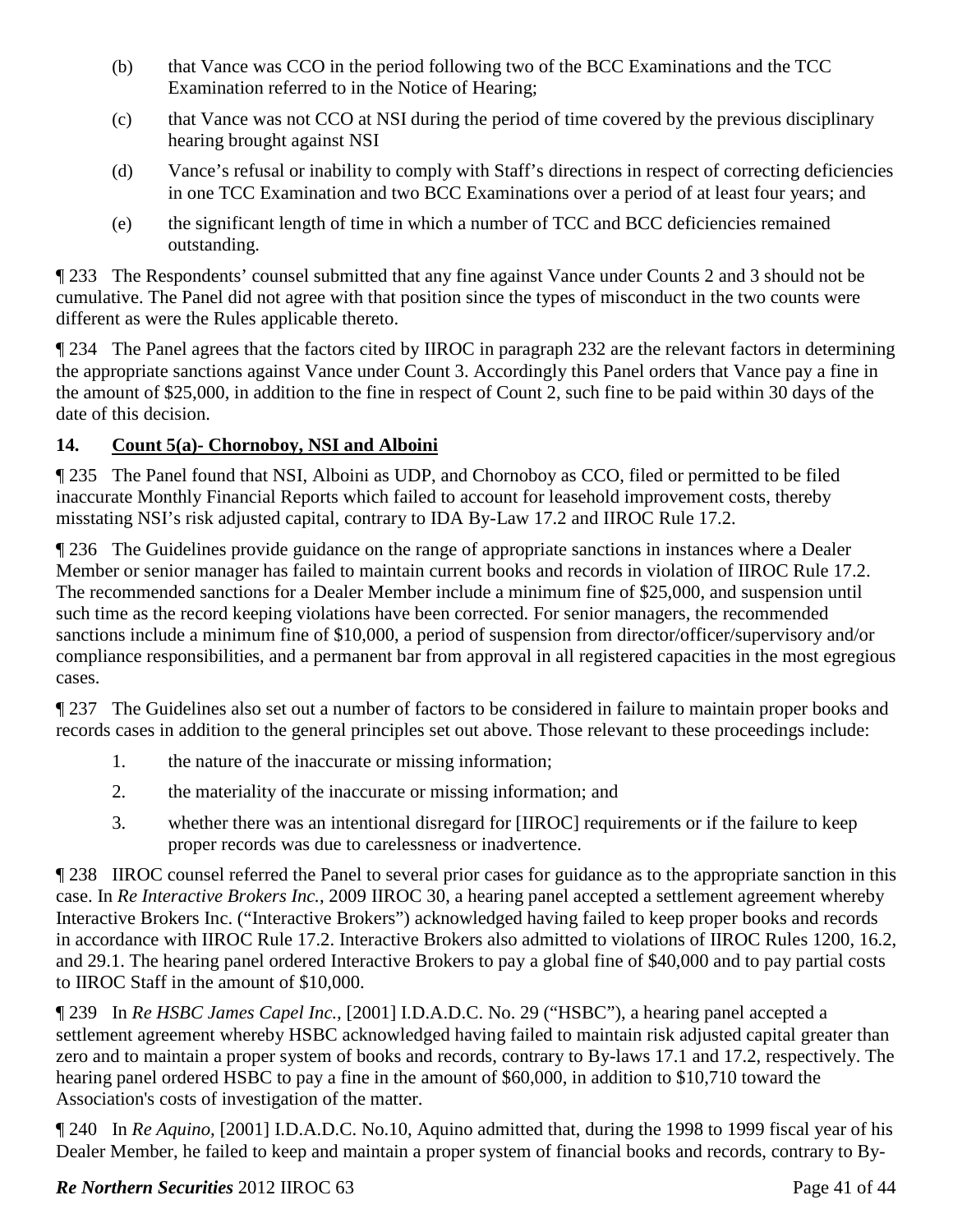law 17.2 of the IDA, and failed to establish and maintain adequate internal controls in accordance with Policy 3 of the IDA contrary to By-law 17.2A of the IDA. The discipline penalties assessed against Aquino were a fine in the amount of \$10,000 and a requirement that he re-write the PDO Exam. In addition, Aquino was required to pay \$1,250 towards the Association's costs of investigating this matter.

¶ 241 In respect of the Guideline factors listed at paragraphs 237(1) and 237(2), the RAC error is significant in that it occurred over the period of time in which Alboini was undertaking the trading activity set out in Count 1, and, as set out in Exhibit 12 filed at the hearing, if NSI's RAC calculation had accounted for JFC's unfunded liabilities in the TA Account and other JFC accounts, NSI would have had negative RAC for the months of August, September, and November 2008, thereby creating a significant risk to NSI and its other clients.

¶ 242 IIROC counsel also advised the Panel that NSI was the subject of a 2001 disciplinary proceeding (*Re Northern Securities Inc.,* [2001] I.D.A.C.D. No.31) in which the Ontario District Council accepted a settlement agreement negotiated between NSI and IDA Staff. Pursuant to the Settlement Agreement, Northern admitted that on February 28, 2001, March 29, 2001 and April 16, 2001, it failed to maintain its RAC at a level greater than zero in accordance with IDA Form 1, contrary to IDA By-law 17.1. The discipline penalty assessed against Northern was a fine in the amount of \$10,000. As well, Northern was ordered to pay \$5,000 toward the Association's costs of the investigation and prosecution of the matter.

¶ 243 IIROC sought a fine of \$50,000 against NSI, \$35,000 against Alboini, and \$25,000 against Chornoboy in relation to this Count, based on the following factors:

- (a) NSI's previous disciplinary history;
- (b) the recommended minimum sanctions set out in the Guidelines;
- (c) the materiality of the RAC error; and
- (d) the fact that the error took place over a number of months.

¶ 244 IIROC also acknowledged mitigating factors, including that that the error appears to have been inadvertent, and that the Respondents have accepted responsibility for the error. The Respondents also pointed out that Chornoboy has no prior disciplinary history with IIROC, is no longer employed in the securities industry and obtained no financial benefit from the error. They also asserted that Chornoboy has particularly suffered because of the adverse publicity from this case which, they allege without any proof thereof, caused an employment opportunity to be withdrawn and will negatively affect his future employment possibilities, and that therefore a reprimand would be sufficient sanction. Respondents' counsel also suggested that Alboini relied on, and was entitled to rely on, the accounting expertise of Chornoboy, and that this should be a mitigating factor.

¶ 245 The Panel agrees that the factors listed in paragraph 243 are applicable in this case as are the mitigating factors referred to in paragraph 244, and our decision is based on those factors. The Panel understands the difficult position in which Chornoboy may now find himself. However, his error was serious and that must be reflected in the sanction imposed. A reprimand would not be sufficient to reflect the seriousness of Chornoboy's error and would not strike the appropriate balance necessary to achieve general deterrence. The Panel wants to emphasize that the sanctions on which we have decided would have been much more severe if there had been evidence that Chornoboy's failure to properly account for the leasehold improvements was intentional, or that Alboini in fact was aware of the failure or encouraged it. The Panel also found the cases referred to instructive in coming to our decision.

¶ 246 The Panel makes the following orders in respect of Count 5(a);

Alboini is ordered to pay a fine in the amount of \$25,000, in addition to the fines in respect of Counts 1 and 3, such fine to be paid within 30 days of the date of this decision;

Chornoboy is ordered to pay a fine in the amount of \$ 25,000, such fine to be paid within 30 days of the date of this decision; and

NSI is ordered to pay a fine in the amount of \$25,000, such fine to be paid within 30 days of the date of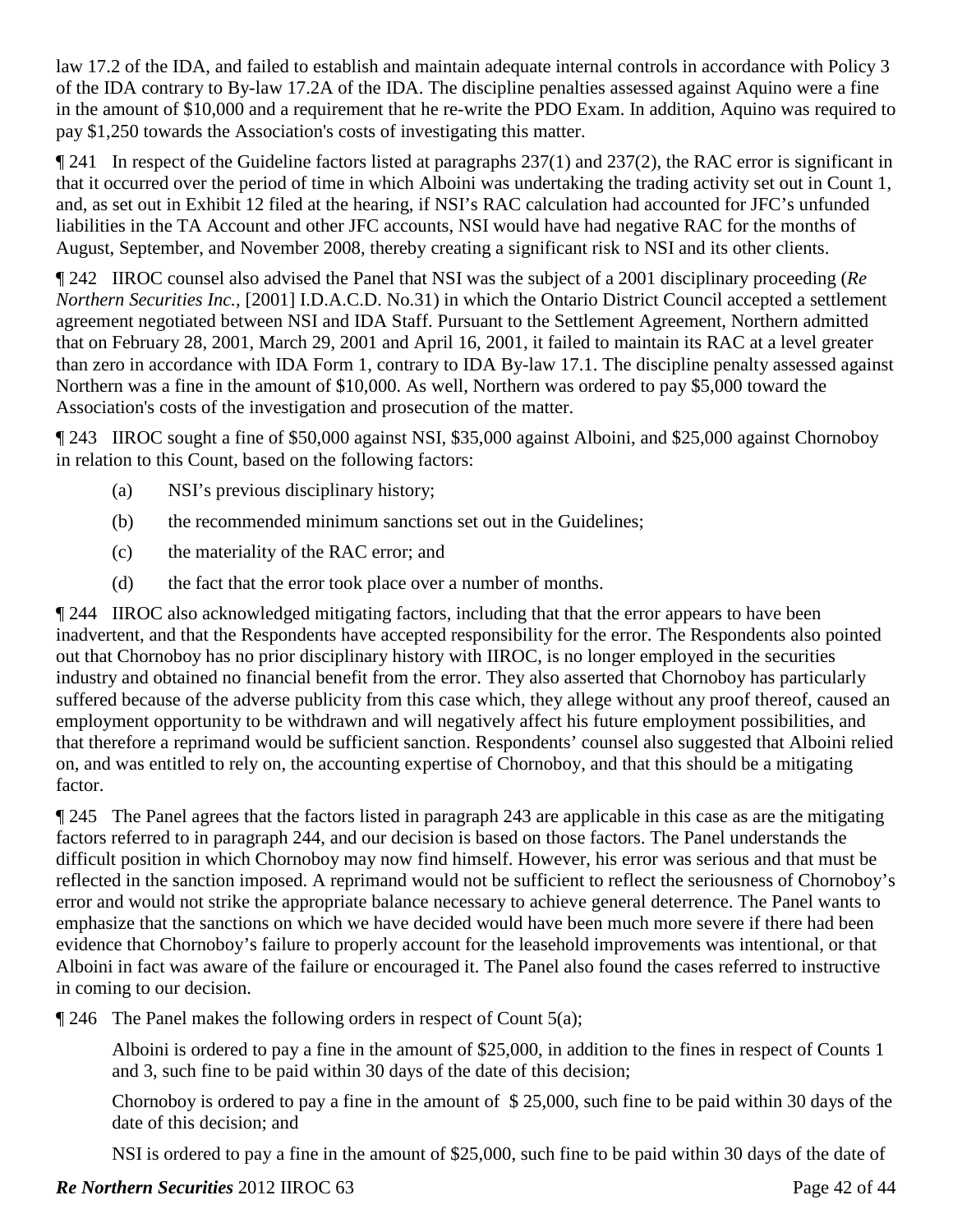this decision.

# **15. Costs**

¶ 247 IIROC presented a bill of costs in the approximate amount of \$1.1 million, supported by an affidavit and materials from Ricki Ann Newmarch, a Litigation Administrative Assistant in its Enforcement Department. In its Penalty Submissions, IIROC requested that the Panel, pursuant to Dealer Member Rule 20.49, assess against the Respondents on a joint and several basis, a portion of those expenses incurred by IIROC in the investigation and prosecution of this matter, in the amount of \$340,000. However, in the affidavit and at the hearing, IIROC indicated that they were in fact seeking \$150,000 from NSI, \$125,000 from Alboini, \$50,000 from Vance and \$15,000 from Chornoboy. It should be noted that the bill of costs of approximately \$1.1 million did not include the substantial costs of conducting the lengthy hearing itself and reaching the decisions recorded herein.

¶ 248 IIROC counsel referred the Panel to the case of *Re Steinhoff*, 2012 IIROC 39 at paragraph 58 for guidance regarding the appropriate costs ruling in our case. The Steinhoff panel stated:

"With respect to costs, we agree with the comments of the panel in *Re Van Hee* [2009] IIROC No. 34 (July 22, 2009) where they stated that an award of costs should not constitute an additional penalty against the Respondent but should reflect the time and effort expended by IIROC, and the panel's assessment of how much of those costs the Respondent should be asked to bear. Further, we agree with their analysis that a conservative approach should be taken with respect to costs, and in this case we have reviewed the Bill of Costs presented by IIROC and believe it is reasonable. This was a hard fought case. IIROC succeeded in respect of five counts, but failed in two others. The Respondent brought a motion at the commencement of this matter for an order prohibiting the publication or release of information relating to this proceeding, in particular the Notice of Hearing and Particulars; significant affidavit evidence was submitted, and the motion was fully argued. The application was dismissed. Following the delivery of the Decision in this matter the Respondent brought an application to adjourn the hearing of penalty submissions on the basis, amongst others, that the Respondent intended to commence an action in the B.C. Supreme Court seeking an order quashing the hearing Panel decision. The motion was denied. Further, there was a lengthy hearing on the merits, and extensive written arguments, both as to liability, and penalty, was submitted by both parties. Also, as previously noted, the Bill of Costs did not include the costs of the Panel, the hearing rooms, court reporter, transcripts, exhibits, etc."

¶ 249 This Panel noted the similarities between our case and *Steinhoff*.

- This was also a hard-fought case, involving over four weeks of hearings and a large amount of complex evidence;
- IIROC were successful on all four counts which they pursued;
- Respondents brought a motion to quash the proceedings on which they were unsuccessful and which involved considerable additional documents, two days of hearings and additional counsel;
- The bill of costs did not include costs of the Panel, hearing rooms, reporter, transcripts, exhibits, etc.

These factors were taken into account in determining the appropriate costs to be awarded.

¶ 250 The Respondents' counsel took the position that, "According to *Mills*, costs are an element of the sanction and therefore have to be taken into account in determining the overall consistency of the disposition of the matter having regard to the public interest and industry expectations." This position also appears to be supported by the foregoing quote from *Steinhoff*. The Panel agrees with this position and has taken it into account in its assessment of costs. IIROC counsel stated that the element of proportionality was already included in the amount of costs claimed.

¶ 251 The Respondents' counsel also asserted that "…Hearing Panels must be careful not to create an undue impediment to respondents pursuing the defence of allegations particularly since they are not entitled to receive an award of costs in the event they are successful". In support they referred the Panel to *Re Creditfinance*